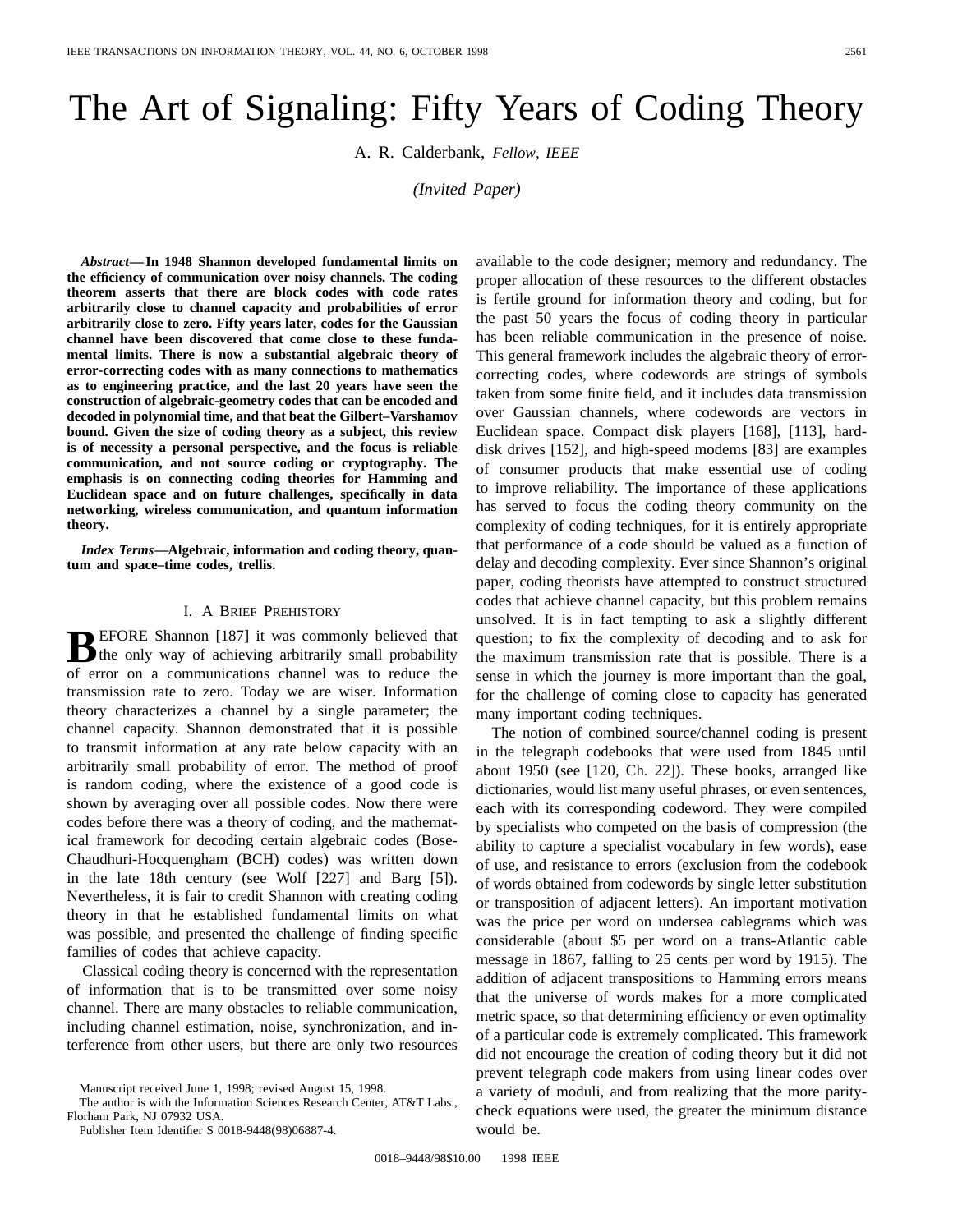In exploring the beginnings of coding theory, it is important to be mindful of intent. In the early 1940's the famous statistician Fisher [71], [72] discovered certain remarkable configurations in Hamming space through his interest in factorial designs. Consider  $2^N - 1$  factors taking values  $\pm 1$ that influence the yield of a process, and suppose pairwise interactions do not affect yield. We are led to an expression

$$
f(X) = \sum_{a \in \mathbb{F}_2^N} \lambda_a X_a + E
$$

where  $E$  captures error and imprecision in the model. We look to determine the coefficients  $\lambda_a$  by measuring  $f(X)$  for a small number of binary vectors  $X$  called *experiments*. Further, we are interested in a collection of experiments that will allow us to distinguish the effect of factor  $X_a$  from that of  $X_{a'}$ ; in the language of statistical design, these factors are not to be *confounded*. The 2<sup>N</sup> experiments  $X_a = (-1)^{a.v}$ , for  $v \in \mathbb{F}_2^N$ , have this property, and correspond to codewords in the binary simplex code. The assertion that main effects  $X_a$  are not confounded is simply that the minimum weight in the Hamming code is at least 3. In classical statistical design the experiments are taken to be a linear code  $C$ , and large minimum weight in the dual code  $C^{\perp}$  is important to ensure that potentially significant combinations of factors are not confounded. Since coding theory and statistical design share a common purpose we can understand why Fisher discovered the binary simplex code in 1942, and the generalization to arbitrary prime powers in 1945. However, it is important to remember his intention was not the transmission of information.

On an erasure channel, a decoding algorithm interpolates the symbols of a codeword that are not erased. In an algebraic error-correcting code the information in each encoded bit is diffused across all symbols of a codeword, and this motivates the development of decoding algorithms that interpolate. This notion is fundamental to the Berlekamp–Massey algorithm that is used for decoding a wide class of cyclic codes, and to the new list decoding algorithm of Sodan [203]. However Wolf [227] observed that as far back as 1795, de Prony [58] considered the problem of solving over the real field, the system of equations

$$
\sum_{i=1}^{v} e_i X_i^k = S_i, \qquad k = 1, 2, \cdots, 2t
$$

for the coefficients  $e_i$ , in the case where  $v = t$ . In algebraic coding theory this system of equations appears in the decoding of  $t$ -error-correcting BCH codes, but the underlying field is finite, the index  $v (v \leq t)$  is the number of errors, and the coefficients  $e_i$  are the error values. Nevertheless, the solutions proposed by de Prony [58] and Peterson [170], Gorenstein and Zierler [104] have the same form: all solve for the coefficients  $\sigma_1, \cdots, \sigma_v$  of the *error-locator polynomial* 

$$
\sigma(x) = \prod_{i=1}^{v} (1 - xX_i)
$$

by analyzing the recurrence relation

$$
\sigma_1 S_{j+v-1} + \dots + \sigma_v S_j = -S_{j+v}, \qquad j = 1, \dots, v.
$$

Algebraic coding theory calculates the determinant of this linear system for  $v = t, t - 1, \dots$ . It is zero if v exceeds the number of errors that occurred and nonzero if equality holds. Once the error-locator polynomial is known Chien search [40] can be used to find the error locations  $X_i$ , and then finding the errors  $e_i$  is simple linear algebra. By contrast, de Prony used Lagrange interpolation, and this corresponds to the refinement of the basic algorithm for decoding BCH codes that was suggested by Forney [73]. Berlekamp ([11, Ch. 7]) and Massey [153] expressed the problem of finding the coefficients of the error-locator polynomial as that of finding the shortest linear feedback shift register that generates the syndrome sequence. The Berlekamp–Massey algorithm has recently been generalized to more than one dimension, and used to decode algebraic-geometry codes. This story is told in more detail by Barg [5], but even this outline reveals considerable synergy between the discrete and the Euclidean world. This synergy is one of the strengths of the text by Blahut [14] and there is reason to resist any balkanization of coding theory into algebraic codes and codes for the Gaussian channel.

# II. AN INTRODUCTION TO HAMMING SPACE

Let  $\mathbb{F}_q$  denote the finite field with q elements, and let denote the set of N-tuples  $(a_1, \dots, a_N)$ , where  $a_i \in \mathbb{F}_q$ . The *Hamming weight* wt  $(x)$  of a vector  $x \in \mathbb{F}_q^N$  is the number of nonzero entries. The *Hamming distance*  $D(x, y)$  between two vectors  $x, y \in \mathbb{F}_q^N$  is the number of places where x and y differ. Thus  $D(x,y) = \text{wt}(x+y)$ . An  $(N,M,D)$  code C over the alphabet  $\mathbb{F}_q$  is a collection of  $\hat{M}$  vectors from  $\mathbb{F}_q^N$ (called *codewords*) such that

$$
D(x, y) \ge D
$$
, for all distinct  $x, y \in C$ 

and  $D$  is the largest number with this property. The parameter is called the *minimum distance* of the code.

Vector addition turns the set  $\mathbb{F}_q^N$  into an N-dimensional vector space. A *linear code* is just a subspace of  $\mathbb{F}_q^N$ . The notation  $[N, k, D]$  indicates a linear code with blocklength N, dimension  $k$ , and minimum distance  $D$ . The next result is both fundamental and elementary.

*Theorem:* The minimum distance of a linear code is the minimum weight of a nonzero codeword.

It is possible to describe any code by just listing the codewords, and if the code has no structure, then this may be the only way. What makes a linear code easier to discover is that it is completely determined by any choice of  $k$  linearly independent codewords. Perhaps ease of discovery is the main reason that coding theory emphasizes linear codes.

A *generator matrix* G for an  $[N, k]$  linear code C is a  $k \times N$ matrix with the property that every codeword of  $C$  is some linear combination of the rows of G. Given an  $[N, k]$  linear code C, the *dual code*  $C^{\perp}$  is the  $[N, N-k]$  linear code given by

$$
C^{\perp} = \left\{ x \in \mathbb{F}_q^N \, \middle| \, (x, c) = 0 \text{ for all } c \in C \right\}
$$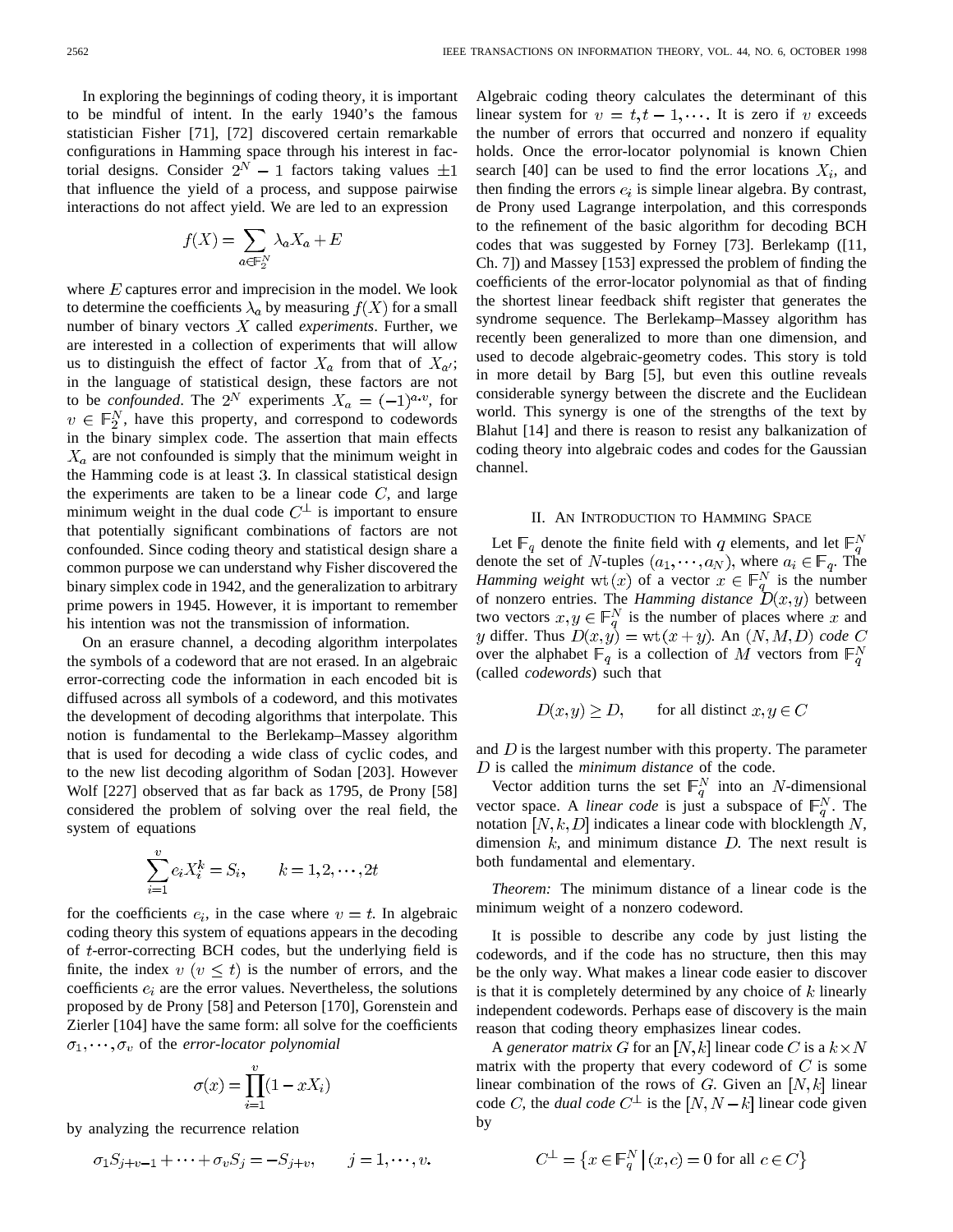where

$$
((x_1, \dots, x_N), (y_1, \dots, y_N)) = \sum_{i=1}^N x_i y_i
$$

is the standard inner product. An  $[N, k]$  linear code C is also completely determined by any choice of  $N - k$  linearly independent codewords from  $C^{\perp}$ . A *parity-check matrix* H for an  $[N, k]$  linear code C is an  $(N - k) \times N$  matrix with the property that a vector  $x \in \mathbb{F}_q^N$  is a codeword in C if and only if  $Hx^T = 0$ . Thus a generator matrix for C is a paritycheck matrix for  $C^{\perp}$  and vice versa. A linear code C is said to be *self-orthogonal* if  $(x, y) = 0$  for all  $x, y \in C$ . If C is self-orthogonal, then  $C \subseteq C^{\perp}$  and we can construct a paritycheck matrix for  $C$  by adding rows to a generator matrix. If  $C = C^{\perp}$ , then C is said to be *self-dual*. In this case, a single matrix serves as both a generator matrix and a parity-check matrix.

It is interesting to look back on Blake [15] which is an annotated selection of 35 influential papers from the first 25 years of algebraic coding theory and to distinguish two larger themes; geometry and algorithms. Here the early work of Slepian [196]–[198] on the internal structure of vector spaces provides a geometric framework for code construction. By contrast, the emphasis of work on cyclic codes is on the decoding algorithm. In the last 25 years, the fear that good codes might turn out to be very difficult or impossible to decode effectively ("messy") has been proved to be unfounded.

Hamming distance is not changed by *monomial transformations* which consist of permutations of the coordinate positions followed by diagonal transformations  $diag[\lambda_1, \cdots, \lambda_N]$  that multiply coordinate i by the nonzero scalar  $\lambda_i$ . Monomial transformations preserve the Hamming metric and we shall say that two codes  $C_1$  and  $C_2$  are *equivalent* if one is obtained from the other by applying a monomial transformation. In her 1962 Harvard dissertation, MacWilliams [146] proved that two linear codes are equivalent if and only if there is an abstract linear isomorphism between them which preserves weights. Extensions of this result to linear codes over finite rings and to different weight functions (for example, Lee weight) have been derived recently by Wood [228].

# *A. The Sphere-Packing Bound*

The sphere  $S_e(a)$  of radius e centered at the vector  $a \in \mathbb{F}_q^N$ is the set

$$
S_e(a) = \{ x \in \mathbb{F}_q^N \mid D(x, a) \le e \}.
$$

Since there are  $q-1$  ways to change an individual entry we have

$$
|S_e(a)| = \sum_{i=0}^{e} {N \choose i} (q-1)^i
$$

Let C be a code in  $\mathbb{F}_q^N$  with minimum Hamming distance D and let  $e = \lfloor (D-1)/2 \rfloor$ . The sphere-packing bound

$$
|C| \left(\sum_{i=0}^{e} \binom{N}{i} (q-1)^i\right) \le q^N.
$$

expresses the fact that spheres of Hamming radius  $e$  centered at the codewords of  $C$  are disjoint, and the union of these spheres is a subset of  $\mathbb{F}_q^N$ . An e-error-correcting code C for which equality holds in the sphere-packing bound is said to be *perfect*. For perfect single-error-correcting *linear* codes, the sphere-packing bound gives

$$
|C|(1 + (q - 1)N) = q^N.
$$

Since C is linear, there is a dual code  $C^{\perp}$  satisfying  $|C^{\perp}|$  =  $q^N/|C| = q^s$  for some s, and so  $N = (q^s - 1)/(q - 1)$ . The columns  $h_i$ ,  $i = 1, 2, \dots, N$  in a parity-check matrix H for C are vectors in  $\mathbb{F}_q^s$ . If  $\lambda h_i = h_j$  for some  $\lambda \in \mathbb{F}_q$ , then  $(e_i - \lambda e_j)H^T = 0$ . This means  $e_i - \lambda e_j \in C$ , which contradicts the fact that  $C$  is a code with minimum Hamming weight  $D = 3$ . Hence different columns of H must determine different one-dimensional subspaces of  $\mathbb{F}_q^s$ . Since there are exactly  $N = (q^s - 1)/(q - 1)$  distinct one-dimensional subspaces of  $\mathbb{F}_q^s$ , we must choose exactly one vector from each subspace. Note that given  $s$ , any two codes of length  $(q^{s}-1)/(q-1)$  obtained in this way are equivalent. This completes the classification of perfect single-error-correcting linear codes, but even perfect single-error-correcting nonlinear codes are not yet completely understood.

It is natural to start the search for other perfect codes by looking for instances where  $\sum_{i=0}^{e} {N \choose i} (q-1)^i$  is a power of . For  $e = 2, q = 3, N = 11$  we find

$$
3^{6}\left(1+11\cdot2+\binom{11}{2}\cdot4\right) = 3^{11}
$$

and for  $e = 3$ ,  $q = 2$ ,  $N = 23$  we find

$$
2^{12}\left(1+23+\binom{23}{2}+\binom{23}{3}\right)=2^{23}.
$$

In each case there was a code waiting to be found; the  $[11, 6, 5]$ ternary Golay code, and the  $[23, 12, 7]$  binary Golay code.

The ternary Golay code was discovered by Virtakallio in 1947 and communicated in issues 27, 28, and 33 of the Finnish football pool magazine *Veikaaja*. The ternary alphabet is associated with the possible outcomes of a soccer match (win, lose, or draw), and Virtakallio's aim was to approximate closely an arbitrary vector in Hamming space (the ternary Golay code has the property that given any  $x \in \mathbb{F}_3^{11}$  there is a unique codeword c such that  $d_H(x, c) \leq 2$ .

The Golay codes [102] were discovered by Golay in 1949, but their rich algebraic structure was not revealed until much later. The  $[24, 12, 8]$  binary Golay code is obtained from the perfect  $[23, 12, 7]$  code by adding an overall parity check, and it is a most extraordinary code. The codewords of any given weight form beautiful geometric configurations that continue to fascinate combinatorial mathematicians. The symmetry group of this code plays a central role in finite group theory, for it is the Mathieu group  $M_{24}$ , which is perhaps the most important of the 26 sporadic simple groups.

In a perfect  $e$ -error-correcting code, the spheres of radius  $e$ about the codewords are disjoint and they cover the whole space. MacWilliams [146], [147] proved that an  $e$ -errorcorrecting linear code is perfect if and only if there are exactly e nonzero weights in the dual code. For example, the  $[11, 6, 5]$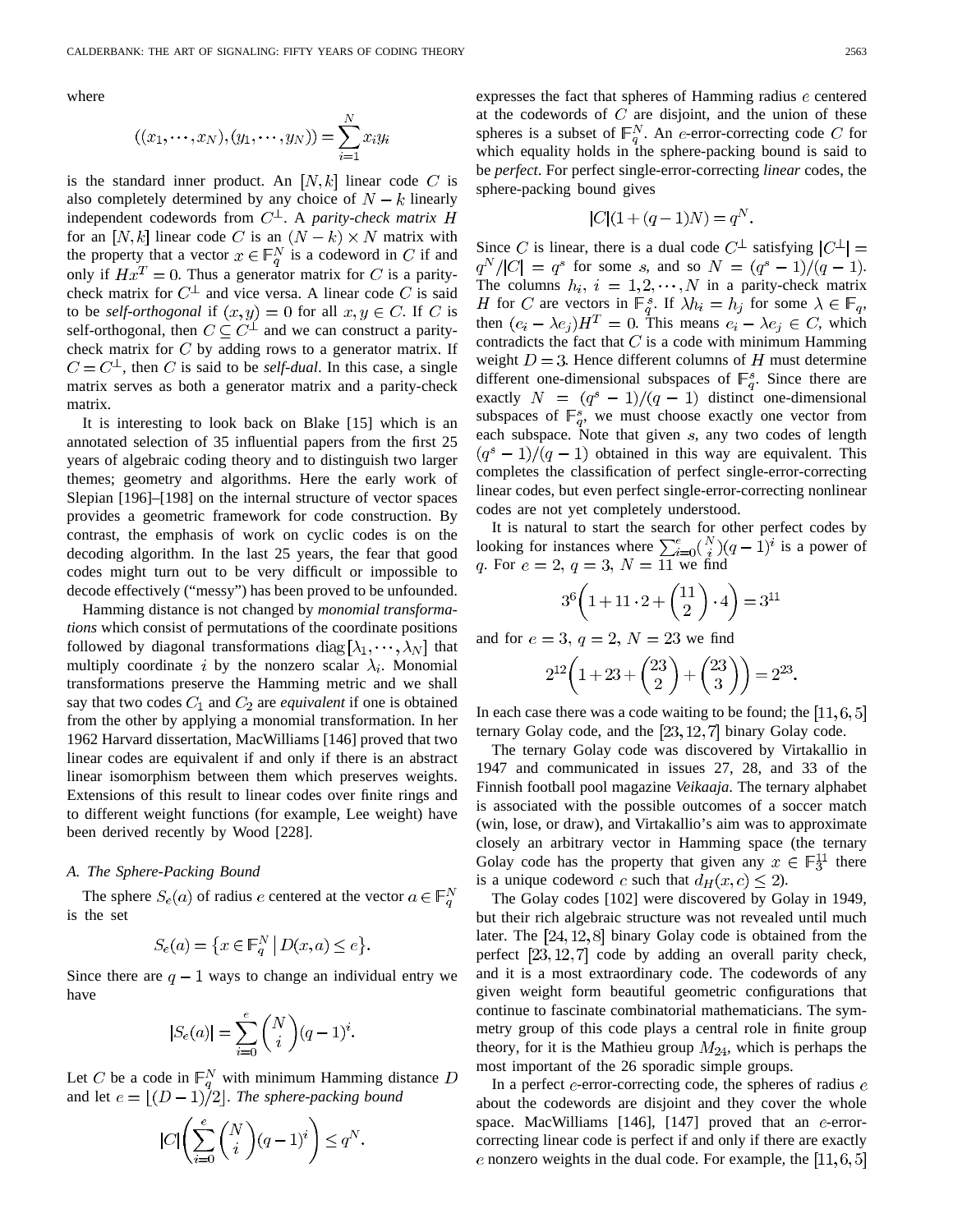ternary Golay code is perfect, and nonzero codewords in the dual code have weight 6 or 9. Uniformly packed codes are a generalization of perfect codes that were introduced by Semakov, Zinoviev, and Zaitzev [183] in which the spheres of radius  $e + 1$  about the codewords cover the whole space, and these spheres overlap in a very regular way. There are constants  $\lambda$  and  $\mu$  (with  $\lambda < (n-e)(q-1)/e+1$ ) such that vectors at distance  $e$  from the code are in  $\lambda + 1$  spheres and vectors at distance  $e+1$  from the code are in  $\mu$  spheres. If the restriction on  $\lambda$  were removed, a perfect code would also be uniformly packed. Goethals and van Tilborg [101] showed that an  $e$ -error-correcting linear code is uniformly packed if and only if there are exactly  $e + 1$  nonzero weights in the dual code. For example, the  $[24, 12, 8]$  binary Golay code is uniformly packed with  $\lambda = 0$  and  $\mu = 6$ , and is self-dual with nonzero weights  $8$ ,  $12$ ,  $16$ , and  $24$ .

The connection between the metric properties of a linear code and the weight spectrum of the dual code is just one facet of the structural framework for algebraic coding theory that was introduced by Delsarte [48] in his Ph.D. dissertation, and this dissertation might well be the most important publication in algebraic coding theory over the past 30 years. The framework is that of association schemes derived from a group-theoretic decomposition of the Hamming metric space, and it will be described briefly in Section IV. The concept of an association scheme appears much earlier in the statistics literature, and Delsarte was able to connect bounds on orthogonal arrays from statistics with bounds for codes.

Of course, perfect codes are best possible since equality holds in the sphere-packing bound. However, Tietavainen [212], van Lint [138], and Zinoviev and Leontiev [231] have shown that the only perfect multiple-error-correcting codes are the binary and ternary Golay codes, and the binary repetition codes. Critical to these classification results is a remarkable theorem of Lloyd [141] which states that a certain polynomial associated with a group-theoretic decomposition of the Hamming metric space must have integral zeros (for a perfect linear code these zeros are the weights that appear in the dual code).

#### *B. The Gilbert–Varshamov Bound*

We fix the transmission rate  $R$ , and we increase the blocklength  $N$  in order to drive the error probability to zero. If the symbol error probability is  $p$ , then the average number of errors in a received vector of length  $N$  is  $Np$ . The minimum distance D must grow at least as fast as  $2Np$ . This explains the importance of the quantity  $\alpha(\delta)$  which measures achievable rate, given by

$$
\alpha(\delta) = \limsup_{N \to \infty} \frac{\log_q A_q(N, \delta N)}{N},
$$

where  $A_q(N, \delta N)$  is the maximum size of a code with minimum distance  $\delta N$ . To study  $\alpha(\delta)$  we need to estimate the number of vectors  $V_q(N, e)$  in a sphere of radius  $e$  in  $\mathbb{F}_q^N$ . If  $0 \leq \lambda \leq (q-1)/q$ , then

$$
\log_q \frac{V_q(N, \lfloor \lambda N \rfloor)}{N} = H_q(\lambda)
$$

where  $H_q(x)$  defined on  $[0, (q-1)/q]$  is the appropriate generalization of the binary entropy function, and is given by

$$
H_q(0) = 0
$$
  
\n
$$
H_q(x) = x \log_q(q-1) - x \log_q x - (1-x) \log_q(1-x),
$$
  
\nfor  $0 < x \leq \frac{q-1}{q}$ .

Independently, Gilbert [95] and Varshamov [218] derived a lower bound on achievable rate that is surprisingly difficult to beat. In fact, Varshamov proved there exist linear codes  $C$  with

$$
|C|\sum_{i=0}^{d-2}\binom{N-1}{i}(q-1)^i\geq q^N
$$

which for particular values  $N, d$  is sometimes stronger.

*Theorem (The Gilbert–Varshamov Bound):* If  $0 \le \delta \le$  $(q-1)/q$ , then

$$
\alpha(\delta) \ge 1 - H_q(\delta).
$$

*Proof:* It is sufficient to prove

$$
A_q(N, D) \ge q^N / V_q(N, D - 1).
$$

Let C be an  $(N, M, D)$  code in  $\mathbb{F}_q^N$ , where  $M = A_q(N, D)$ . Then, by definition, there is no vector in  $\mathbb{F}_q^N$  with Hamming distance  $D$  or more to all codewords in  $C$ . This means that

$$
\mathbb{F}_q^N = \bigcup_{c \in C} S_{D-1}(c)
$$

which implies  $|C|V_a(N, D-1) \geq q^N$ .

 $\Box$ 

The proof shows it is possible to construct a code with at least  $q^N/V_q(N,D-1)$  codewords by adding vectors to a code with minimum distance  $D$  until no further vectors can be added. What is essential to the Gilbert–Varshamov (G-V) argument is an ensemble of codes, where for each vector  $v$  that appears in some code, we have control over the fraction  $\lambda_v$  of codes from the ensemble that contain  $v$ . In the original G-V argument, the ensemble consists of all linear codes of a certain dimension. The group of nonsingular linear transformations preserves this ensemble (though linear transformations do not, in general, preserve Hamming weight) and acts transitively on nonzero vectors, so that  $\lambda_v = \lambda$  is constant. The G-V argument applies to more restrictive ensembles of codes, for example, to binary self-orthogonal codes with all Hamming weights divisible by 4 [149]. Here the function  $Q(v) = \text{wt}(v)/2$ defines a quadratic form on the space of all binary vectors with even Hamming weight. Self-orthogonal codes correspond to totally singular subspaces and transitivity of the underlying orthogonal group leads to the G-V bound. Similar arguments provide lower bounds for quantum error-correcting codes [34] and for the minimum norm of certain lattices (see [142]), and there is a sense in which the classical bounds of Conway and Thompson are also obtained by averaging.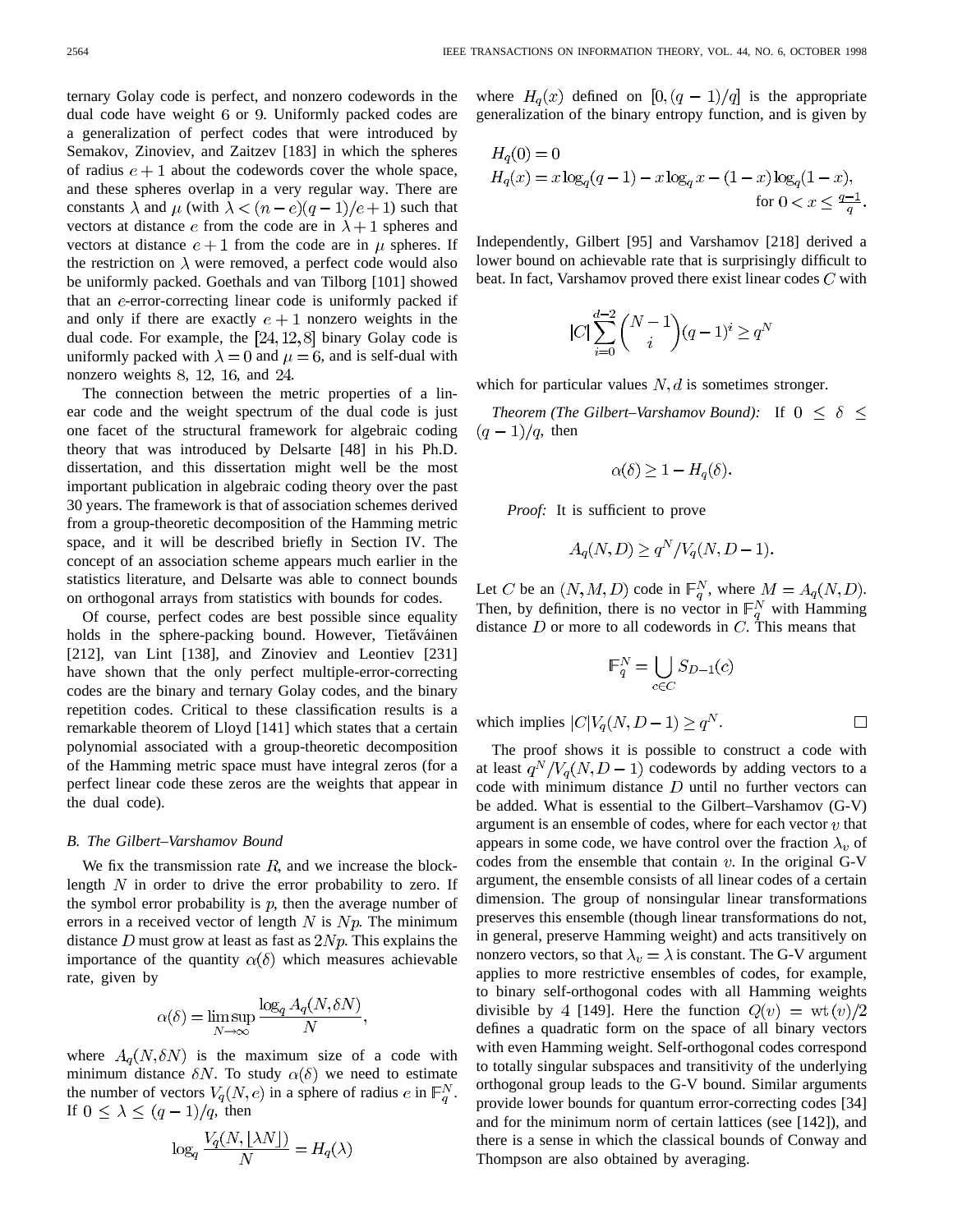

Fig. 1. The Gaussian channel model.

## III. EUCLIDEAN SPACE

A *Gaussian channel* combines a linear filter with additive Gaussian noise as shown in Fig. 1. In the time domain the output  $z(t)$  is given by

$$
z(t) = x(t) * h(t) + n(t)
$$

where  $x(t)$  is the input waveform,  $h(t)$  is the *channel impulse response*,  $x(t) * h(t)$  is the convolution of  $x(t)$  with  $h(t)$ , and  $n(t)$  is zero-mean-colored Gaussian noise.

The Fourier transform of  $h(t)$  is the *frequency response*  $H(f)$  of the channel, and the *power spectrum*  $S_h(f)$  is given by  $S_h(f) = |H(f)|^2$ . In the frequency domain the signal  $x(t)$  and the noise  $n(t)$  are characterized by their Fourier transforms  $X(f)$  and  $N(f)$ , respectively, and by their power spectra  $S_x(f)$  and  $S_n(f)$ . An essential feature of the model is a power constraint

$$
\int S_x(f)df \le P
$$

on the power spectrum  $S_x(f)$  of the input waveform  $x(t)$ . The *channel signal-to-noise function*  $SNR<sub>h</sub>(f)$  is given by  $SNR_h(f) = S_h(f)/S_n(f)$ , and is measured in decibels by taking  $10\log_{10} \text{SNR}_h(f)$ .

The model is limited in that the output  $z(t)$  is assumed to depend linearly on the input  $x(t)$ , and to be time-invariant. In magnetic-recording applications, this linearity assumption becomes less valid once the recording density exceeds a certain threshold. In modem applications, the noise  $n(t)$  starts to depend on the input  $x(t)$  once the transmission rate exceeds a certain threshold. However, these caveats should not subtract from the importance of the basic model.

We think of the input  $x(t)$  and the output  $z(t)$  as random variables. The mutual information between  $x(t)$  and  $z(t)$  is the conditional entropy of  $z(t)$  given  $x(t)$ . Channel capacity results from maximizing mutual information. Informationtheoretic "waterfilling arguments" show that there is a constant K and a frequency band  $W = \{f \mid K \ge 1/\text{SNR}_h(f)\}\)$ , such that the capacity achieving input power spectrum  $S_x^*(f)$  is given by

$$
S_x^*(f) = \begin{cases} K - 1/\text{SNR}_h(f), & \text{if } f \in \mathcal{W} \\ 0, & \text{if } f \not\in \mathcal{W}. \end{cases}
$$

The sampling theorem of Nyquist and Shannon allows us to replace a continuous function limited to the frequency band  $W$  by a discrete sequence of W equally spaced samples, without loss of any information. This allows us to convert our continuous channel to a discrete-time channel with signaling interval  $T = 1/W$ . The input  $x(t)$  is generated as a filtered sequence  $\sum x_k p(t - kT)$ , where  $x_k$  is complex and the pulse p has power spectrum proportional to  $S^*_{x}(f)$  on W. The output  $z(t)$  is sampled every T seconds and the decoder operates on these samples.

Opportunity for coding theorists is a function of communications bandwidth. The capacity-achieving bandwidth of an optical fiber is approximately  $10^9$  Hz, which is too large for sophisticated signal processing. By contrast, the capacity achieving bandwidth of a telephone channel is approximately 3300 Hz. If a modem is to achieve data rates of 28.8 kb/s and above, then every time we signal, we must transmit multiple bits. Mathematics now has a role to play because there is time for sophisticated signal processing.

An *ideal band-limited Gaussian channel* is characterized by a "brickwall" linear filter  $H(f)$  that is equal to a constant over some frequency band of width  $W$  hertz and equal to zero elsewhere, and by white Gaussian noise with a constant power spectrum over the channel bandwidth. The equivalent discretetime ideal channel represents the complex output sequence  $z_k$ as

$$
z_k = x_k + n_k
$$

where  $(x_k)$  is the complex input sequence and  $(n_k)$  is a sequence of independent and identically distributed (i.i.d.) complex zero-mean Gaussian random variables. We let  $S_x$ denote the average energy of the input samples  $(x_k)$ , and we let  $S_n$  denote the average energy of the noise samples. Shannon proved that the channel capacity of this ideal channel is given by

$$
C = \log_2(1 + S_x/S_n)
$$
 bits/Hz

or

$$
\tilde{C} = CW = W \log_2(1 + S_x/S_n)
$$
 bits/s.

We may transmit m bits per hertz by selecting  $x_k$  from a fixed constellation of  $2<sup>m</sup>$  points from the integer lattice  $\mathbb{Z}^2$  in the complex plane. This method of signaling is called  $2^m$ -*Quadrature Amplitude Modulation* ( $2^m$ -QAM), and this is uncoded transmission since there is no redundancy. There is a gap between capacity of this ideal channel and the rate that can be achieved by uncoded QAM transmission. The size of this gap varies with channel SNR and for sufficiently high SNR it is approximately 3 bits/Hz. This can also be expressed as a gap in SNR of approximately 9 dB since the extra rate changes  $S_x$  to  $S_x/8$  and  $10\log_{10} 8 \approx 9$  dB.

Shannon recognized that signals input to a Gaussian channel should themselves be selected with a Gaussian distribution; the statistics of the signals should match that of the noise. We start by choosing a lattice  $\Lambda$  in real N-dimensional space  $\mathbb{R}^N$ .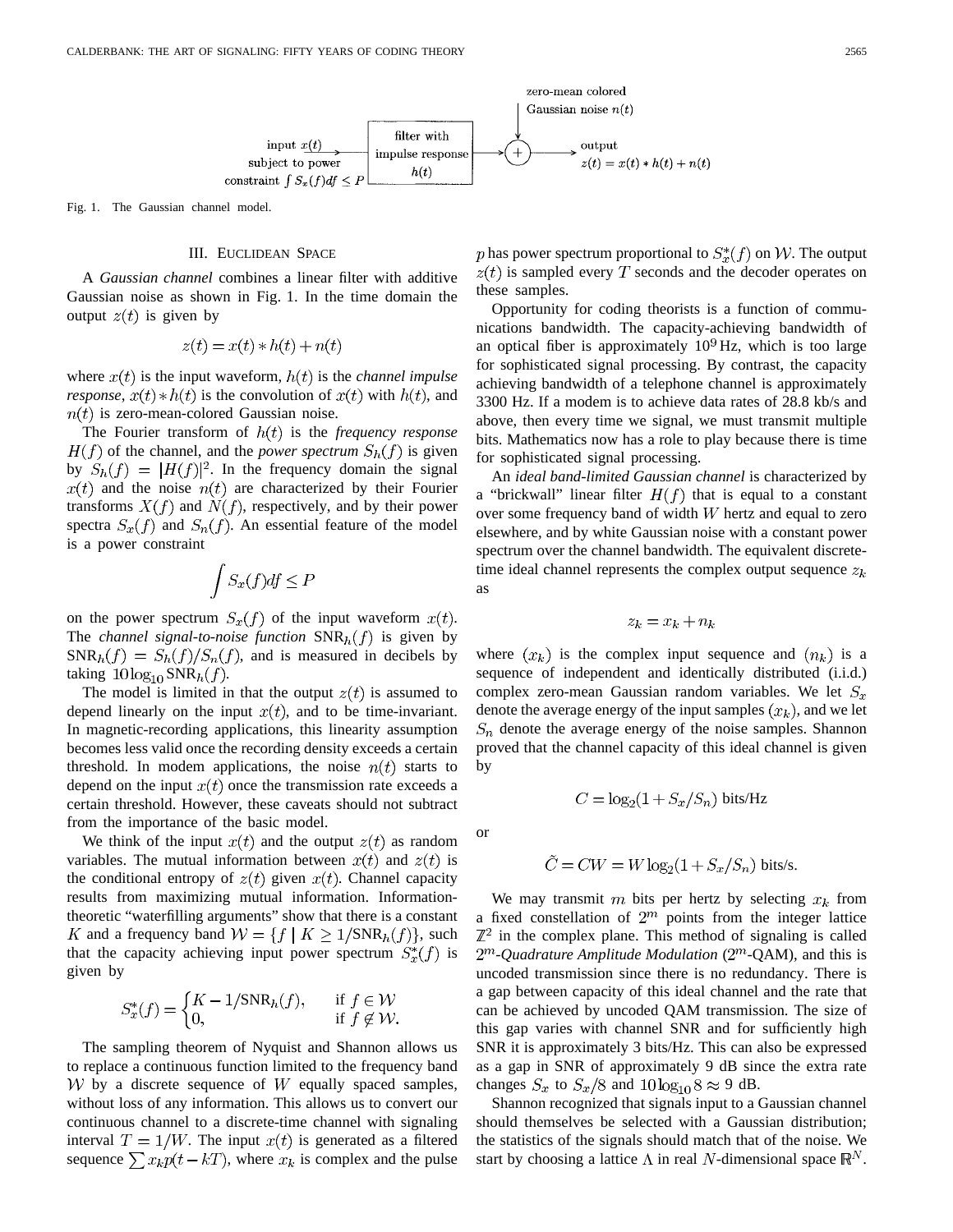

Fig. 2. Fifty years of information theory and coding for the power-constrained Gaussian channel.

Here the text by Conway and Sloane [44] is a treasury of information about sphere packings, lattices, and multidimensional Euclidean geometry. The signal constellation  $\Omega$  consists of all lattice points within a region  $\mathcal{R}$ . The reason we consider signal constellations drawn from lattices is that signal points are distributed regularly throughout  $N$ -dimensional space. This means that the average signal power  $P$  of the constellation  $\Omega$  is approximately the average power  $P(\mathcal{R})$  of a probability distribution that is uniform within  $R$  and zero elsewhere. This approximation is called the *continuous approximation* and we shall use it extensively. If we fix the size of the signal constellation, then the average signal power depends on the choice of lattice and on the shape of the region that bounds the constellation. We obtain a Gaussian distribution by choosing the bounding region to be an  $N$ -dimensional sphere.

From the time that Shannon derived the capacity of the Gaussian channel there has been a divide between coding theory and coding practice. The upper track in Fig. 2 is the world of geometry and the lower track is the world of algorithms. We shall illustrate the differences by following an example, but a very positive development over the last five years is that these two tracks are converging.

## *A. Lattices*

We begin with geometry. Formally, a *lattice*  $\Lambda$  in real Ndimensional space is a discrete additive subgroup of  $\mathbb{R}^N$ . A basis for the lattice  $\Lambda$  is a set of m vectors  $v_1, \dots, v_m$  such that

$$
\Lambda = \left\{ \sum_{i=1}^m \lambda_i v_i \mid \lambda_i \in \mathbb{Z}, \ i = 1, \cdots, m \right\}.
$$

The lattice  $\Lambda$  is said to be m-dimensional and usually we have  $m = N$ . If  $w_1, \dots, w_m$  is another choice of basis then there exists a unimodular integral matrix Q such that  $w_i = Qv_i$ for all  $i = 1, \dots, m$ . The Gosset lattice  $E_8$  was discovered in the last third of the nineteenth century by the Russian mathematicians A. N. Korkin and E. I. Zolotaroff, and by the English lawyer and amateur mathematician Thorold Gosset:

$$
E_8 = \{(z_1, \dots, z_8) \mid z_i \in \mathbb{Z}, \ i = 1, \dots, 8
$$
  
or  $z_i \in \mathbb{Z} + 1/2, \ i = 1, \dots, 8$ ,  
and  $z_1 + z_2 + \dots + z_8 \in 2\mathbb{Z}$ .

A *fundamental region*  $\mathcal R$  for a lattice  $\Lambda$  is a region of  $\mathbb R^N$  that contains one and only one point from each equivalence class modulo  $\Lambda$ . In the language of mathematics,  $\mathcal R$  is a complete system of coset representatives for  $\Lambda$  in  $\mathbb{R}^N$ . If  $v_1, \dots, v_m$  are a basis for a lattice  $\Lambda$  then the parallelotope consisting of the points

$$
\mu_1 v_1 + \dots + \mu_m v_m \qquad (0 \le \mu_i < 1)
$$

is an example of a fundamental region of  $\Lambda$ . This region is called a *fundamental parallelotope*. If  $\Lambda \subseteq \mathbb{R}^N$  is a lattice, and  $y \in \Lambda$  is a lattice point, then the *Voronoi region*  $\mathcal{R}(y)$ consists of those points in  $\mathbb{R}^N$  that are at least as close to y as to any other  $y' \in \Lambda$ . Thus

$$
\mathcal{R}(y) = \{ x \in \mathbb{R}^N \mid ||x - y||^2 \le ||x - y'||^2 \text{ for all } y' \in \Lambda \}.
$$

The interiors of different Voronoi regions are disjoint though two neighboring Voronoi regions may share a face. These faces lie in the hyperplanes midway between two neighboring lattice points. Translation by  $y \in \Lambda$  maps the Voronoi region  $\mathcal{R}(w)$ to the Voronoi region  $\mathcal{R}(w+y)$ , so that all Voronoi regions are congruent.

A maximum-likelihood decoding algorithm for the lattice  $\Lambda$  finds the Voronoi region  $\mathcal{R}(y)$  that contains the received vector  $v \in \mathbb{R}^N$ . The Voronoi regions  $\mathcal{R}(y)$  are the decision regions for this algorithm. We may create a fundamental region for the lattice  $\Lambda$  by deleting faces from a Voronoi region. Different ways of deleting faces correspond to different rules for resolving ties in a maximum-likelihood decoding algorithm.

Given a lattice  $\Lambda \subseteq \mathbb{R}^N$ , there are many ways to choose a fundamental region, but the volume of the fundamental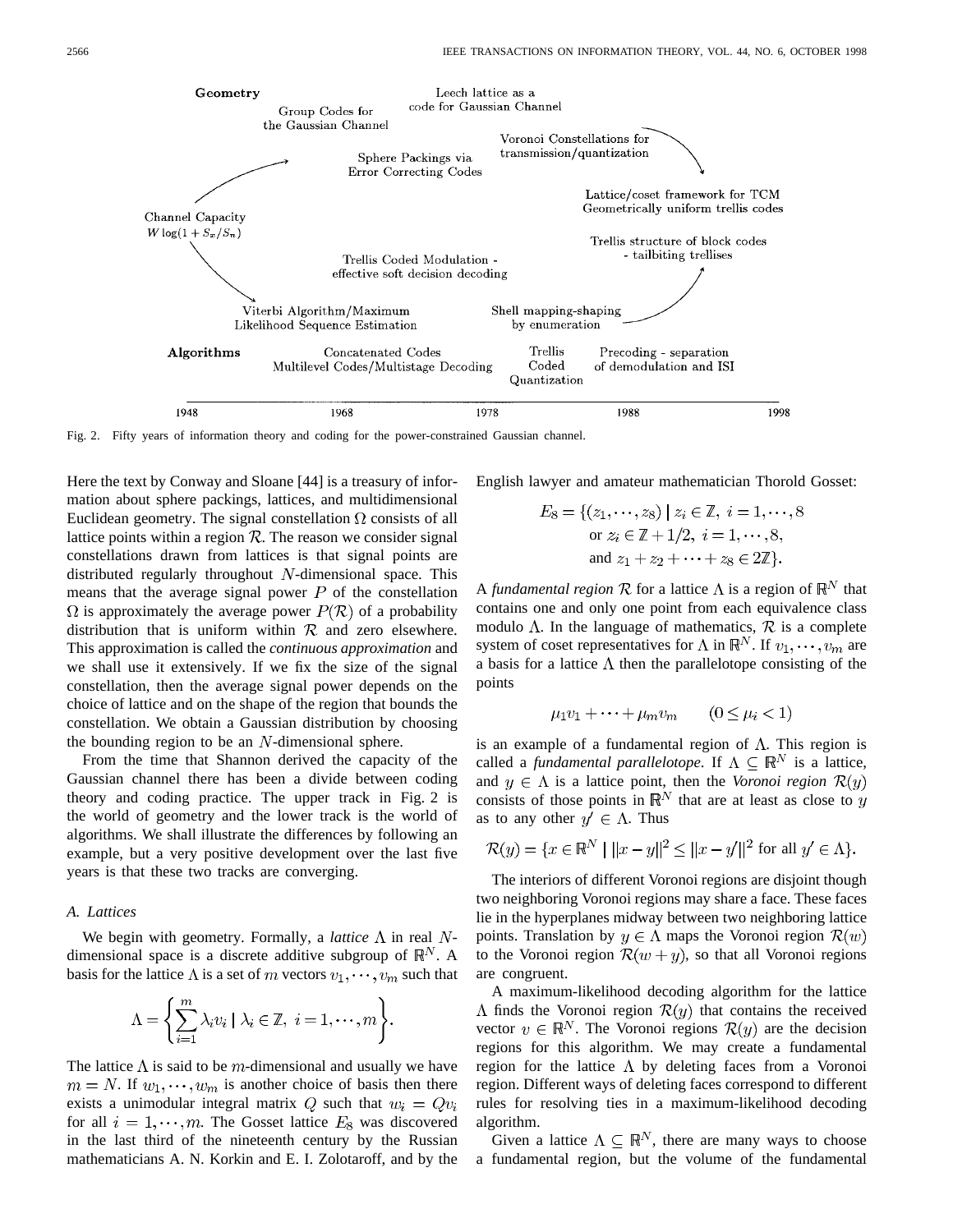region is uniquely determined by the lattice  $\Lambda$ . This volume is called the *fundamental volume* and we denote it by  $V(\Lambda)$ . There is a simple formula for the fundamental volume. Let  $v_i = (v_{i1}, \dots, v_{iN}), i = 1, \dots, m$  be a basis for  $V(\Lambda)$ , and let  $A = [v_{ij}]$ . The fundamental volume  $V(\Lambda)$  is given by  $V(\Lambda)^2 = \det A^T$ . It is easily verified that the fundamental volume of the Gosset lattice  $E_8$  is equal to 1, the same as the integer lattice  $\mathbb{Z}^8$ .

Let  $\Omega$  be an N-dimensional signal constellation consisting of all points from a lattice  $\Lambda$  that lie within a region  $\mathcal{R}$ , with centroid the origin. If signals are equiprobable, then the average signal power  $P$  is approximately the average power  $P(R)$  of a continuous distribution that is uniform within R and zero elsewhere. Thus

$$
P \approx P(\mathcal{R}) = \frac{1}{NV(\mathcal{R})} \int_{\mathcal{R}} ||x||^2 dv
$$

$$
\approx G(\mathcal{R}) V(\mathcal{R})^{2/N}
$$

where

$$
V(\mathcal{R}) = \int_{\mathcal{R}} dv
$$

is the volume of the region  $R$ , where

$$
G(\mathcal{R}) = \frac{\int_{\mathcal{R}} ||x||^2 dv}{NV(\mathcal{R})^{1+2/N}}
$$

is the normalized or dimensionless second moment. The second moment  $G(\mathcal{R})$  results from taking the average squared distance from a point in  $R$  to the centroid, and normalizing to obtain a dimensionless quantity.

We see that the average signal power  $P$  depends on the choice of lattice, and on the shape of the region that bounds the signal constellation. The formula  $P \approx G(\mathcal{R})V(\mathcal{R})^{2/N}$  separates these two contributions. The volume  $V(\mathcal{R}) = |\Omega| V(\Lambda)$ , so that the second factor is determined by the choice of lattice. Since different lattices require different volumes to enclose the same number of signal points, it is possible to save on signal power by choosing the lattice appropriately. Since the second moment  $G(\mathcal{R})$  is dimensionless, it is not changed by scaling the region  $\mathcal R$ . Therefore, the first factor  $G(\mathcal R)$  measures the effect of the shape of the region  $R$  on average signal power.

It is natural to compare the performance of  $E_8$  as a code for the Gaussian channel with uncoded QAM transmission (the integer lattice  $\mathbb{Z}^8$ ). Since the fundamental volumes coincide we may use the same region to bound both signal constellations. Performance gain is then determined by the minimum squared Euclidean distance  $d^2(E_8)$  between two distinct points in the lattice  $E_8$ . We have  $d^2(E_8)/d^2(\mathbb{Z}^8) = 2$  which corresponds to a coding gain of 3 dB.

# *B. Trellis Codes Based on Lattices and Cosets*

Next we turn to algorithms. In 1976, Ungerboeck [215] constructed simple trellis codes for the Gaussian channel that provided coding gains of between 3 and 6 dB. His original paper has transformed the subject of coding for the Gaussian channel. Calderbank and Sloane [36] then abstracted the idea of redundant signaling based on lattices and cosets. The signal



Fig. 3. Labeling edges by cosets in  $[\mathbb{Z} : 4\mathbb{Z}]$ .

points are taken from an N-dimensional lattice  $\Lambda$ , and the signal constellation contains an equal number of points from each coset of a sublattice  $\Lambda'$ . One part of the binary data stream selects cosets of  $\Lambda'$  in  $\Lambda$ , and the other part selects points from these cosets. All the redundancy is in the coset-selection procedure, and the bits that select the signal point once the coset has been chosen are referred to as *uncoded bits*. Forney [79], [80] coined the name *coset code* to describe redundant signaling based on lattices and cosets, and this name captures the essential property of these signaling schemes. Coset coding provides a level of abstraction that makes it possible for a code designer to handle complicated codes and large signal constellations.

Switching from uncoded transmission using the integer lattice  $\Lambda$  to coded transmission using a coset code C based on the lattice partition  $\Lambda/\Lambda'$  requires that the N-dimensional signal constellation be expanded by a factor  $2^{N\rho(C)}$ , where  $\rho(C)$  is the redundancy of the coset code C. Note that all redundancy is in the method of selecting cosets, so this quantity is easy to calculate. We assume that the constellation is expanded by scaling a bounding region, so that the power penalty incurred by expansion is  $4^{p(C)}$ . The coding gain  $\gamma(C)$ of the coset code  $C$  is then given by

$$
\gamma(C) = d^2(C) 4^{-\rho(C)}.
$$

This is the gain over uncoded transmission using the integer lattice (QAM signaling).

We introduce the method of trellis coding by means of an example where the lattice  $\Lambda$  is the integer lattice  $\mathbb{Z}$ , and the sublattice  $\Lambda'$  is 4 $\mathbb{Z}$ . Fig. 3 shows the encoder trellis where the edges have been relabeled by the four residue classes modulo . All the redundancy is in the coset (residue class modulo  $\Lambda'$ ) selection procedure; one bit chooses from four cosets. The symbol [i] represents the coset  $\{z \mid z \equiv i \pmod{4}\}.$ For transmission all cosets are translated by  $-1/2$ . Since all redundancy is in the coset-selection procedure, we can achieve any transmission rate by just increasing the number of uncoded bits.

The power and simplicity of the lattice/coset viewpoint comes from viewing the signal constellation as a finite subset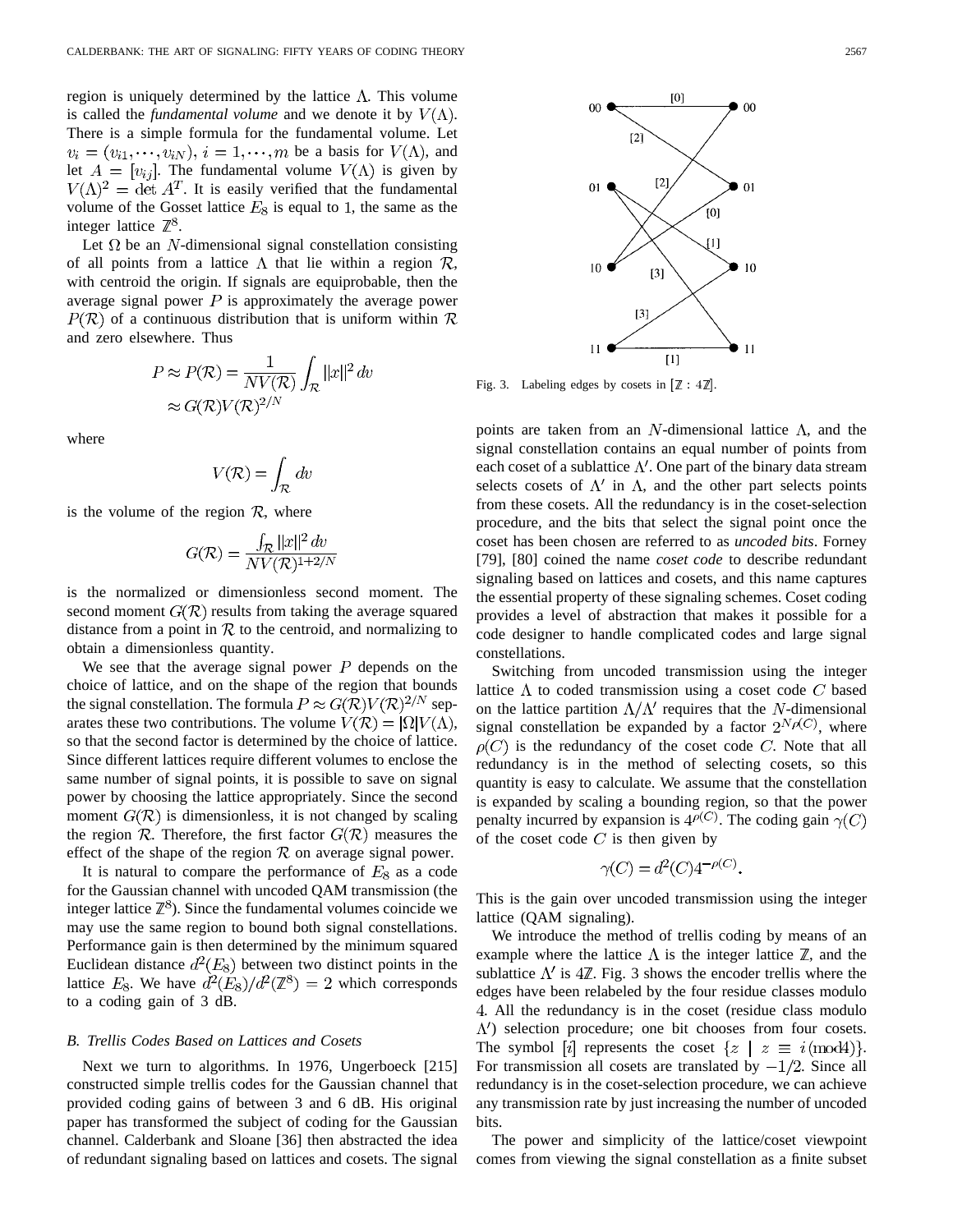of an infinite lattice. By focusing on the infinite lattice, we eliminate the influence of constellation boundary effects on code structure and code performance.

It is not hard to prove that the minimum squared distance  $d^2(C)$  between different signal sequences is given by  $d^2(C)$  = 9. To calculate the redundancy  $\rho(C)$ , we observe that every one-dimensional signaling interval, one input bit selects half of the integer lattice. The redundancy  $\rho(C) = 1$ , and the nominal coding gain  $\gamma(C)$  is given by

$$
\gamma(C) = 10 \log_{10} \frac{9}{4^1} = 3.3 \text{ dB}.
$$

There is, however, a difference between the nominal coding gain calculated above and the coding gain observed in practice. For channels with high SNR the performance of a trellis code C is determined by the minimum squared distance  $d^2(C)$ between output sequences corresponding to distinct input sequences. For coset codes this minimum squared distance is determined by the minimum nonzero norm in the sublattice  $\Lambda'$  and by the method of selecting cosets. For channels with moderate SNR (symbol error probability  $\sim 10^{-6}$ ) performance is determined by the minimum squared distance  $d^2(C)$ , and by the number of nearest neighbors or path multiplicity. A telephone channel is an example of a channel with moderate SNR. Here Motorola Information Systems has proposed a rule of thumb that reducing the path multiplicity by a factor of two produces a coding gain of 0.2 dB. The result of discounting nominal coding gain by path multiplicity in this way is called *effective coding gain*.

Every lattice point in  $E_8$  has 240 nearest neighbors; the neighbors of the origin (the point  $0^8$ ) are the 112 points  $(\pm 1)^2 0^6$ , and the 128 points  $(\pm 1/2)^8$  where the number of minus signs is even. This means that  $E_8$  offers a way of arranging unit spheres in eight-dimensional space so that 240 spheres touch any given sphere. Levenshtein [134] and Odlyzko and Sloane [165] proved that it is impossible to exceed this. We can start to appreciate that the lattice  $E_8$  is a fascinating mathematical object, and this large *kissing number* contributes to its allure. When we apply the discounting rule to the lattice  $E_8$  the path multiplicity (per dimension) is  $240/8 = 30$ , whereas for the trellis code the path multiplicity is 4. The difference is an important reason why high-speed modems employ trellis codes based on lattices and cosets, rather than lattices in their natural state.

Before the invention of trellis-coded modulation by Ungerboeck [215] researchers designed codes for the Gaussian channel using heuristics that approximated Euclidean distance. For example, Nakamura [161] designed codes for phase modulation by restricting the congruence of signals modulo  $8$ . This approach was also used for QAM transmission by Nakamura, Saito, and Aikawa [162]. Their measure of distance was Lee distance, which is computed entry by entry as a sum of Lee weights. The *Lee weight*  $wt_L([i])$  of a coset in  $[\mathbb{Z}: 8\mathbb{Z}]$  is the smallest absolute value |x| of an integer x congruent to i modulo 8. This amounts to designing codes for the  $L^1$ metric. The assumption that noise is Gaussian makes it more appropriate to follow Ungerboeck and work with the  $L^2$  metric directly.

One reason that trellis-coded modulation has had an enormous impact on communications practice is that around 1982 digital electronics were sufficiently advanced to implement codes of the type proposed by Ungerboeck. And when it is not possible to build circuits the only recourse is geometry. A second reason, also very important, is that consumers were waiting for new products, like high-speed modems, that this invention made possible. With all the benefits of hindsight we may look back and find the principles of set partitioning in earlier mathematical work by Leech [131] at a time when digital electronics were not ready for this innovation. However, Leech's work lacked any vision of communications practice, and Ungerboeck made the link explicit between his mathematical theory of set partitioning and the transmission of information.

# *C. Sphere Packings and Codes*

Leech [131] showed how to use error-correcting codes to construct dense sphere packings in  $N$ -dimensional space. The idea is to specify a set of vectors with integer entries by constraining the binary expansion of those entries.

The *Leech coordinate array* of a vector  $x = (x_1, \dots, x_N)$ with integer coordinates is obtained by writing the binary expansion of the coordinates  $x_i$  in columns starting with the least significant digit. The first row of the coordinate array is the  $2^0$  row, the second row is the  $2^1$  row, the third row is the  $2^2$  row, and so on. To find the binary expansion  $(a<sub>l</sub>)$  of a negative number  $-a$ , simply write

$$
-a = \sum_{l \ge 0} a_l 2^l
$$

and for  $i = 1, 2, \cdots$  solve the equation

$$
-a \equiv \sum_{l \ge 0} a_l 2^l \pmod{2^i}.
$$

In row  $2^0$ , the entry 1 represents an odd integer, and the entry  $\theta$  represents an even integer. We define subsets of the integer lattice  $\mathbb{Z}^N$  by constraining the first L rows of the coordinate array. Given L binary codes  $C_1, \dots, C_L$  with blocklength N, the sphere packing  $\Lambda(C_1, \cdots, C_L)$  consists of all vectors  $x \in \mathbb{Z}^N$  for which the *i*th row of the coordinate array of x is a codeword in  $C_i$ . If  $L = 1$ , and if  $C_1$  is a binary linear code, then

$$
\Lambda(C_1) = \{ x \in \mathbb{Z}^N \mid x \equiv c \pmod{2}, \text{ for some } c \in C_1 \}.
$$

Here  $\Lambda(C_1)$  is a lattice, since it is closed under addition. This construction is described by Leech and Sloane [132], where it is called *Construction A*, though Forney [80] uses the term *mod 2 lattice* to distinguish lattices constructed in this way. In general  $\Lambda(C_1, \dots, C_L)$  is not a lattice.

We make contact again with the Gosset lattice  $E_8$  by taking  $C_1$  to be the extended [8,4,4] Hamming code C. The fundamental volume  $V(\Lambda(C)) = 16$ , and the minimum squared distance  $d^2(\Lambda(C)) = 4$ . The code C contains the zero vector, 14 codewords of weight 4, and the all-one vector 1 of weight 8. There are  $14 \times 2^4$  vectors in  $\Lambda(C)$  of type  $(\pm 1)^4 0^4$ , and 16 vectors in  $\Lambda(C)$  of type  $(\pm 2)0^7$ . This gives 240 vectors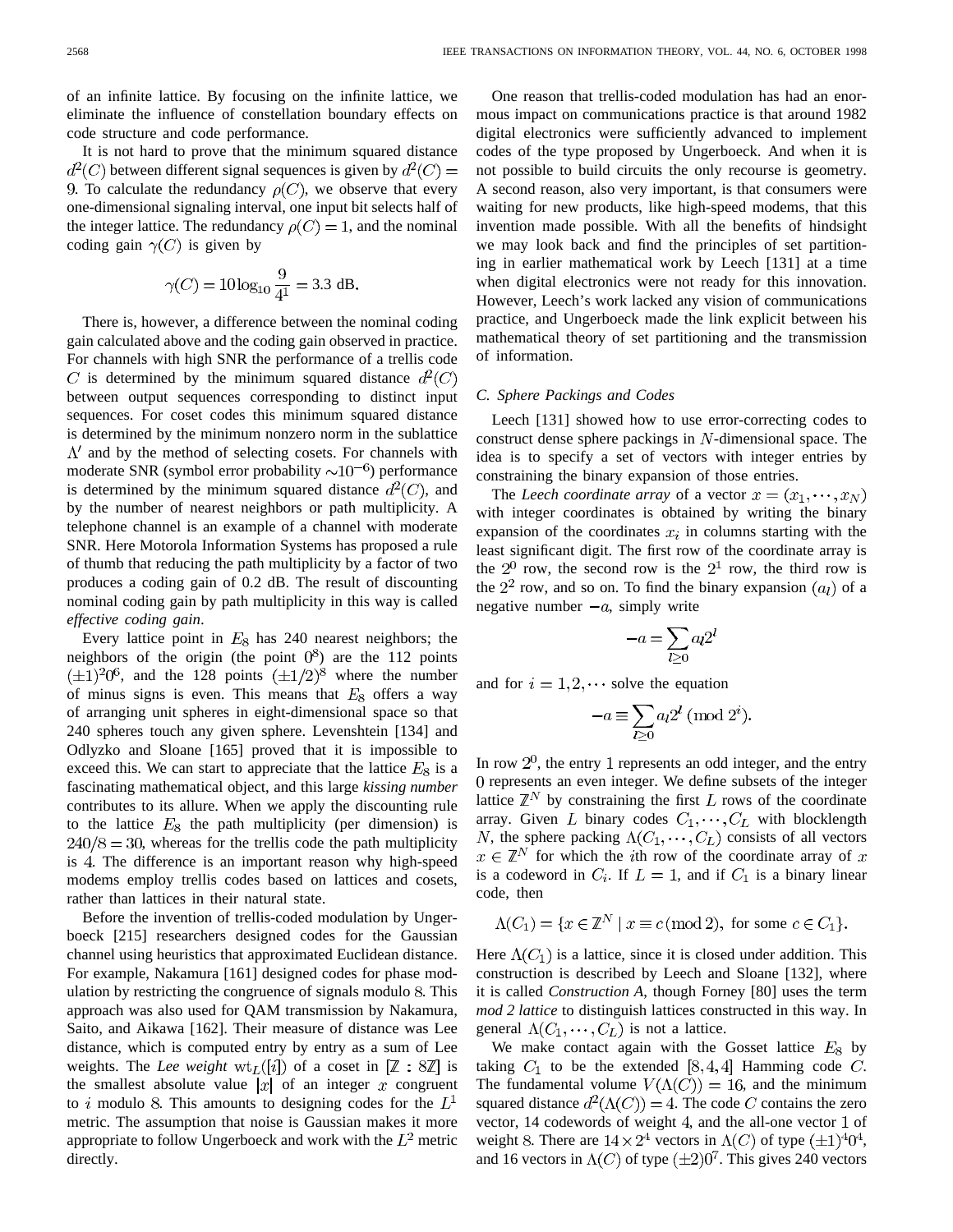

Fig. 4. A decoding trellis for the  $[8, 4, 4]$  Hamming code.

in  $\Lambda(C)$  with minimum norm 4, and it is easily seen that there are no others. This second appearance of the number 240 is not happenstance. The lattice  $\Lambda(C)$  is a realization of the Gosset lattice  $E_8$  on a different scale. There is a norm-doubling linear transformation  $\Phi : \mathbb{R}^8 \to \mathbb{R}^8$  satisfying  $||\Phi(x)||^2 = 2||x||^2$  that transforms the original realization of  $E_8$  into  $\Lambda(C)$ .

Conway and Sloane [44] describe more sophisticated variants of Construction A, but it may be more interesting to apply the original construction to codes defined over the ring  $\mathbb{Z}_{2^a}$ of integers modulo  $2<sup>a</sup>$ . For example, extended cyclic codes over  $\mathbb{Z}_{2^a}$  obtained from certain binary cyclic codes by Hensel lifting determine even unimodular lattices via Construction A. The binary Golay code determines the Leech lattice in this way, and this is perhaps the simplest construction for this remarkable lattice that is known. For more details see [108], [19], and [28].

# *D. Soft-Decision Decoding*

The origin of the term *trellis code* is that the graph of state transitions looks like the structures used by gardeners to support climbing plants. Codewords are represented as paths through this trellis.

The decoder has a copy of the trellis. It processes the noisy samples and tries to find the path taken by the binary data. The decoding algorithm was proposed by Viterbi [219] and later shown to be a variant of dynamic programming. Every trellis stage, the decoder calculates and stores the most likely path terminating in a given state. The decoder also calculates the path metric, which measures distance from the partial received sequence to the partial codeword corresponding to the most likely path. Fig. 4 shows a decoding trellis for the  $[8, 4, 4]$ Hamming code or for the lattice  $E_8$  (in this interpretation the digits 0, 1 represent the cosets  $2\mathbb{Z}, 2\mathbb{Z} + 1$  and the metric for an edge labeled  $\epsilon \epsilon'$  is determined by the distances from the received signals r, r' to  $2\mathbb{Z}+\epsilon$ ,  $2\mathbb{Z}+\epsilon'$ ). At time  $\ell = 4$  in Fig. 4, the decoder only needs to update two path metrics and make one comparison to determine the most likely path terminating in a given state.

Viterbi [219] originally introduced this decoding method only as a proof technique, but it soon became apparent that it was really useful for decoding trellis codes of moderate complexity. The importance of this application is the reason the decoding method is called the Viterbi algorithm by communication theorists. Forney [77] recognized that the Viterbi algorithm is a recursive optimal solution to the problem of

TABLE I-A MAXIMUM-LIKELIHOOD DECODING OF THE BINARY GOLAY CODE

|      |                    |                                                                             | How  |
|------|--------------------|-----------------------------------------------------------------------------|------|
| When | Who                | How                                                                         | many |
| 1986 | Conway and Sloane  | 128 cosets of $(1111) \otimes P_6$                                          | 1614 |
| 1986 | Be'erv and Snyders | Fast Hadamard Transform                                                     | 1551 |
| 1988 | Forney             | 64-state trellis decoder<br>via $(8, 7)/(8, 4)/(8, 1)^3$                    | 1351 |
| 1989 | Suyders and Be'ery | generalized Wagner rule                                                     | 827  |
| 1991 | Vardy and Be'ery   | ML decoding of $C_{24}^{\circ} \cup C_{24}^{\circ}$<br>using ML hexadecoder | 651  |

TABLE I-B MAXIMUM-LIKELILHOOD DECODING OF THE LEECH LATTICE

|      |                         |                                                          | How           |
|------|-------------------------|----------------------------------------------------------|---------------|
| When | Who                     | How                                                      | many          |
| 1986 | Conway and Sloane       | Turvn construction from $E_8$                            | 55,968        |
| 1988 | Forney                  | 256-state trellis decoder<br>via $ E_8/RE_8/2E_8 ^3$     | 15,167        |
| 1989 | Lang and Longstaff      | Wagner decoding rule                                     | $\sim$ 10,000 |
| 1989 | Be'ery, Shahar, Snyders | generalized Wagner rule<br>and look-up tables            | 6.129         |
| 1993 | Vardy and Be'ery        | ML decoding of $4 \times Q_{24}$<br>using ML hexadecoder | 3.595         |

estimating the state sequence of a discrete time finite state Markov process observed in memoryless noise. Many problem in digital communication can be cast in this form.

Decoding algorithms are assembled from basic binary operations such as real addition, real subtraction, comparing two real numbers, and taking an absolute value. For simplicity, we might assign unit cost to each of these operations, and we might neglect the complexity of say multiplication by (since this can be accomplished by merely shifting a binary expansion). It is then possible to compare different algorithms, and to show, for example, that the iterative decoding procedure for Reed–Muller codes based on the  $|u|$   $|u + v|$  construction is less complex than the standard procedure using the fast Hadamard transform (see [80]). Quite recently there has been substantial interest in effective trellis-based decoding of codes and lattices. Tables I-A and I-B follow the progress that has been made in reducing the number of operations required for maximum-likelihood decoding of the Golay code and the Leech lattice (see [216] and [217] for details and additional references).

Decoding complexity can be reduced still further through bounded-distance decoding. Here the decoder corrects all error patterns in the Euclidean sphere of radius  $\rho$  about the transmitted point, where  $\rho$  is the packing radius of the code or lattice. This means that the error exponent of the boundeddistance decoder is the same as that of a maximum-likelihood decoder. Forney and Vardy [87] have shown that boundeddistance decoding of the binary Golay code and Leech lattice requires only 121 and 331 operations, respectively. The overall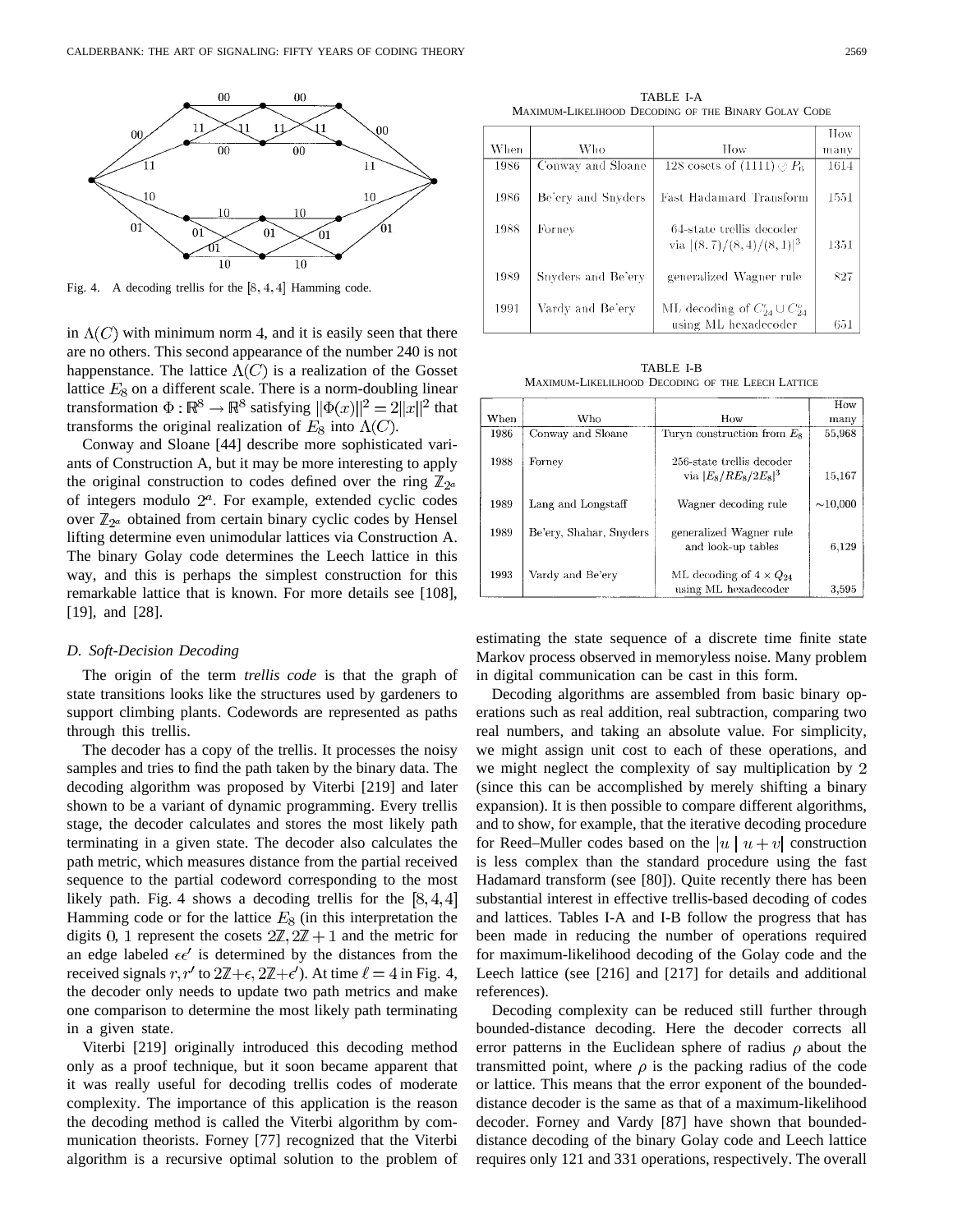degradation in performance is about 0.1 dB over a wide range of SNR's.

It was Conway and Sloane [43] who revived the study of the complexity of soft-decision decoding algorithms for block codes and lattices. Their paper served to inspire a great deal of work, including the results reported in Table I. However, it is fair to say that this work was specific to particular families of codes, and fundamental asymptotic questions seemed out of reach. That changed with Tarokh's 1995 thesis [208] showing that decoding complexity grows exponentially with coding gain. The lower bound on complexity is established by means of an ingenious argument involving a differential equation, and the upper bound uses a sophisticated tensor product construction. Together the results show that the lower bound is asymptotically exact.

It is instructive to look back at the work of Slepian [199] who constructed codes for the Gaussian channel by taking a finite group of  $N \times N$  matrices, and applying each matrix to a fixed vector in  $\mathbb{R}^N$ . It is remarkable that Ungerboeck codes are examples of Slepian signal sets (see [81]). One minor difference is that the group of isometries has become infinite. A more important difference is the emphasis today on the complexity of the group. This was not an issue that concerned Slepian, but it is of paramount importance today, because it determines the complexity of soft-decision decoding.

# *E. Multilevel Codes and Multistage Decoding*

The coded-modulation schemes proposed by Ungerboeck make use of a partition  $\Gamma_L$  of the signal constellation into  $2^L$  subsets sometimes corresponding to L levels in the Leech coordinate array. A rate  $(L-1)/L$  convolutional code selects the subset, and the remaining uncoded bits select a signal from the chosen subset. Instead of coding across all levels at once, we might directly allocate system redundancy level by level, an idea that first appeared in the context of binary codes. In 1977, Imai and Hirakawa [112] presented their multilevel method for constructing binary block codes. Codewords from the component codes form the rows of a binary array, and the columns of this array are the codewords in the multilevel code. Imai and Hirakawa also described a multistage boundeddistance decoding algorithm, where the bits are decoded in order of decreasing sensitivity, starting with the bits protected by the most powerful error-correcting code. Subsequently, Calderbank [22] and Pottie and Taylor [173] described simple multilevel coset codes for the Gaussian channel, and quantified the performance/complexity advantages of multistage decoding over full maximum-likelihood decoding. Here the purpose of the parity check is to provide immunity against single symbol errors. Concerning theoretical limits, Wachsmann and Huber [220] have shown that multilevel codes with turbo code components come within 1 dB of the Shannon limit.

## *F. The Broadcast Channel*

The flexibility inherent in multilevel coding and multistage decoding makes it easy to introduce unequal error protection when some bits are extremely sensitive to channel errors and others exhibit very little sensitivity. For example, Code Excited Linear Prediction (CELP) is a method of transmitting speech by first communicating a model of the vocal tract specified by parameters that depend on the speaker, and then exciting the model. This model includes pitch information, and an error here has much more impact on the reproduced speech quality, than an error at the input to the model. Specific speech/channel coding schemes for wireless channels are described by Cox, Hagenauer, Seshadri, and Sundberg [47]. This matching of speech and channel coding has become standard practice in the engineering of cellular voice services.

A second example is digital High-Definition Television (HDTV) that has been made possible by recent advances in video compression. Digital broadcast differs from digital pointto-point transmission in that different receivers have different signal-to-noise ratios, which decrease with distance from the broadcast transmitter. One concern with digital broadcast is its sensitivity to small variations in SNR at the various receiver locations. This sensitivity is manifested as an abrupt degradation in picture quality, which is generally considered unacceptable by the TV broadcast industry.

It is possible to achieve more graceful degradation by means of joint source and channel coding. There are algorithms for compressing video signals that output coarse information and fine information. The coarse information is sensitive because it provides a basic TV picture, and the fine information is less sensitive because it adds detail to the coarse picture. The channel-coding scheme is designed to provide greater error protection for the coarse information, so that the distant receiver always has access to the coarse picture. Receivers that are closer to the broadcast transmitter can obtain both the coarse picture, and the fine detail, so that, indeed, there is a more graceful decline in the quality of reception.

This philosophy of joint source and channel coding has its roots in the information-theoretic work of Cover [46] on broadcast channels. He considered a typical broadcast environment where a source wishes to transmit information over a Gaussian channel to a strong receiver with SNR  $S_2$ , and a weak receiver with SNR  $S_1$ . Cover established the efficiency of *superimposing information*; that is, broadcasting so that the detailed information meant for the stronger user includes the coarse information meant for the weaker user. The geometry of the achievable rate region makes it apparent that it is possible to achieve close to capacity  $C_2 = \frac{1}{2} \log(1 + S_2)$ for the strong receiver at the cost of reducing the achievable rate for the weaker receiver only slightly below capacity  $C_1 = \frac{1}{2} \log(1 + S_1)$ . Specific multilevel codes that can be used in terrestrial broadcasting of HDTV to provide unequal error protection are described by Calderbank and Seshadri [34]. The data rate for HDTV is about 20–25 Mb/s in 6-MHz bandwidth, corresponding to transmission of 4 bits/symbol. It is possible to provide virtually error-free transmission (greater than 6-dB coding gain) for some fraction (for example, 25%) of the data, while providing a modest gain of 1–2 dB for the remaining data with respect to uncoded transmission. The connection with the information-theoretic work of Cover on broadcast channels is described by Ramchandran, Ortega, Uz, and Vetterli [175] in the context of their multiresolution joint source/channel coding scheme for this same application. Their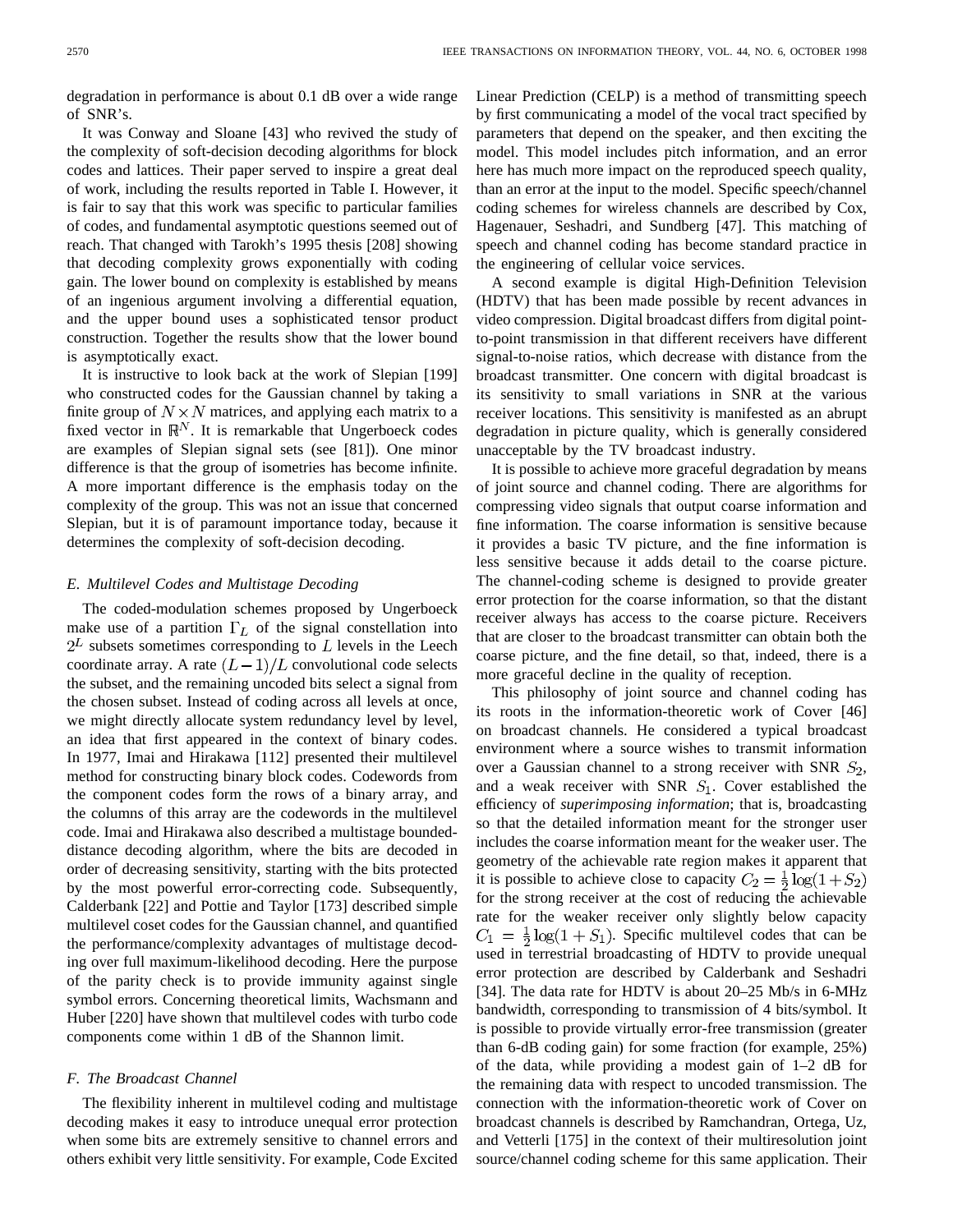paper proposes a complete system, and describes a particular source-coding algorithm that delivers bits with different sensitivity to channel errors.

# *G. Methods for Reducing Average Transmitted Signal Power*

We consider signal constellations that consist of all lattice points that fall within some region  $\mathcal{R}$ . If the region  $\mathcal{R}$ is an  $N$ -cube with faces parallel to the coordinate axes, then the induced probability distribution on an arbitrary  $M$ dimensional projection is uniform. Changing the shape of the region  $\mathcal R$  induces a nonuniform probability distribution on this  $M$ -dimensional projection. Thus gains derived from shaping a high-dimensional constellation can be achieved in a low-dimensional space by nonequiprobable signaling. The asymptotic shaping gain is  $\pi e/6$  or 1.53 dB.

The problem of addressing a signal constellation is that of mapping a block of input data to a signal point. This problem enters into the design of both encoder and decoder; for the decoder needs to invert the mapping in order to recover the data stream corresponding to the estimate for the transmitted sequence of signals. The  $N$ -cube is a particularly simple Cartesian product for which the addressing problem is trivial, but here there is no shape gain. Spheres optimize the shape gain available in a given dimension but are hard to address. Conway and Sloane [42] proposed the use of Voronoi constellations based on a lattice partition  $\Lambda/\Lambda_S$ —the constellation consists of points from a translate of  $\Lambda$  that fall within a Voronoi region for the shaping lattice  $\Lambda_{\mathcal{S}}$ . They showed how to use a decoding algorithm for  $\Lambda_S$  to address the constellation. Unfortunately, the ratio of peak-to-average power for Voronoi constellations (and spheres) is very high, precluding their use.

Calderbank and Ozarow [31] introduced the method of shaping on rings, where the region  $\mathcal R$  is partitioned into  $T$ subregions so as to obtain  $T$  equal subconstellations with increasing average power. A shaping code then specifies sequences of subregions, and it is designed so that subconstellations with lower average power are more frequent. The purpose of the shaping code is to create a good approximation to the desired Gaussian distribution, and it is important to minimize the complexity of the shaping code. The shell mapping algorithm used in the V.34 modem standard enumerates all points in the Cartesian product of a basic two-dimensional constellation that are contained in a higher dimensional sphere. Laroia, Farvardin, and Tretter [130] show that it is possible to construct a 64-dimensional constellation from a 384-point twodimensional constellation that supports uncoded transmission at 8 bits/symbol with a shaping gain of 1.20 dB and a peak-toaverage power ratio (PAR) of 3.76. Alternatively, it is possible to achieve a shaping gain of 1 dB with a PAR of 2.9 (for comparison, the PAR of the two-dimensional sphere is 2).

*1) Shaping by Searching a Trellis:* A trellis code is an ensemble of codewords that can be searched efficiently. This search can be carried out with respect to any nonnegative measure that is calculated on a symbol-by-symbol basis. In Viterbi decoding this measure is distance from the received sequence. Here the measure is signal energy, but many other applications are possible, for example, the reduction of peak to average power in OFDM systems. Trellis shaping is a method proposed by Forney [82] that selects a sequence with minimum power from an equivalence class of sequences, by means of a search through the trellis diagram of a code. The signal constellation is divided into rings labeled by the possible outputs of a binary convolutional code. Shaping information is transmitted by choosing a coset of the convolutional code, and a decoder selects the minimum-norm vector in the coset for transmission. Now data is transmitted in blocks of about 1000 symbols by periodically terminating the convolutional code. The delay would be unacceptable if it were only possible to recover information carried by the shaping code on a blockby-block basis. However, it is possible to specify cosets on a symbol-by-symbol basis using the theory of syndrome formers, developed by Forney [75] as part of his algebraic theory of convolutional codes. Forney ([75], [77], [78], [81]) has explored the algebraic structure of convolutional codes, and the connections with linear systems theory in some depth. Forney and Trott [85] have since shown that most of this structure theory extends to trellis codes based on lattices and cosets.

# *H. Precoding for ISI Channels*

We begin with a brief account of the evolution in signal processing for magnetic-recording channels. Until quite recently, virtually all magnetic recording systems employed peak detection, where one sampled output is used to estimate the value of one symbol recorded on the disk. The reliability of peak detection depends on the minimum spacing between transitions. If two transitions are too close, the peaks are reduced in amplitude and shifted. Binary sequences input to magnetic recording systems that employ peak detection are required to meet certain runlength constraints in order to improve linear density and to improve system reliability. The  $(d, k)$  constraint requires that adjacent 1's be separated by at least  $d$  0's and by at most  $k$  0's. Here it is important to recall that in NRZI (nonreturn-to-zero-interleaved) recording the symbol  $\theta$  represents no transition, and the symbol  $1$ represents a transition. Long runs of  $0$ 's correspond to long stretches of constant magnetization. When the binary input satisfies a  $(d, k)$  constraint, it is possible to signal  $(d+1)$  times as fast while maintaining the same spacing between transitions. If the code rate is  $R$  then the increase in linear density is given by the product  $R(d+1)$ . The k constraint aids timing recovery since timing is derived from transitions in the recorded data. Note that increasing the speed of circuitry is not without its challenges.

Peak detection looks at a signal sequence with respect to itself, not with respect to other signal sequences that could have been transmitted. The idea of using maximum-likelihood sequence estimation in magnetic-recording systems was suggested in 1971 by Kobayashi and Tang [125]. However, it has only recently become possible to implement partial response maximum likelihood (PRML) detection at sufficiently high speeds. PRML detection provides increases in linear density of about 30% by eliminating the  $d$  constraint. The resulting intersymbol interference (ISI) is equalized at the output of the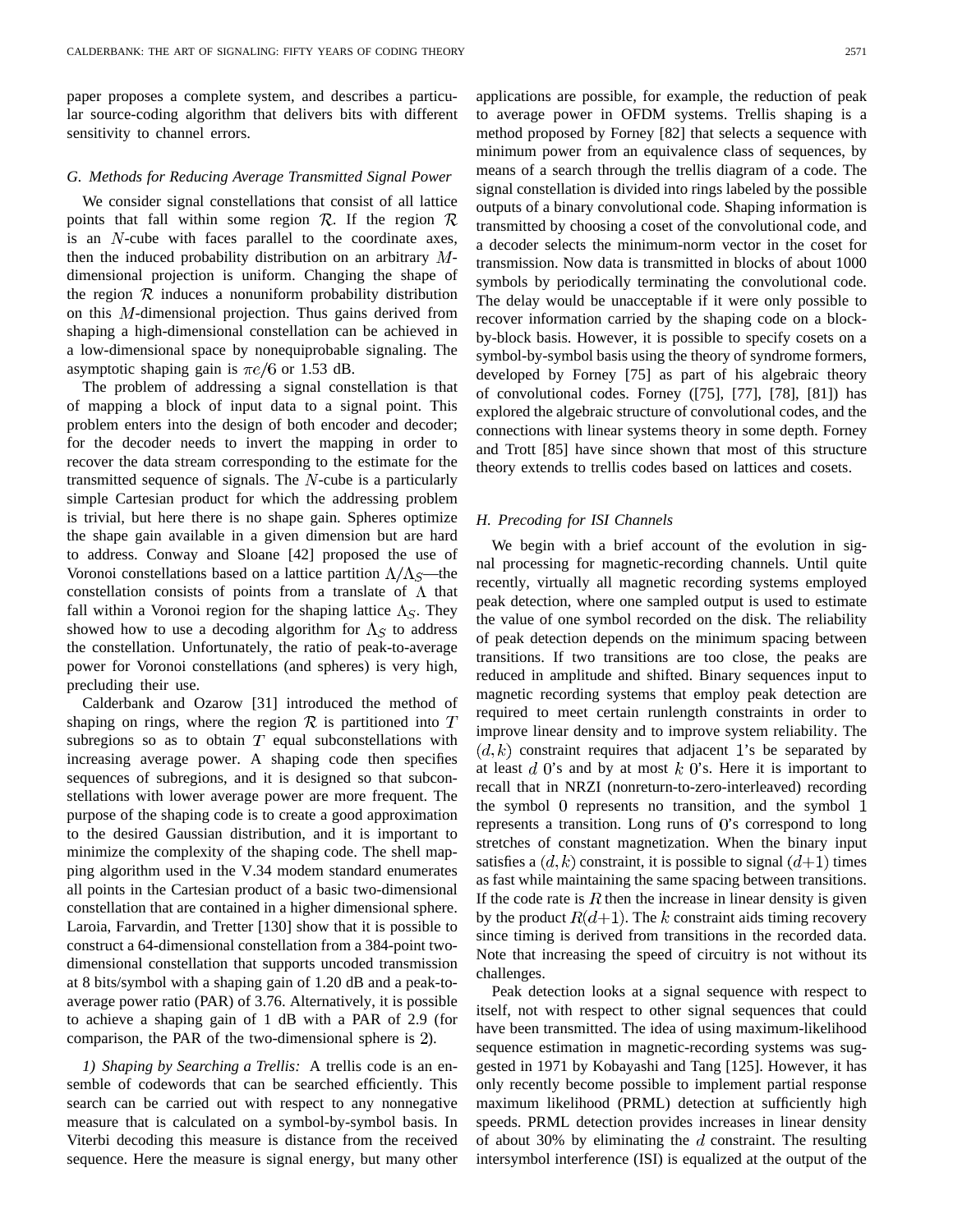channel to some tractable response such as PRIV  $(1 - D^2)$ or EPRIV  $((1 - D)(1 + D)^2)$ . Maximum-likelihood (Viterbi) decoding is accomplished by tracking the state of the channel, as described in Kobayashi [124] or Forney [76].

A basic feature of telephone channels and certain optical memories (see [27]) is that they are linear subject to a peak constraint, and support a continuum of recording levels. This is fundamentally different from conventional magnetic-recording channels which are inherently nonlinear and where, to force linearity, the write current in the recording head has to be sufficient to ensure positive or negative saturation of the magnetic medium. Hence it is only possible to record the levels  $\pm 1$ . The ability to write a continuum of levels at the input to this channel makes it possible to employ precoding techniques such as the one developed by Tomlinson [213], and by Miyakawa and Harashima [157], for Gaussian channels subject to ISI. The philosophy behind this precoding technique is that since the channel is known, it is possible to anticipate and correct for the effects of the channel at the input, so that a very simple decoder can be used at the output. It is not possible to use Tomlinson–Harashima precoding on conventional magnetic- and optical-recording systems where it is only possible to record a small discrete number of levels.

We consider transmission of  $A$  equally spaced analog levels  $a_i \in \{0, 1, \dots, A-1\}$  over a discrete time channel with causal impulse response  $q_i$ ,  $i \geq 0$  for which  $q_0 = 1$ . The output  $v_i$ is given by

$$
v_i = a_i + \sum_{j \ge 1} a_{i-j} q_j.
$$

Tomlinson–Harashima precoding [157], [213] is a nonlinear method of precoding the data  $a_i$  that renders the output of the  $Q(z)$  channel effectively free of intersymbol interference, and allows instantaneous symbol-by-symbol decoding of the data.

The Tomlinson filter does not transmit the data  $a_i$  directly, but instead transmits precoded data  $a'_i$ , where

$$
a'_i = a_i - \sum_{j\geq 1} a'_{i-j} q_j + A m_i
$$

where  $m_i$  is the unique integer such that  $a'_i \in [0, A]$ . Now the output  $v_i$  is given by

$$
v_i = a_i - \sum_{j \ge 1} a'_{i-j} q_j + A m_i + \sum_{j \ge 1} a'_{i-j} q_j
$$
  
=  $a_i + A m_i$ 

and instantaneous symbol-by-symbol decoding is possible via congruence modulo A.

Precoding is a part of the V.34 modem standard [116] for communication over bandlimited Gaussian channels and variants thereof. In telephone-line modem applications it is important that the statistics of the channel symbols are Gaussian, so they match the statistics of the noise. Here Tomlinson–Harashima precoding is not appropriate since reduction modulo A seems to produce channel symbols  $a'_i$  that are uniformly distributed over the interval  $[0, A]$ . The ISI precoder [129] that forms a part of the V.34 standard is a more sophisticated alternative to Tomlinson–Harashima precoding. It achieves significant shaping gain (the saving in average transmitted signal power provided by a Gaussian input distribution over a uniform distribution) without increasing the complexity of trellis decoding much beyond that of the baseline memoryless channel. The key idea is to separate the problem of decoding in the presence of additive white Gaussian noise (AWGN) from that of resolving intersymbol interference. This is captured geometrically in Fig. 5. Precoding modifies the input just enough to ensure that the output of the channel  $Q(D)$  is a trellis codeword. A Viterbi decoder takes care of the noise, and inversion of the channel provides an approximation to the original input. The original input can be recognized from the approximation, since both lie in a common Voronoi region. There is a small power penalty connected with the power of the sequence that modifies the original input, but this penalty can be made insignificant. Running this precoded transmission system "backward" provides a system for quantizing an individual source with memory (cf. trelliscoded quantization [150]).

# *I. The AWGN Channel and the Public Switched Telephone Network*

Trellis codes provide effective coding gains of about 4.5 dB on the AWGN channel, and a further 1 dB is available through shaping schemes of moderate complexity. Forney and Ungerboeck [86] observe that the cutoff role of a high-SNR channel corresponds to an effective coding gain (without shaping) of about 5.7 dB at error probabilities of about  $10^{-6}$ . This is as high an effective coding gain as anyone has achieved with moderate complexity trellis codes.

The coset codes described in this paper select signal points from uniformly spaced constellations. When harmonic distortion and PCM noise (logarithmic quantization noise) are significant channel impairments it can be advantageous to distort the uniform spacing. Testing of high-speed voiceband modems has revealed a significant increase in distortion for points near the perimeter of a QAM signal constellation. This distortion increases with distance from the center of the constellation and limits performance at data rates above 19.2 kb/s. The perimeter distortion can be reduced by transforming the signal constellation so that points near the center are closer together, and points near the perimeter are further apart. When the channel SNR is high, such a transformation reduces immunity to Gaussian noise because points near the center of the transformed constellation are closer together than in a uniformly spaced constellation with the same average power. Betts, Calderbank, and Laroia [13] have demonstrated theoretically that for channel SNR's of practical interest, there is actually a small gain in immunity to Gaussian noise. In fact, an appropriate coded-modulation scheme can produce gains of about 0.25 dB. Experiments support the intuition that it is advantageous to employ trellis codes for which the dominant error is a trellis path error, and the longer that error the better.

In fact, the Public Switched Telephone Network is evolving toward the point where an analog voiceband channel will consist of short analog end links connected to PCM codes, with no intermediate tandem  $D/A$  or  $A/D$  transformations. This observation inspired development of the V.90 modem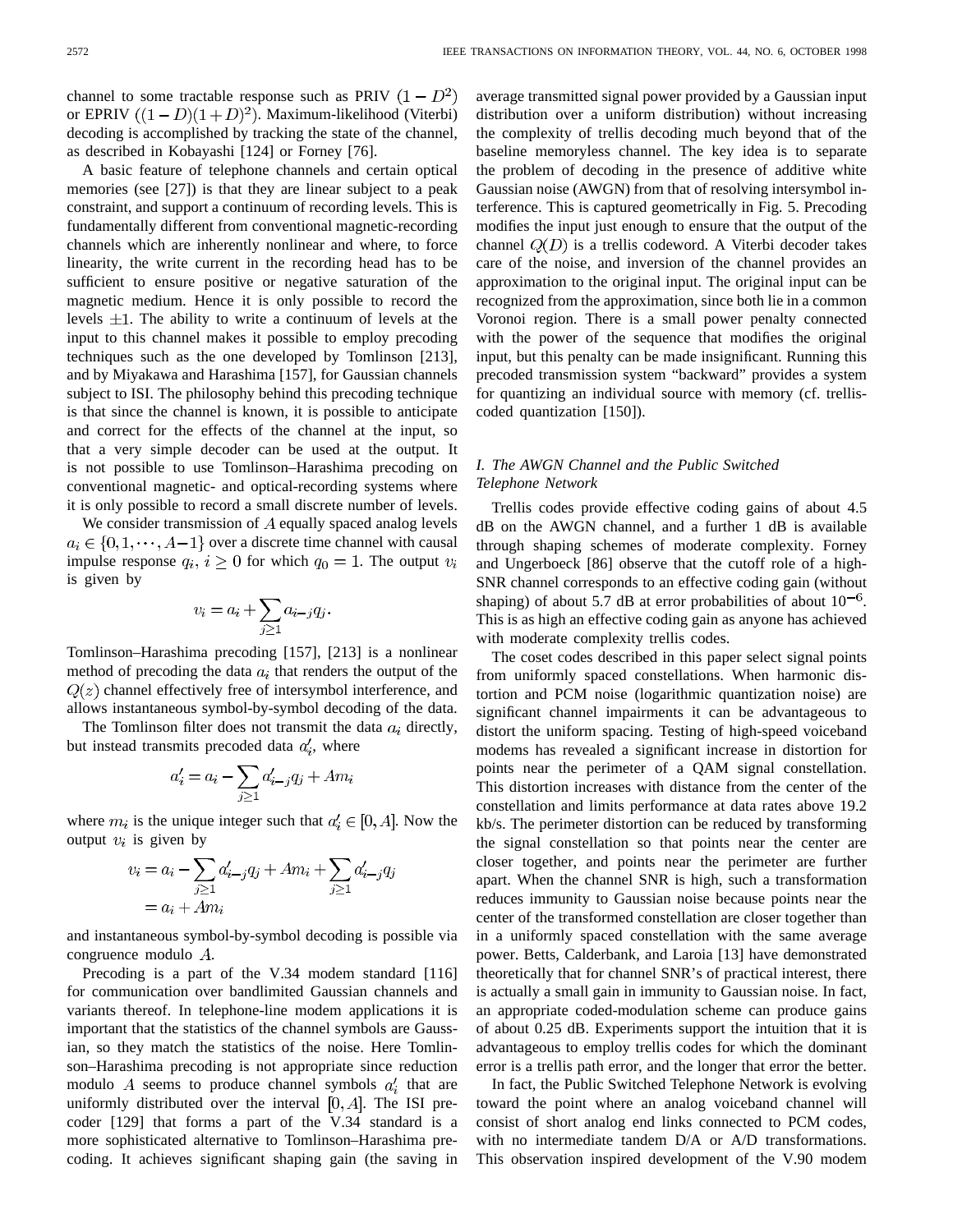

Fig. 5. A geometric rendering of a precoded transmission system.

standard, concluded in February 1998 which promises 56 kb/s downstream and delivers V.34 upstream.

# *J. The Potential of Iterated Decoding*

In algebraic error-correcting block codes the information in each encoded bit is distributed across all symbols in a codeword. Information carried by concatenated codes is segmented, with some bits determining the encoding of a particular component subblock, and other bits the linkage between the different components. In decoding concatenated codes, initial estimates for component codewords are combined by decoding the code that links components together. In turbo codes the information in each bit is replicated in two different localities of a codeword. The original construction is to produce a first parity sequence by encoding an information sequence using a rate  $1/2$  recursive systematic encoder, to permute the information bits using a very long interleaver  $(10^4 - 10^5)$  bits), and to produce a second parity sequence by encoding the permuted sequence using a second encoder of the same type as the first (possibly identical). Decoding is an iterative process where bit level soft decisions produced by one decoder are used to improve (hopefully) the decisions produced by the other decoder at the next step. The potential of this combination of local encoding and iterative decoding was revealed by Berrou, Glavieux, and Thitmajshima [12] who demonstrated that a 16-state rate  $1/2$  turbo code can operate at an SNR 0.7 dB greater than capacity of the AWGN channel, with a decoded bit-error rate of  $10^{-5}$ . For comparison, the Big Viterbi Decoder [41] designed to decode a 16 384-state convolutional code requires 2.4 dB to achieve the same bit-error rate. Like many revelations there was a period of initial scepticism, but now there are no doubts that this is a spectacular achievement. It is interesting to observe that the search for theoretical understanding of turbo codes has transformed coding theorists into experimental scientists. One empirical discovery is the existence of an *error floor* at low error rates that depends on the size of the interleaver. Perhaps the most interesting theoretical connection is that between the *forward–backward algorithm* [6] (a.k.a. the *BCJR algorithm* [3]) used in decoding convolutional codes, and belief propagation in Bayesian networks [167], a technique used for training and system identification in the neural network community [90], [145].

The ideas of local encoding and iterative decoding were present in a classic paper of Gallager [91], [92] written some 30 years before the discovery of turbo codes. A lowdensity parity-check (LDPC) matrix is a binary array where the number of  $1$ 's in each row and column is kept small. Gallager suggested using the adjacency matrix of a randomly chosen low-degree bipartite graph as the parity-check matrix. Decoding is again an iterative process where bit-level soft decisions obtained at one stage are used to update bit-level soft decisions about a particular bit at the next stage by means of the parity-check equations involving that bit. Gallager distinguished two different types of information, *intrinsic* and *extrinsic*, and understood that only extrinsic information is useful for iterative decoding. He developed the geometric picture of a *support tree* where the influence of a bit fans out across all symbols in a controlled way as the iterations progress. Gallager was not able to show correctness of the proposed iterative algorithm but he showed long LDPC codes can achieve rates up to capacity on the binary-symmetric channel with maximum-likelihood decoding. Subsequently, Zyablov and Pinsker [232] showed that with high probability over the choice of graph, the codes proposed by Gallager could be decoded in  $log n$  rounds, where each decoding round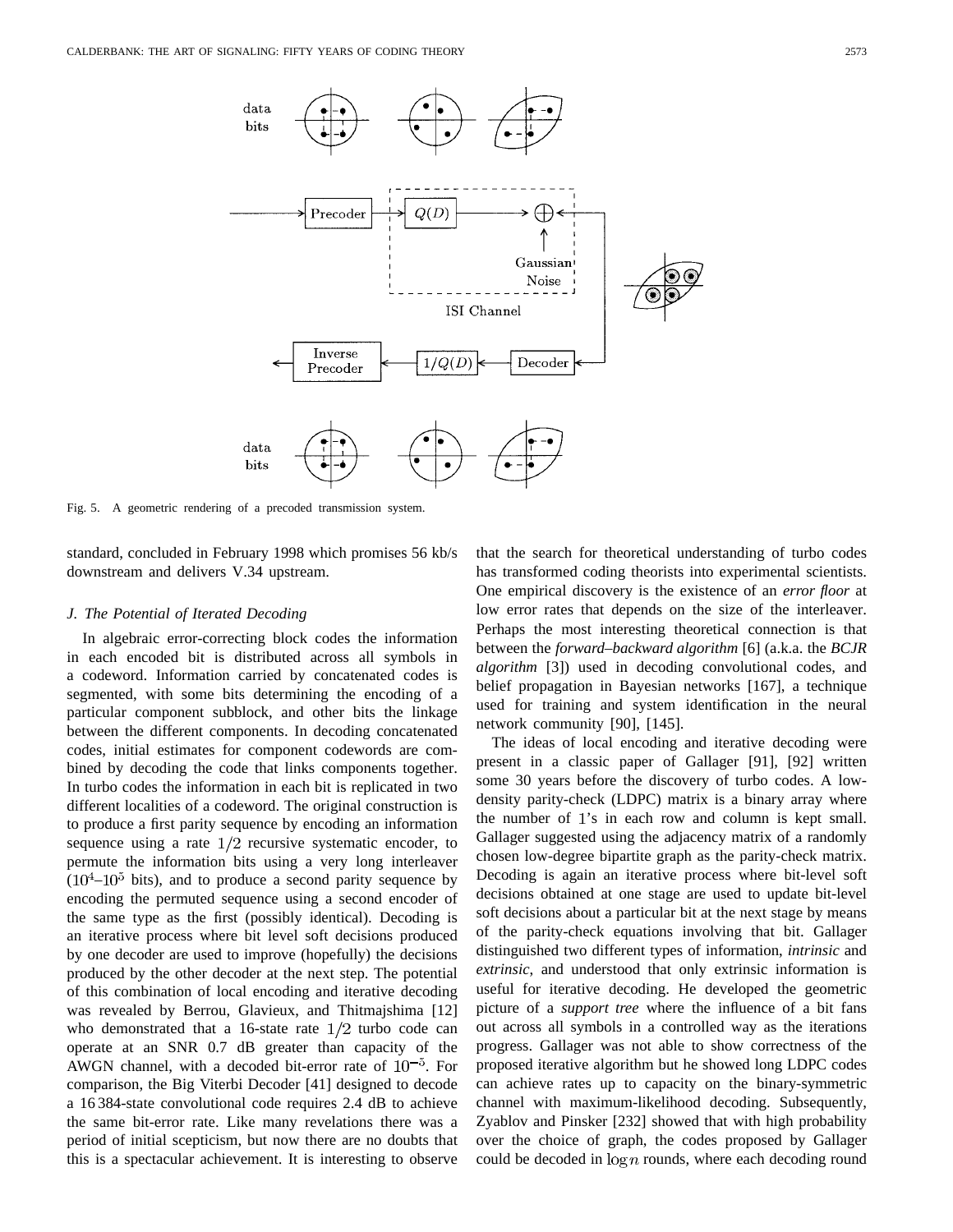TABLE II A GENERATOR MATRIX FOR THE [24, 12, 8] BINARY GOLAY CODE

| 11      | 00     | 11      | 11      | 11      | 00 | 00      | $00\,$  | 00      | $^{00}$ | $^{00}$         | $^{00}$ |
|---------|--------|---------|---------|---------|----|---------|---------|---------|---------|-----------------|---------|
| 00      | 11     | 01      | 01      | 01      | 11 | $^{00}$ | $^{00}$ | 00      | $^{00}$ | $^{00}$         | $^{00}$ |
| 00      | 00     | 11      | 10      | 10      | 11 | 11      | 00      | $^{00}$ | 00      | 00              | 00      |
| $00\,$  | $00\,$ | 00      | 11      | 11      | 01 | 01      | 11      | $^{00}$ | $00\,$  | 00              | $00\,$  |
| 00      | 00     | 00      | 00      | 11      | 10 | 11      | 10      | 11      | 00      | 00              | 00      |
| $^{00}$ | 00     | 00      | $^{00}$ | 00      | 11 | 11      | 11      | $00\,$  | 11      | 00              | $00\,$  |
| $00\,$  | 00     | 00      | 00      | 00      | 00 | 11      | 01      | 11      | 01      | $\overline{11}$ | 00      |
| 00      | 00     | 00      | $00\,$  | 00      | 00 | $^{00}$ | $^{11}$ | 01      | 11      | 01              | 11      |
| 11      | 00     | 00      | 00      | 00      | 00 | $^{00}$ | 00      | 11      | 11      | 10              | 01      |
| 11      | 11     | $^{00}$ | 00      | 00      | 00 | 00      | 00      | $^{00}$ | 11      | 01              | 10      |
| 11      | 10     | 11      | 00      | 00      | 00 | 00      | 00      | 00      | $^{00}$ | 11              | 01      |
| 01      | 11     | 10      | 11      | $^{00}$ | 00 | $^{00}$ | $00 -$  | $^{00}$ | 00      | 00              | 11      |

removes a constant fraction of errors. More recently, MacKay and Neal [145] demonstrated near Shannon-limit performance of LDPC codes with iterative decoding. If the art of simulation had been more advanced in 1963, the history of coding theory might look very different today.

Sipser and Spielman [192] only discovered Gallager's paper after deriving asymptotically good linear error-correcting codes with decoding complexity  $O(\log N)$ -linear time only under the uniform cost model where the complexity of adding two  $N$ -bit binary vectors is independent of  $N$ . The combinatorial objects at the heart of the Sipser–Spielman construction are *expander graphs* in which every vertex has an unusually large number of neighbors, and these codes are of the type proposed by Gallager. The machinery of expander graphs enabled Sipser and Spielman to prove that the sequential decoding algorithm proposed by Gallager was in fact correct for these expander codes, something Gallager had not been able to do 30 years earlier.

The idea that graphical models for codes provide a natural setting in which to describe iterative decoding techniques is present in Tanner [207] but has undergone a revival in recent years [221], [222]. One way this school of coding theory connects with the classical theory is through the study of tailbiting trellises for binary block codes. Solomon and van Tilborg [200] demonstrated that a tailbiting trellis for a binary block code can in fact have fewer states than a conventional trellis. Table II shows a generator matrix of the  $[24, 12, 8]$  binary Golay code that provides a 16-state, 12section tailbiting trellis [26], whereas a conventional trellis must have 256 states at its midpoint [158]. The specific discovery was motivated by a suggestion of Wiberg [221, Corollary 7.3], and by the general result that the number of states in a tailbiting trellis can be as few as the square root of the corresponding number for a conventional trellis at the midpoint [222]. The time axis for a tailbiting trellis is defined most naturally on the circle, though it can also be defined on an interval with the added restriction that valid paths begin and end in the same state. The *span* of a generator is the interval from the first to the last nonzero component, and the generator is said to be *active* in this interval. For the Golay code, we see from Table II that at every time slot only four generators are active, hence the  $2^4 = 16$  states in the tailbiting trellis (see [26] for details). It is quite possible that other extremal selfdual block codes (notably the  $[48, 24, 12]$  Quadratic Residue code) will also have generator matrices that correspond to low-complexity tailbiting representations.

In iterative decoding the focus is on understanding the domain of attraction for a codeword rather than understanding the boundaries of a Voronoi region. In the future we might well see a shift in emphasis within coding theory from static geometry to dynamical systems. Certainly it would be interesting to have a counterpart of turbo codes in the world of algebraic error-correcting codes.

# *K. On Duality Between Transmission and Quantization*

The theory of communication and that of quantization overlap significantly, but there has been less cross pollination between the two communities than might be expected. Nevertheless, it is commonly understood that the problems of coding and quantization are in some sense dual.

The lattice-decoding algorithms described in previous sections can be used to represent a source sequence  $x$  as the sum of a lattice point v, and an error sequence  $e = (e_i)$ . In quantization the objective is the lattice point  $v$ , and the expected value  $E(e_i^2)$  is the *mean-squared error* (mse) normalized per dimension. By contrast, the objective in transmission is not the lattice point  $v$ , but the error sequence  $e$ . The idea is to choose a suitable discrete set of source sequences  $x$ , so that the entries of the error sequence  $e$  have a distribution that is approximately Gaussian.

The error sequence  $e$  is distributed over the Voronoi region  $\mathcal R$  of the lattice, and if this distribution is uniform, then the mean-squared error  $E(e_i^2)$  is equal to the second moment  $G(\mathcal{R})$ . In quantization, the quantity  $\gamma(\mathcal{R}) = 1/12G(\mathcal{R})$  is called the *granular gain*, and it measures the reduction in mean-squared error that comes from choosing the shape of the quantization cell. The baseline for comparison is uniform scalar quantization (using the integer lattice) where the quantization cell is the N-cube  $C_N$  with second moment  $G(C_N)$  = 1/12. Table III presents a correspondence between quantities of interest in communications and in quantization (with respect to Gaussian channels/sources). Successive refinement is a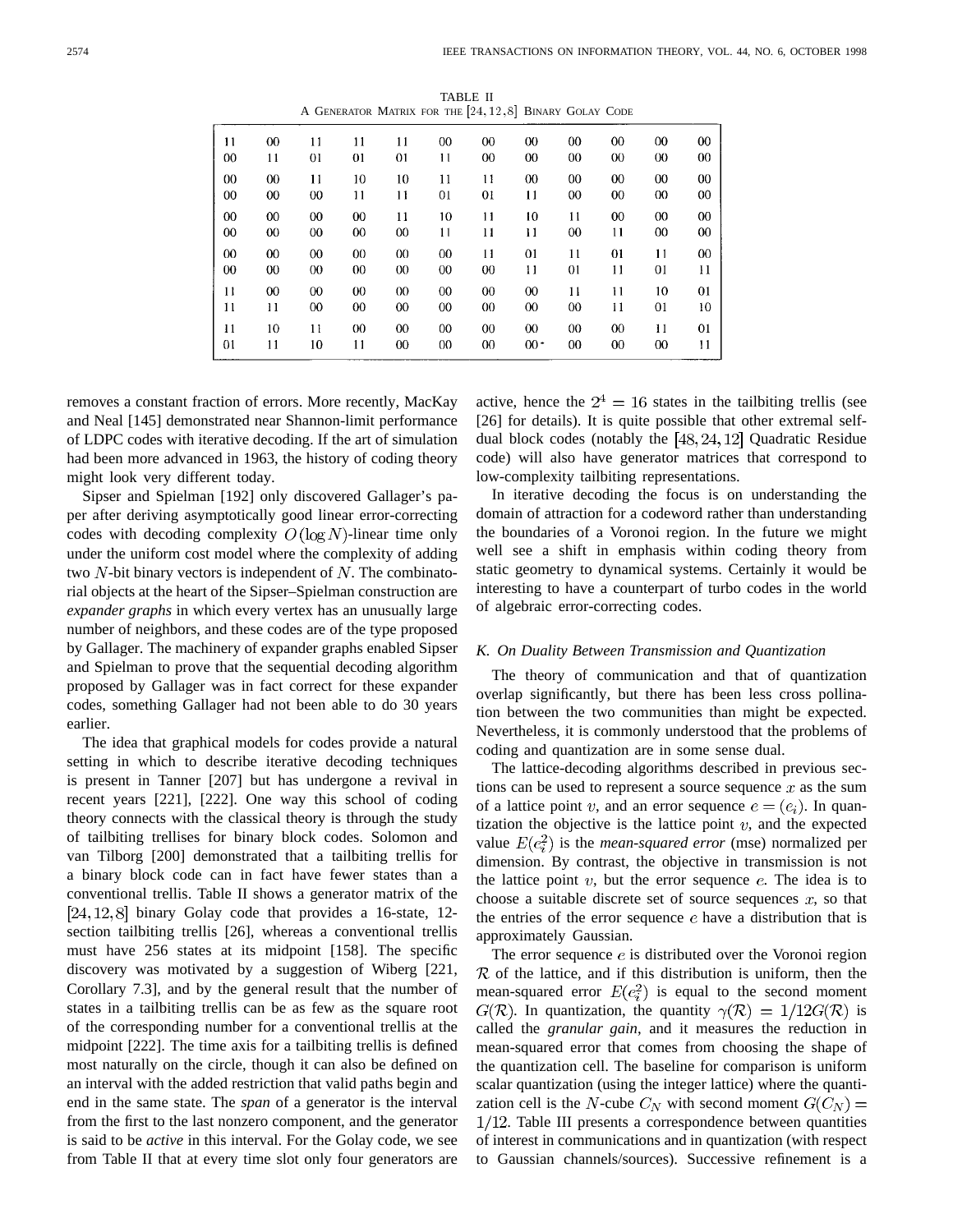| Coding                                                                                                                 | Quantization                                                                                                                                          |
|------------------------------------------------------------------------------------------------------------------------|-------------------------------------------------------------------------------------------------------------------------------------------------------|
| Transmission over AWGN channel (memory-<br>less) subject to a power constraint                                         | Quantization of a memoryless Gaussian<br>source (mmse distortion) $[143]$                                                                             |
| Coding Gain: The Voronoi cells should cover<br>a region of appreciable noise probability                               | Boundary Gain: For a given mse the spheres<br>of appropriate radius about the codewords<br>should cover a region of appreciable source<br>probability |
| Shaping Gain: Bounding region that mini-<br>mizes second moment leads to minimum av-<br>erage transmitted signal power | Granular Gain: mse distortion favors Voronoi<br>cells with the smallest second moment                                                                 |
| Trellis Coded Modulation [215]                                                                                         | Trellis Coded Quantization [150]                                                                                                                      |
| Broadcast Channel [46]                                                                                                 | Successive Refinement [127], [65]                                                                                                                     |
| Precoding for ISI Channels [129]                                                                                       | Quantization of Sources with Memory                                                                                                                   |
| Multiple Access Channels                                                                                               | Quantization of Correlated Sources [200]                                                                                                              |

TABLE III CORRESPONDENCE BETWEEN QUANTITIES OF INTEREST IN CODING AND QUANTIZATION

particular case of multiple descriptions, where two channels connect the source to the destination (see [166], [64], and [214]). Either channel may fail and this failure is known to the decoder but not the encoder. The objective is to obtain good performance when both channels work and to degrade gracefully if either channel fails. The two channels may be considered equally important, and this is different in spirit from layered coding (successive refinement) where a highpriority channel transports important bits. The emergence of wireless systems employing multiple antennas, and of active networking in lossy packet networks represent an opportunity for the multiple descriptions coding paradigm.

# *L. The Notion of Frequency Domain*

This is the idea of using constraints in the frequency domain to separate codewords in the time domain. We begin by considering integer valued sequences which we represent as polynomials  $p(D) = \sum_{i=0}^{N-1} p_i D^i$ . We shall say that the sequence  $p(D)$  has a Kth-order spectral null at  $\theta = 2\pi \ell / M$ , if  $p(D)$  is divisible by  $(e^{i\theta} - D)^K$ . A collection of sequences with this property is called a *spectral null code*. To show that it is possible to separate vectors in Euclidean space by placing spectral constraints in the frequency domain, we consider the case  $\theta = 0$ . We say that the sequence  $p(D)$ has *a sign change at position* u if  $p_u \neq 0$ , and  $sign(p_u)$  $-\text{sign}(p_t)$ , where  $t = \max\{i < u \mid p_i \neq 0\}.$ 

*Theorem (Descartes Rule of Signs):* Let  $p(D)$  be a real polynomial with  $K$  positive real roots, not necessarily distinct. Then the number of sign changes in the sequence  $p$  of coefficients of  $p(D)$  is at least K.

For a proof we refer the reader to Householder [111]. Now consider a code with a K<sup>th</sup>-order spectral null at  $\theta = 0$ . It follows directly from Descartes Rule of Signs that the minimum squared distance between codewords is at least  $2K_d^2$ , where  $d$  is the minimum distance of the integer alphabet employed (for the bipolar alphabet  $\pm 1$ , this gives a bound of  $8K$ . This simple observation is the starting point for the construction of many codes used in magnetic recording applications; more details can be found in Immink and Beenker [115], Karabed and Siegel [121], Eleftheriou and Cideciyan [63], and the survey paper [152]. The objective in all these papers is to separate signals at the output of a partial-response channel by generating codewords at the input with spectral nulls that are matched to those of the channel. The special features of telephone channels and recording channels have also led to new connections between coding theory, dynamical systems, and linear systems theory [151].

# *M. Partial-Response Channels and Coding with Spectral Constraints*

It is natural to try to devise coding schemes that meet both spectral null and minimum distance/coding gain objectives. Starting from an uncoded L-level data sequence  $(i_k)$  we want to generate a real-valued sequence  $(y_k)$  with nulls at certain prescribed frequencies in such a way that the data  $(i_k)$  can be recovered instantly from the sequence  $(y_k)$ . Fig. 6 shows an input sequence  $x(D)$  passing through a partial response channel with impulse response (transfer function)  $p(D)$ , resulting in an output  $y(D) = x(D)p(D)$ , which is called a partial-response-coded (PRC) sequence. A white-noise sequence  $n(D)$  may be added to  $y(D)$  to give a noisy PRC sequence  $z(D)$ , representing the output of a real channel. The input sequence  $x(D)$  can be recovered from the PRC sequence  $y(D)$  by passing  $y(D)$  through a filter with transfer function  $1/p(D)$ . (We have to imagine that  $x(D)$  "starts" at some finite time for this inverse filtering operation to be well-defined, and we assume the initial values are known.) Thus the sequence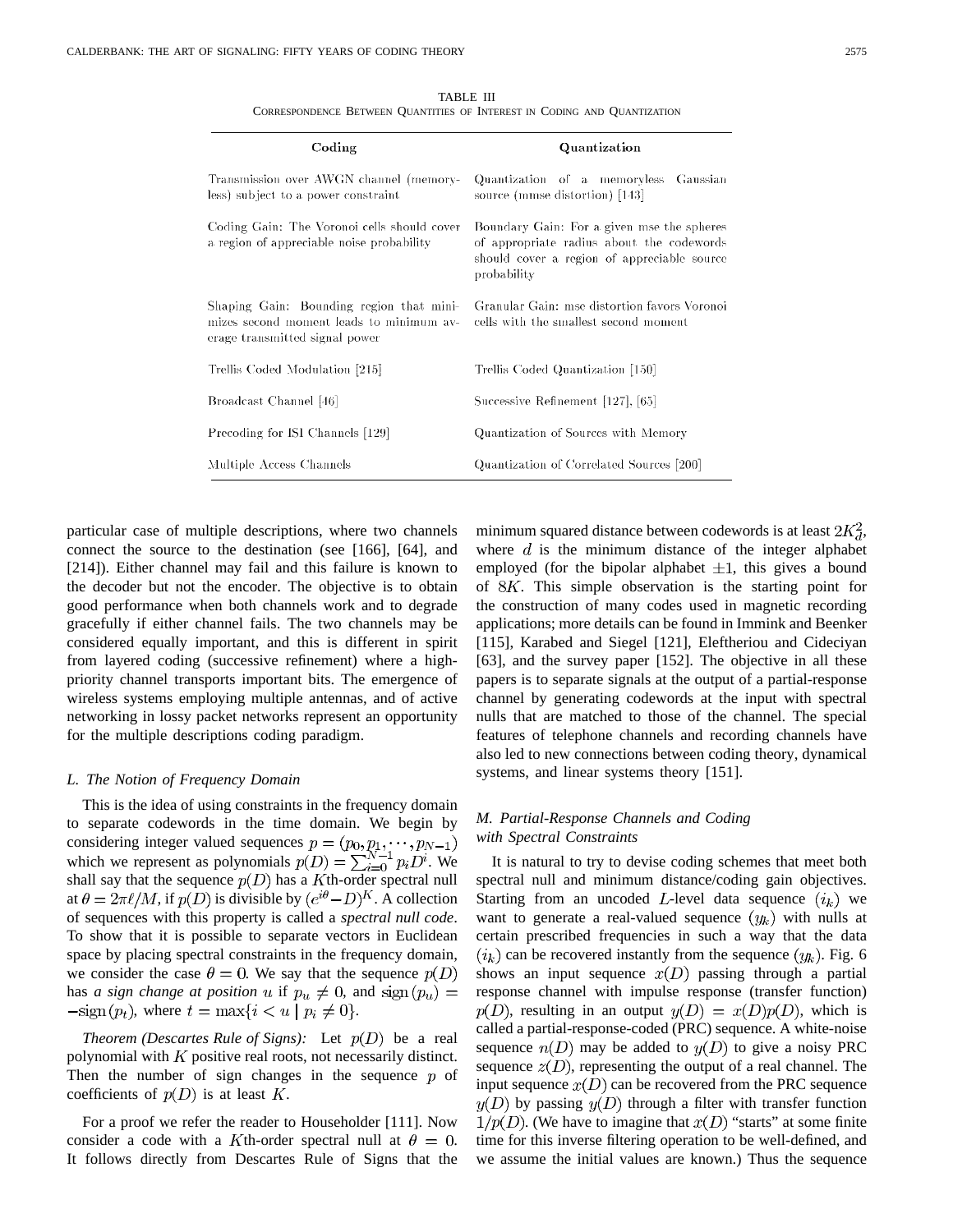

Fig. 6. Diagram for either partial-response signaling or signaling with spectral nulls.

 $x(D)$  may be reconstructed as the "running digital sum" (RDS) of the PRC sequence  $y(D)$ . The spectra of the RDS sequence and PRC sequence are related by the partial-response transfer function expressed in the frequency domain. The order of the spectral null will be the order of the corresponding zero in  $p(z)$ . This number needs to be doubled to describe the order of the null in the actual power spectrum, which is proportional to  $|p(e^{i\theta})|^2$ .

We define the *RDS power*  $S_x$  as the sample variance of the RDS variables  $x_k$ , assuming sufficient stationarity (so that this notion is well-defined), and the *PRC power*  $S_y$  as the sample variance of the PRC variables  $y_k$ . Neither is necessarily larger than the other. Given  $p(z)$ , the problem is to choose  $f(z)$  so as to minimize  $S_y$  subject to the requirement that  $S_x$  be held fixed. This will single out a one-parameter family of filters  $f(z)$  indexed by the RDS power  $S_x$ . It is necessary to constrain  $f(z)$ , for otherwise the minimizing solution is  $f(z) = 1/p(z)$  and the null disappears (the power  $S_x$  becomes infinite). Decreasing the width of a spectral null in the line-code spectrum requires a large peak at the appropriate frequency in  $f(z)$ , and hence large power  $S_x$ .

The new information in each symbol  $x_k$  is carried by the i.i.d. input  $i'_{k}$  to the filter  $f(z)$ . The power S of the sequence  $i'_{k}$  is the effective signal power at the output of a minimum mean-squared error (MMSE) predictor for the RDS sequence  $(x_k)$ . For a single null at dc, Forney and Calderbank [84] show that the filter  $f(z) = 1/(1 - \beta z)$  gives the best possible tradeoff between the RDS power  $S_x$  and the line code power  $S_y$ . The optimum tradeoff is shown in Fig. 7 and is given by

$$
4\left(\frac{S_x}{S}\right)\left(\frac{S_y}{S}-1\right) = \left(\frac{S_y}{S}\right)^2.
$$

The corresponding PRC spectra are shown in Fig. 8. As  $S_y$  approaches S,  $S_x$  necessarily increases without bound, and  $H_u(\theta)$  becomes flatter with a sharper and sharper null at dc. These power spectra  $H_y(\theta)$  are called "first-order power spectra" by Justesen [118], who considers them to be an interesting representative class of simple spectra for sequences with dc nulls, in that they remain small up to some cutoff frequency  $f_0$  and then become approximately constant over the rest of the band. He notes that if  $f_0$  is defined as the frequency at which  $H_y(f_0) = S_y/2$  (the "half-power" frequency), then,



Normalized RDS Power  $S_x/S$  (dB)

Fig. 7. Optimum tradeoff between  $S_x/S$  and  $S_y/S$ .



Fig. 8. PRC spectra for first-order autoregressive RDS sequences with parameter  $\beta$ .

for these first-order power spectra

$$
\pi f_0 \simeq (S_y/2S_x)f_N
$$

(where  $f_N$  is the upper Nyquist band-edge frequency), so that  $\pi f_0/f_N \simeq 1 - \beta$  (or  $\theta_0 \simeq 1 - \beta$ ), at least for  $\beta \geq 1/2$ .

The optimum tradeoff between  $S_x$  and  $S_y$  for sequences  $\{x_k\}$  and  $\{y_k\}$  that are related by  $y(D) = x(D)p(D)$ , where  $p(D)$  is a response with arbitrary spectral nulls, was developed in subsequent work by Calderbank and Mazo [30]. Forney and Calderbank have shown that, at least for sequences supporting large numbers of bits per symbol, coset codes can be adapted to achieve effectively the same performance and complexity on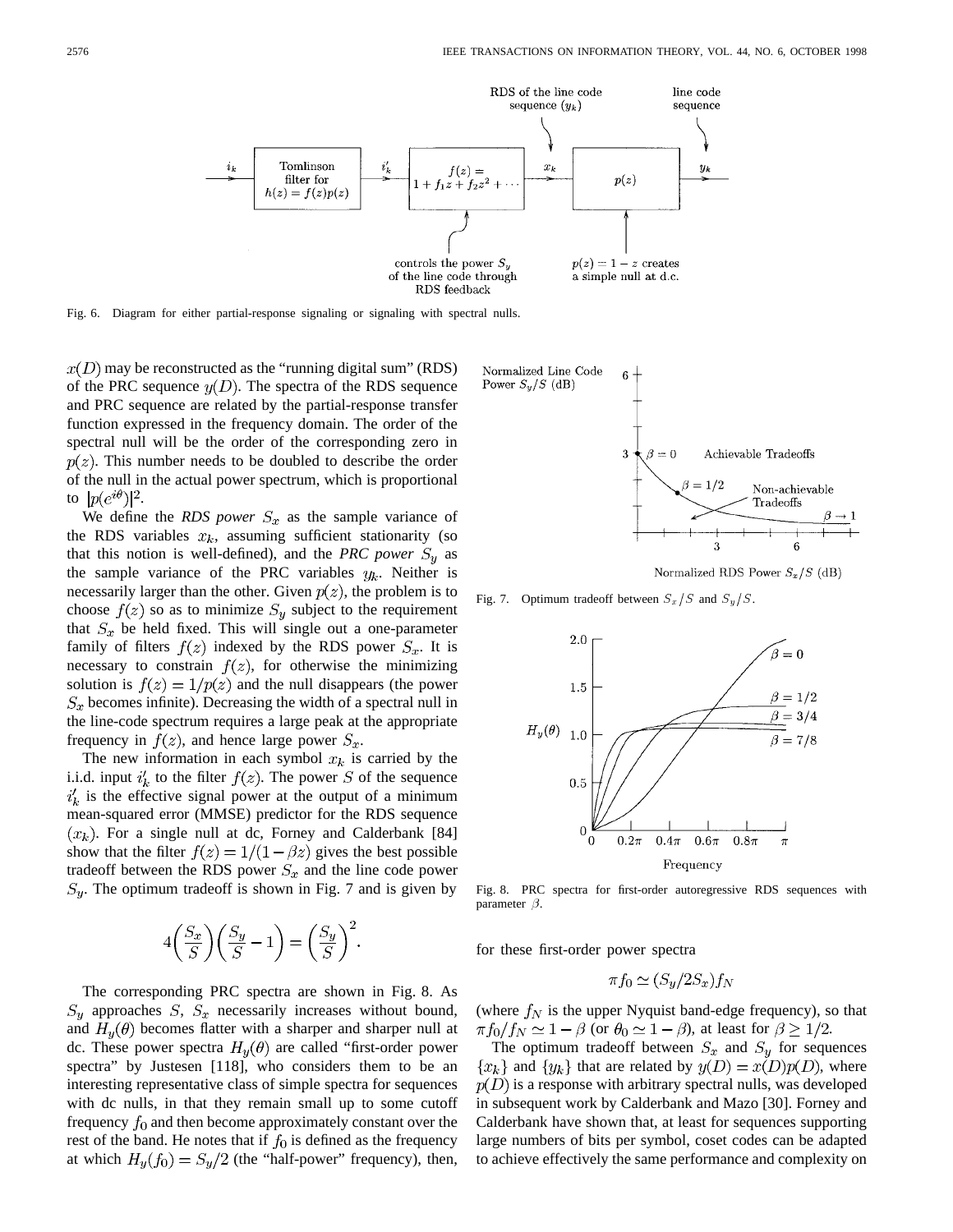

Fig. 9. Concatenation of an inner modulation code with an outer Reed–Solomon code. At  $*^1$  the demodular provides a maximum-likelihood estimate of the tractable response<br>Fig. 9. Concatenation of an inner modulation code with an outer Reed–Solomon code. At  $*^1$  the demodular provides a maximum-likelihood estimate of the<br>± valued sequence written on the disk, and the bit Fig. 9. Concatenation of an inner modulation code with an outer Reed–Solomon code. At  $*$   $\pm$  valued sequence written on the disk, and the bit-error probability might be between  $10^{-6}$  strategy. At  $*^2$  the bit-error p

partial-response channels, or for sequences with spectral nulls, as they do in the ordinary memoryless case. This in addition to the optimum tradeoff between input and output powers.

# *N. Concatenated Codes*

Applications of coding theory (see [45]) from deep-space communication to consumer electronics employ an inner modulation code with an outer algebraic error-correcting code (usually a Reed–Solomon code). Fig. 9 is a representation of a magnetic recording channel. For this application it is likely that in the next five years we will see full integration of demodulation and Reed–Solomon coding (a single-chip solution).

There are opportunities to use soft information calculated by the demodulator in Reed–Solomon decoding. For a small increase in decoder complexity it is possible either to provide reliability information about every demodulated data symbol, or to provide a list of the two or three best estimates of the  $\pm 1$ -valued sequence written on the disk (see [184] and [106]). For the second alternative, the quantity of interest is the probability that the true write sequence is not among the list of two or three. This quantity may be recast as a decrease in bit-error probability; the old range  $[10^{-10}, -10^{-6}]$ becomes  $[10^{-14}, 10^{-8}]$ , an improvement of about 1.5 dB for the list of three estimates. Both alternatives have the potential to simplify Reed–Solomon decoding, but it is not so easy in practice, and even the declaration of erasures is something of an art. It may in fact be more productive to focus on interpolating reliable symbols as in [203]. Staged decoding can provide additional coding gains of up to 1 dB in concatenated systems. For example, Hagenauer, Offer, and Papke [107] identify Reed–Solomon codewords that are correct with very high probability, and have the inner decoder treat the corresponding information bits as side information in a second round of decoding (*state pinning*). Particularly in magnetic recording, it can be advantageous to reverse the order of modulation and Reed–Solomon encoding (a systematic encoder is required). This reduces error propagation and can result in coding efficiencies (see [17] and [114]).

The theoretical foundations of concatenated coding are found in Forney [74], who showed that for polynomial decoding complexity, the error rate could be made to decrease exponentially with blocklength at any rate less than capacity. The notion of concatenated codes has been pursued with enthusiasm in the Russian literature, and there is a substantial commonality to the generalized cascade codes of Zinoviev [230], and the multilevel codes of Imai and Hirakawa [112]. In algebraic coding theory, Justesen [117] provided an explicit construction of a sequence of codes for which the rate and the normalized distance  $d/N$  are both bounded away from zero. For a long time prior to his construction there had been serious doubt as to whether this was possible. Now it is easy to show there exist field elements  $\alpha_m \in \mathbb{F}_{2^m}$ , so that the binary concatenated codes determined by pairs  $(c, \alpha_m c)$ ,  $c \in \mathbb{F}_{2^m}$  meet the Gilbert–Varshamov bound as  $m \to \infty$ . However, this is not an explicit construction. Justesen's idea was to consider pairs  $((c_j), (\alpha_j c_j))$  where the field element  $\alpha_i$  depends explicitly on the symbol  $c_i$ , but where variation in  $\alpha_j$  from symbol to symbol provides the kind of performance attributable to random coding.

# IV. TWO IMPORTANT DEVELOPMENTS IN ALGEBRAIC CODING THEORY

Even in the 1977 edition of MacWilliams and Sloane there were 1478 references. Since it would be unwise to attempt a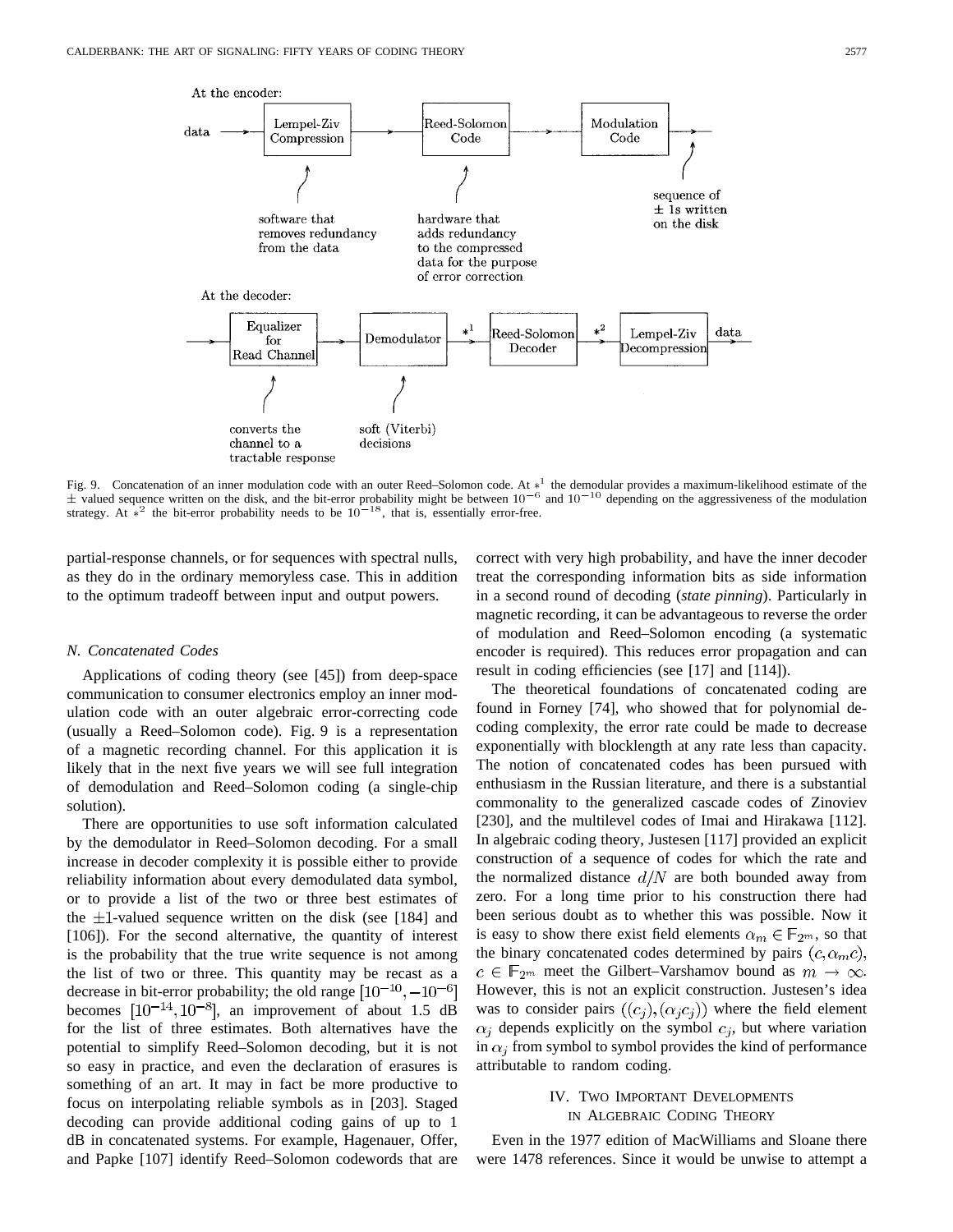comprehensive array of algebraic coding theory in the space available, we have chosen instead to highlight two developments of particular importance. The first is the geometricmathematical framework of association schemes presented by Delsarte [48] that provides a common language for coding theory, statistical design, and algebraic combinatorics. The second is grounded in algorithms, and follows developments in cyclic codes through to the creation of algebraic-geometry codes that beat the Gilbert–Varshamov bound.

The theory of association schemes was inspired in part by the MacWilliams Identities, though it is the nonnegativity of the MacWilliams transform that is important, rather than the identity connecting the weight distribution of a linear code to that of the dual code (see [51]). It is these MacWilliams Inequalities that lead to the MRRW linear programming bound on codes, and to lower bounds on combinatorial designs and orthogonal arrays. Many notions of regularity in group theory, combinatorics, and statistics are expressed very naturally in terms of association schemes. For example, the study of distance regular graphs, now a large subject in its own right (see [21]), is the study of association schemes with a particular  $(P$ -polynomial) property.

We begin with a section that emphasizes approximation in the theory of combinatorial designs. The notion of approximation is one reason the theoretical computer science community has made extensive use of coding theory in recent years. In particular, codes have been used to design small sample spaces that approximate the behavior of large sample spaces, leading to bounds on the number of random bits used by probabilistic algorithms and the communications complexity of cryptographic protocols. From the perspective of computational complexity it is natural to view random bits as a resource analogous to time and space, and to design algorithms that require as few as possible. For details on this and other applications of coding theory to computational complexity see Feigenbaum [67].

# *A. Approximation, Combinatorial Designs, and the Johnson Scheme*

The concept of approximation is similar but slightly different from that of quantization. The purpose of a design is to capture with a small ensemble the regularity properties of a much larger universe. Designs are concerned with approximating a universe closely, whereas codes are concerned with separating an ensemble widely. Questions in coding theory are packing problems, whereas questions in design theory are covering problems. There is a duality between packing and covering that can be made mathematically precise using the theory of association schemes.

An *association scheme* is a set  $X$  together with a partition of the two-element subsets of X into N classes  $\Gamma_1, \cdots, \Gamma_N$ satisfying the following conditions:

- 1) given  $x \in X$ , the number  $v_i$  of points  $y \in X$  with  $\{x,y\} \in \Gamma_i$  depends only on i;
- 2) given  $x, y \in X$  with  $\{x, y\} \in \Gamma_k$ , the number of points  $z \in X$  with  $\{x, z\} \in \Gamma_i$  and  $\{y, z\} \in \Gamma_j$  is a constant  $p_{ij}^k$  that depends only on i, j, and k.

We may think of an association scheme on  $X$  as a coloring of the complete graph on X with colors  $c_1, \dots, c_N$  where an edge has color  $c_i$  if it belongs to  $\Gamma_i$ . The first condition asserts that each monochromatic graph  $(X, \Gamma_i)$  is regular. The second condition asserts that the number of triangles with a given coloring on a given base depends only on the coloring and not on the base.

The Johnson scheme  $J(v, d)$  offers an algebraic means of quantifying the duality between packing and covering properties of d-subsets of a v-set. The point set  $\Omega$  of  $J(v, d)$  is the set of d-subsets of a v-set, these subsets intersect in  $d+1$ possible ways, and the  $d+1$  relations

$$
R_i = \{(x, y) \mid |x \cap y| = d - i\}, \qquad i = 0, 1, \dots, d
$$

determine an association scheme. Starting from this simple observation, Delsarte [48] used the representation theory of the symmetric group and orthogonal polynomials to derive an algebraic foundation for extremal set theory.

The vector space  $\mathbb{R}^{\Omega}$  consists of all mappings  $\psi$  from  $\Omega$  to R, and is invariant under the natural action of the symmetric group  $S_v$ . The irreducible  $S_v$ -invariant subspaces under this action are the harmonic spaces harm $(i)$ ,  $i = 0, 1, \dots, d$ , where  $\dim(\text{harm}(i)) = \binom{v}{i} - \binom{v}{i-1}$ . The adjacency matrix  $D_i$  of the graph  $(\Omega, R_i)$  is symmetric, and the relations

$$
D_i D_j = \sum_k p_{ij}^k D_k
$$

imply that the matrices  $D_0 = I, D_1, \dots, D_d$  span a  $(d+1)$ dimensional commutative real algebra called the *Bose–Mesner algebra* of the Johnson scheme [20]. The adjacency matrices  $D_i$  commute with the natural action of the symmetric group, and Delsarte [48] proved that the  $d+1$  eigenspaces common to the matrices  $D_i$  are in fact the harmonic spaces. Calderbank, Delsarte, and Sloane [25] constructed an explicit spanning set for each harmonic space harm  $(i)$ . For every *i*-set A, let

$$
f_A = \sum_{j=0}^{i} (-1)^j {i \choose j}^{-1} {d-j \choose i-j} {v-i+1 \choose j} \sigma_j(A),
$$

where  $\sigma_i(A)$  is the sum of the characteristic functions of all j-subsets of A. As A ranges over every *i*-set the vectors  $f_A$ span  $\text{harm}(i)$ .

The harmonic spaces are of combinatorial importance, because if the characteristic function of a family of  $d$ -subsets of a v-set is orthogonal to a harmonic space harm  $(i)$ , then this family exhibits some regularity with respect to  $j$ -sets. To connect this viewpoint with classical design theory, we recall that a  $t - (v, d, \lambda)$  design is a collection  $\mathfrak{B}$  of subsets of a velement set such that every member of  $\mathfrak B$  contains d points and every subset of t points is in  $\lambda$  blocks. Here we are looking at the universe of  $d$ -point subsets, and we are approximating the regularity properties of this universe with respect to  $t$ -subsets of coordinates.

If  $\zeta$  is an  $S_v$ -invariant subspace of  $\mathbb{R}^{\Omega}$ , then we can write

$$
\zeta = \sum_{i \in T} \operatorname{harm}(i)
$$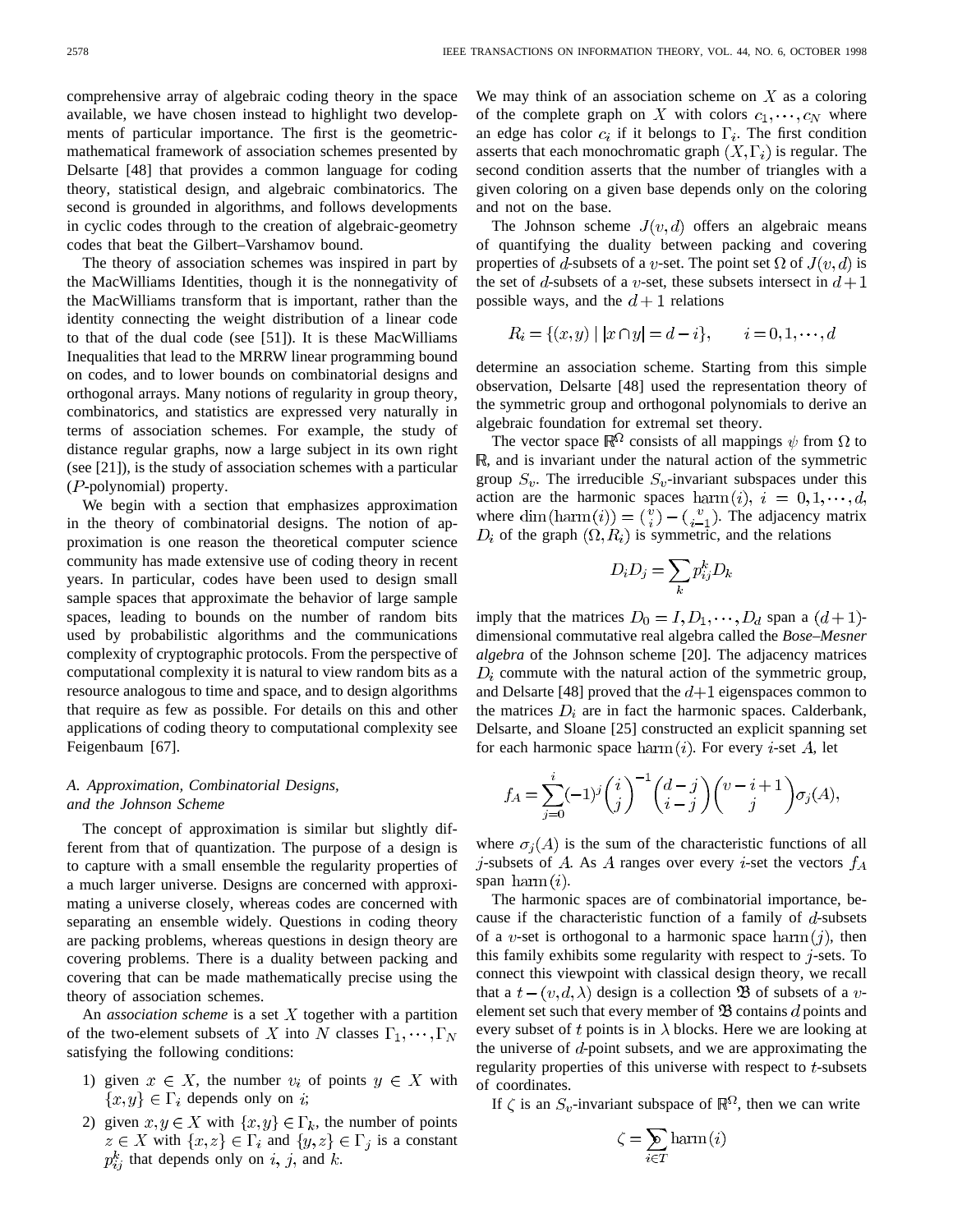for some subset T of  $\{0, 1, \dots, d\}$ , where  $\sum$  denotes orthogonal sum. There are  $2^{d+1}$  such subspaces. Now let  $\mathfrak{B}$  be a nonempty family of d-subsets of a v-set. A subspace  $\zeta$  of  $\mathbb{R}^{\Omega}$ will be said to be  $\mathcal{B}$ -regular if it satisfies

$$
\langle \pi(\mathfrak{B}), \psi \rangle = \frac{|\mathfrak{B}|}{|\Omega|} \langle \pi(\Omega), \psi \rangle
$$
, for all  $\psi \in \zeta$ 

where  $\pi$ () is the characteristic function of a subset of  $\Omega$ . Here we are thinking about a design as a way of approximating the statistics of the full ensemble  $\Omega$  of d-subsets of a v-set, using only a proper subset  $\mathfrak{B}$ . The vector  $\pi(\Omega)$  is the all-one function which spans  $ham(0)$ . Orthogonality implies that the inner product  $\langle \pi(\Omega), \psi \rangle$  vanishes for all  $\psi \in \text{harm}(j)$  with  $j \geq 1$ . It follows from the definitions that if  $\zeta$  is  $S_v$ -invariant and  $\mathfrak{B}$ -regular then

$$
\langle \pi(\mathfrak{B}), \psi \rangle = 0
$$
, for all  $\psi \in \text{harm}(j)$ , with  $0 \neq j \in T$ .

In this case we say  $\mathfrak{B}$  is a *T*-design (when  $0 \in T$ , a *T*-design is defined to be a  $T'$ -design with  $T' = T \setminus \{0\}$ . The importance of this equation is that it shows the equivalence between the concepts of a T-design in  $J(v,d)$  and an  $S_v$ -invariant  $\mathfrak{B}$ regular subspace of  $\mathbb{R}^{\Omega}$ . The following theorem of Delsarte [48] makes the connection with classical design theory.

*Theorem:* A *t*-design in  $J(v, d)$  is a T-design, where  $T =$  $\{1, 2, \cdots, t\}.$ 

Let  $\mathfrak B$  be a family of  $d$ -subsets of a  $v$ -set. *The inner distribution*  $a = (a_0, \dots, a_d)$  of  $\mathfrak{B}$  is given by

$$
a_i=|\mathfrak{B}|^{-1}\sum_{x,y\in\mathfrak{B}}D_i(x,y)
$$

which is the average valency of the relation  $R_i$  restricted to . The information carried by the inner distribution is packing information about the family  $\mathfrak{B}$ . The  $d+1$  numbers in the inner distribution are all that is necessary to calculate the norm of the projection of the characteristic function  $\pi(\mathfrak{B})$  on the harmonic spaces  $\text{harm}(i)$ . These norms carry information about how subsets in  $\mathfrak{B}$  cover the v points. This is what is meant by quantifying the duality between packing and covering.

Since the Bose–Mesner algebra is semisimple, it has a unique basis of minimal mutually orthogonal idempotent matrices  $J_0, \dots, J_d$ . Here  $J_0 = J/{\binom{v}{d}}$ , where J is the matrix with every entry 1, and the columns of  $J_i$  span the harmonic space  $\text{harm}(i)$ . If

$$
D_l = \sum_{i=0}^{d} P_l(i) J_i
$$
, for  $l = 0, 1, \dots, d$ 

then

$$
D_l J_i = P_l(i) J_i
$$

so that  $P_l(i)$  is the eigenvalue of  $D_l$  on the harmonic space harm (*i*). The  $(d+1) \times (d+1)$  matrix P with *ilth* entry  $P_l(i)$  is called the *eigenmatrix* of the Johnson scheme. The eigenvalue  $P_l(i) = E_l(i)$ , where  $E_l(x)$  is the Eberlein polynomial defined by

$$
E_l(x) = \sum_{j=0}^l (-1)^j {x \choose j} {v-x \choose l-j} {v-d-x \choose l-j},
$$
  

$$
l = 0, 1, \cdots, d.
$$

For a proof, see Delsarte [48]. The matrix  $Q = P^{-1} / {v \choose d}$ , with *il*th entry  $Q_l(i)$  is called the *dual eigenmatrix*. Note that

$$
J_l = \left(\sum_{i=0}^d Q_l(i)D_i\right) / \binom{v}{d}.
$$

 $\mathbf{1}$ 

The entry  $q_l(i) = H_l(i)$ , where  $H_l(x)$  is the Hahn polynomial defined by

$$
H_l(x) = \begin{bmatrix} v \\ l \end{bmatrix} - \begin{bmatrix} v \\ l-1 \end{bmatrix}
$$
  
 
$$
\times \sum_{i=0}^l \left\{ (-1)^i \binom{l}{i} \binom{v+1-l}{i} \binom{d}{i}^{-1} \binom{v-d}{i}^{-1} \right\} \binom{x}{i},
$$
  
 
$$
l = 0, 1, \dots, d.
$$

Again we refer the reader to Delsarte ([48] or [50]) for a proof. Given a family  $\mathfrak B$  of d-subsets of a v-set, the *dual distri*-

*bution*  $b = (b_0, b_1, \dots, b_d)$  is given by

$$
b_i = \frac{|\Omega|}{|\mathfrak{B}|^2} \pi(\mathfrak{B}) J_i \pi(\mathfrak{B})^T = \frac{|\Omega|}{|\mathfrak{B}|^2} ||\pi_i||^2
$$

where  $\pi_i$  is the orthogonal projection of  $\pi(\mathfrak{B})$  onto the eigenspace  $\text{harm}(i)$ .

*Theorem ([48]):* The inner distribution  $a$ , and the dual distribution  $b$  are related by

$$
aQ = |\mathfrak{B}|b
$$

where  $Q$  is the dual eigenmatrix of the Johnson scheme. *Proof:* We have

$$
\left(\frac{1}{|\mathfrak{B}|}aQ\right)_l = \frac{1}{|\mathfrak{B}|}\sum_{i=0}^d Q_l(i)a_i
$$
  
= 
$$
\frac{1}{|\mathfrak{B}|^2}\pi(\mathfrak{B})\left(\sum_{i=0}^d Q_l(i)D_i\right)\pi(\mathfrak{B})^T = b_l,
$$

as required.

It is also possible to capture the regularity properties of a design  $\mathfrak B$  through analysis of invariant linear forms. With any t-subset x of V and any integer  $i \in [0, t]$  we associate the number  $D_i(x)$  that counts the blocks in  $\mathfrak{B}$  meeting x in  $t - i$  points. Suppose that for all t-subsets x, we have a linear relation

$$
f_0 D_0(x) + f_1 D_1(x) + \dots + f_t D_t(x) = c
$$

where  $f_0, f_1, \dots, f_t$  and c are fixed real numbers. Then we say that the  $(t + 1)$ -tuple  $(f_t)_{i=0}^t$  is a *t*-form for  $\mathfrak{B}$ . The set of  $t$ -forms clearly is a vector space, which will be called the  $t$ -form space of  $\mathfrak{B}$ . The dimension of the  $t$ -form space measures regularity of  $\mathfrak{B}$  with respect to *t*-subsets, and when  $\mathfrak B$  is a classical *t*-design, the *t*-form space coincides with

 $\Box$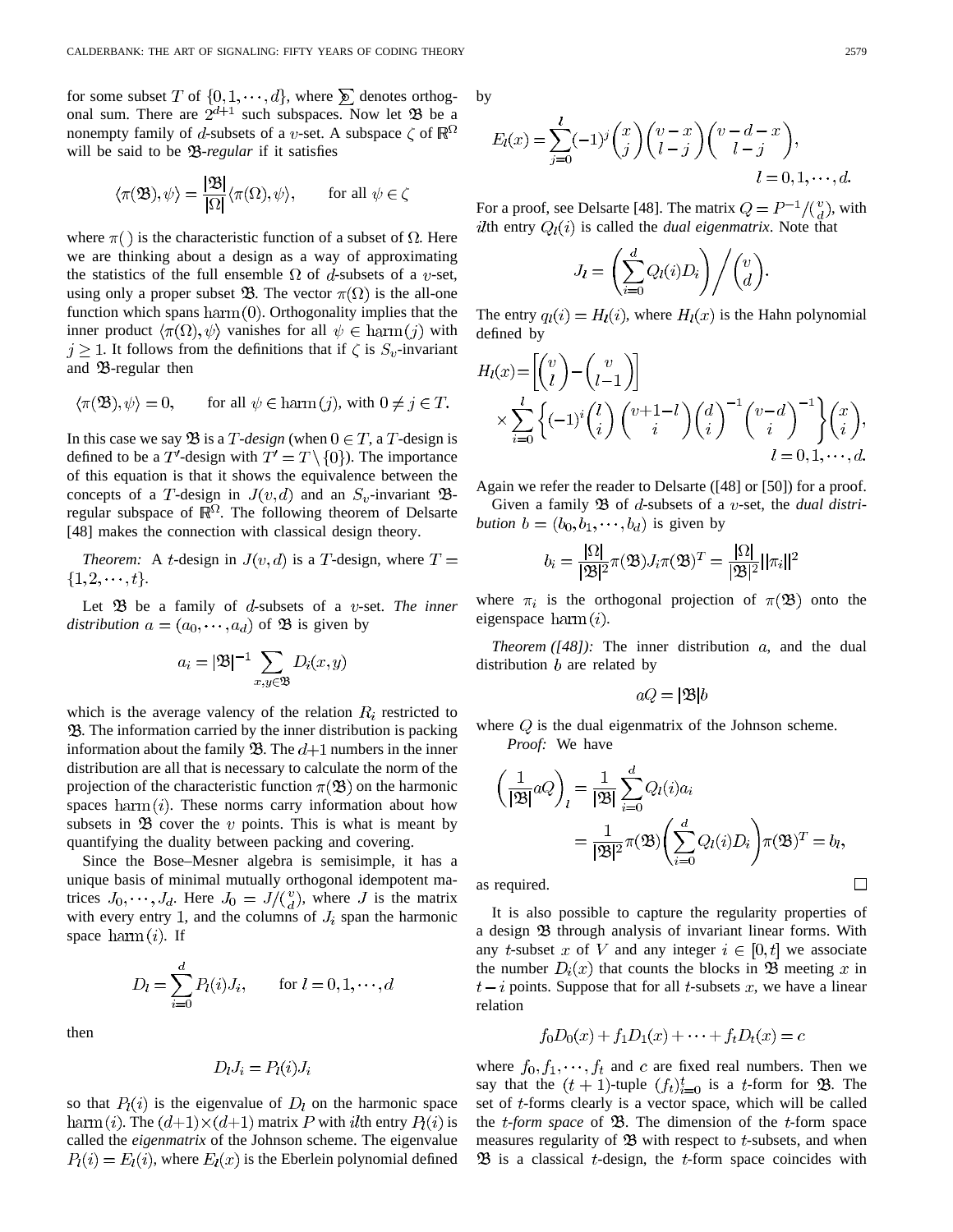$\mathbb{R}^{t+1}$ . Calderbank and Delsarte [24] have shown that the *t*-form space is completely determined by the inner distribution of  $\mathfrak{B},$ and that the invariant  $t$ -forms can be calculated via a matrix transform that involves a system of dual Hahn polynomials. For example, the inner distribution of octads in the binary Golay code is  $(1, 0, 0, 0, 280, 0, 448, 0, 30)$  and the 7-form space can be generated from the particular 7-form

$$
D_0(x) + D_1(x) = 1.
$$

It is interesting to note that given any collection of 8-element subsets of a 24-set for which this particular 7-form is invariant, the linear span must be the binary Golay code.

The fundamental question in design theory is usually taken to be: Given  $v, d, \lambda$  does there exist a  $t - (v, d, \lambda)$  design? This is certainly a natural question to ask from the perspective of small geometries, but it does not involve the idea of approximation in an essential way. Designs play an important role in applied mathematics and statistics and this author would suggest that questions involving fundamental limits on the quality of approximation are more important than questions involving existence of individual designs.

One of the strengths of the association scheme approach to designs is that it allows arbitrary vectors in  $\mathbb{R}^{\Omega}$ , not just the characteristic vectors of collections of  $d$ -sets, in particular it includes signed designs [177].

We mention briefly an elegant application to extremal set theory that was inspired by Delsarte's thesis. A family  $\mathfrak{B}$  of delement subsets of *v*-set is called *t*-*intersecting* if  $|B \cap B'| \ge t$ for all  $B, B' \in \mathfrak{B}$ . The problem of determining the maximum size of  $t$ -intersecting families goes back to Erdős, Ko, and Rado [66] who proved the following theorem.

*Theorem:* Suppose that  $\mathfrak{B}$  is a *t*-intersecting family with  $v \geq v_0(d,t)$ . Then

$$
|\mathfrak{B}| \leq {v-t \choose d-t}.
$$

The bound is obviously best possible, since we may take  $\mathfrak B$  to be all d-subsets containing a fixed t-element subset. The best possible value of  $v_0(d,t)$  is  $(d-t+1)(t+1)$ , as was shown by Frankl [89] for  $t \ge 15$ , and then by Wilson [225] for all t. The eigenvalues of the adjacency matrices  $D_i$  are a little difficult to work with, and Wilson used instead the matrices  $S(j)$ , with rows and columns indexed by d-sets, and where the  $(A, C)$  entry counts *j*-subset *B* for which  $A \cap B = \emptyset$  and  $B \subseteq C$ . Thus  $S(j)$  is a linear combination of  $D_d, \dots, D_{d-j}$ and the eigenvalues turn out to be

$$
\lambda(i,j) = (-1)^i \binom{d-i}{j-i} \binom{v-j-i}{d-i}
$$

with multiplicity  $\binom{v}{i} - \binom{v}{i-1}$ . It is interesting to note that when  $t = 1$ , it is easy to prove the Erdős–Ko–Rado theorem using this algebraic framework. An intersecting family determines a principal submatrix of  $B(0) = D_d$  that is identically zero, and the size of this submatrix is bounded above by  $\binom{v}{d}$  – max  $(l_+, l_-)$ , where  $l_+(l_-)$  is the number of positive (negative) eigenvalues. We obtain

 $\lambda$ 

$$
|\mathfrak{B}| \leq {v \choose d}
$$
  
\n
$$
- \left[ {v \choose d} - {v \choose d-1} + {v \choose d-2} - {v \choose d-3} + \cdots \right]
$$
  
\n
$$
= {v \choose d} - {v-1 \choose d}
$$
  
\n
$$
= {v-1 \choose d-1}
$$

as required.

We now consider 2-designs in greater detail. If  $b$  denotes the number of blocks, and if  $r$  denotes the number of blocks containing a given point, then the identities

 $\Box$ 

$$
bk = vr \quad \text{and} \quad r(k-1) = (v-1)\lambda
$$

restrict the possible parameter sets. These identities are trivial in that they are obtained by elementary counting arguments. It is natural to impose the restriction  $k < v$ , and in this case we have Fisher's inequality  $b \geq v$ . Designs with  $b = v$  are called symmetric designs. In a symmetric design there is just one intersection number; two distinct blocks always intersect in  $\lambda$  points. Conversely, it is easily shown that a 2-design with one intersection number is a symmetric design. The Bruck–Ryser–Chowla theorem provides a nontrivial restriction on the parameter sets of symmetric designs. Here "nontrivial" means an algebraic condition that is not a consequence of simple counting arguments. The Bruck–Ryser–Chowla theorem also provides a connection between the theory of designs and the algebraic theory of error-correcting codes. The row space of the incidence matrix of a symmetric design determines a self-dual code with respect to some nondegenerate scalar product. The restrictions provided by the theorem are necessary conditions for the existence of these self-dual codes (see Lander [128], Blokhuis and Calderbank [18]).

#### *B. Algebraic Coding Theory and the Hamming Scheme*

The Hamming scheme  $H(N, q)$  is an association scheme with N classes. The point set X is  $\mathbb{F}_q^N$ , and a pair of vectors  $\{x, y\}$  is in class  $\Gamma_i$  if the Hamming distance  $D(x, y) = i$ . The adjacency matrices  $D_i$  of the graph  $(\mathbb{F}_q^N, \Gamma_i)$  generate the Bose–Mesner algebra of the scheme, and there is a second basis  $J_0, \dots, J_N$  of mutually orthogonal idempotent matrices. The two bases are related by

$$
D_l = \sum_{i=0}^{N} K_l(i) J_i
$$
  

$$
q^N J_l = \sum_{i=0}^{N} K_l(i) D_i,
$$

where

$$
K_l(z) = \sum_{j=0}^l (-1)^j (q-1)^{l-j} {z \choose j} {n-z \choose l-j}
$$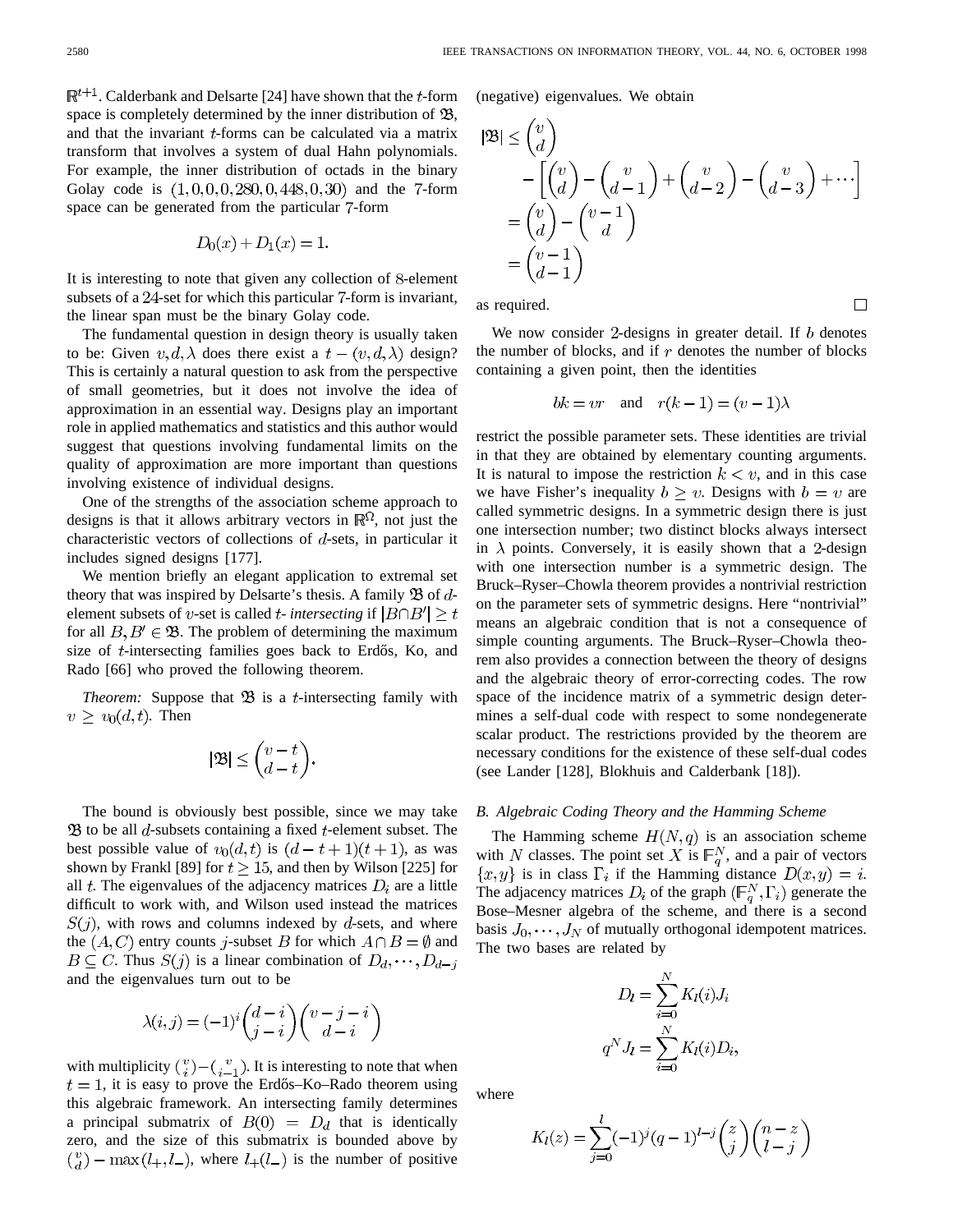is the *l*th Krawtchouk polynomial. Recall that  $K_l(z)$  is the coefficient of  $\lambda^l$  in

$$
(1 - \lambda)^x (1 + (q - 1)\lambda)^{N - x}.
$$

In this association scheme, the eigenmatrix  $P$  and the dual eigenmatrix  $Q$  are identical.

The inner distribution  $a = (a_0, \dots, a_N)$  of a code C is called the *distance distribution*, and the entry  $a_i$  is the average number of codewords at distance  $i$  from a given codeword. If  $C$  is linear then  $\alpha$  is simply the weight distribution. The dual distribution  $b = (b_0, \dots, b_N)$  is given by  $aQ = |C|b$  which we expand as

$$
b_l = \frac{1}{|C|} \sum_{i=0}^{N} a_i K_l(i), \qquad l = 0, 1, \cdots, N.
$$

For linear codes  $C$  we recognize these equations as the MacWilliams Identities [146], [147] that relate the weight enumerator of a linear code to that of the dual code  $C^{\perp}$ . A little rearrangement gives

$$
|C^{\perp}| \sum_{x \in C^{\perp}} \lambda^{\text{wt}(x)} = \sum_{i} \sum_{l} a_{i} K_{l}(i) \lambda^{l}
$$

$$
= \sum_{i} a_{i} (1 - \lambda)^{i} (1 + (q - 1)\lambda)^{N - i}
$$

which is the single variable form of the MacWilliams Identities. It is sometimes more convenient to associate to a linear code  $C$  a weight enumerator in two variables. Then

$$
W_C(x,y)=\sum_{c\in C}x^{N-{\rm wt\,}(c)}y^{{\rm wt\,}(c)}
$$

and the MacWilliams Identities take the form

$$
W_{C^{\perp}}(x,y) = \frac{1}{|C|}W_C(x + (q-1)y, x - y).
$$

There are several families of nonlinear codes that have more codewords than any comparable linear code presently known. These are the Nordstrom–Robinson, Kerdock, Preparata, Goethals, and Delsarte–Goethals codes [52], [98], [99], [122], [164], and [174]. Aside from their excellent error-correcting capabilities, these pairs of codes (Kerdock/Preparata and Goethals/Delsarte–Goethals) are remarkable in the sense that although these codes are nonlinear, the weight distribution of one is the MacWilliams transform of the weight distribution of the other code in the pair. Hammons *et al*. [108] provide an algebraic explanation by showing that there is a natural definition of Kerdock and Preparata codes as linear codes over  $\mathbb{Z}_4$ , and that as  $\mathbb{Z}_4$  codes they are duals. The mystery of the weight distributions is resolved by observing that  $(\mathbb{Z}_4^N, \mathbb{Z}_4^N)$ Lee distance) and  $(\mathbb{F}_2^2)^N$ , Hamming distance) are isometric (see Subsection IV-D), and that there is an analog of the standard MacWilliams Identities for codes in the Lee metric. There are in fact a number of different association schemes and MacWilliams Identities that are useful in coding theory. Delsarte and Levenshtein [55] mention five, including the association scheme relative to the split-weight enumerator.

There is a great deal of interesting mathematics associated with self-dual codes. The weight enumerator  $W_C(x, y)$  of a binary self-dual code  $C$  with all weights divisible by 4 is invariant under the transformations

$$
\begin{pmatrix} x \\ y \end{pmatrix} \rightarrow \frac{1}{\sqrt{2}} \begin{pmatrix} 1 & 1 \\ 1 & -1 \end{pmatrix} \begin{pmatrix} x \\ y \end{pmatrix}
$$

and

$$
\begin{pmatrix} x \\ y \end{pmatrix} \rightarrow \begin{pmatrix} 1 & 0 \\ 0 & i \end{pmatrix} \begin{pmatrix} x \\ y \end{pmatrix}.
$$

These transformations generate a group containing 192 matrices, and Gleason [97] used a nineteenth century technique called invariant theory to prove that  $W_C(x, y)$  is a polynomial in the weight enumerators of the  $[8,4,4]$  Hamming and  $[24, 12, 8]$  Golay codes. An immediate corollary is that the blocklength  $N$  is divisible by 8. More details and generalizations can be found in a very nice survey by Sloane [201]. There is also a very fruitful connection between selfdual binary codes with all weights divisible by  $4$  and even unimodular lattices. In fact, there are parallel theorems giving upper and lower bounds on the best codes and lattices, and parallel characterizations of the weight enumerator of the code and the theta series of the lattice (see [44, Ch. 7]).

The most important theorem relating codes and designs is the Assmus–Mattson theorem. The statement of this theorem given below differs from the statement given elsewhere (for example, in Assmus and Mattson [2] or MacWilliams and Sloane [148]) where the conclusion applies only to codewords of sufficiently low weight. This restriction is to exclude designs with repeated blocks. Since we mean to allow  $t$ -designs with repeated blocks, we may drop the extra restriction.

*Theorem (Assmus–Mattson):* Let C be a linear  $[v, k, d]$  code over  $\mathbb{F}_q$ , where the weights of the nonzero codewords are  $w_1 = d, w_2, \dots, w_s$ . Let  $d', w'_2, \dots, w'_{s'}$  be the nonzero weights in  $C^{\perp}$ . Let t be the greatest integer in the range  $0 \lt t \lt d$ , such that there are at most  $d-t$  weights  $w_i'$ with  $0 < w'_i \le v - t$ . Then the codewords of any weight  $w_i$ in  $C$  form a  $t$ -design.

The theorem is proved using the MacWilliams Identities. We puncture the code by deleting coordinates  $p_1, \dots, p_t$  to obtain a code  $\hat{C}$ . The code  $\hat{C}^{\perp}$  is obtained by taking codewords  $c$ in  $C^{\perp}$  with  $c_{p_1} = c_{p_2} = \cdots = c_{p_t} = 0$  and deleting these coordinates. The MacWilliams Identities allow us to solve for the weight distribution of  $\hat{C}$  and the solution is independent of the choice of  $p_1, \dots, p_t$ .

Delsarte [49] identified four fundamental properties of a code or more generally, a subset of an association scheme:

- $\bullet$  the *minimum distance*  $d$ ;
- the *degree*  $s$ , which is the number of nonzero entries  $a_i$ in the inner distribution, not counting  $a_0 = 1$ ;
- the *dual distance*  $d'$ , which is the index  $i$  of the first nonzero entry  $b_i$  in the dual distribution, not counting  $b_0 = 1;$
- the *dual degree* s' (sometimes called the *external distance*), which is the number of nonzero entries  $b_i$  in the dual distribution, not counting  $b_0 = 1$ .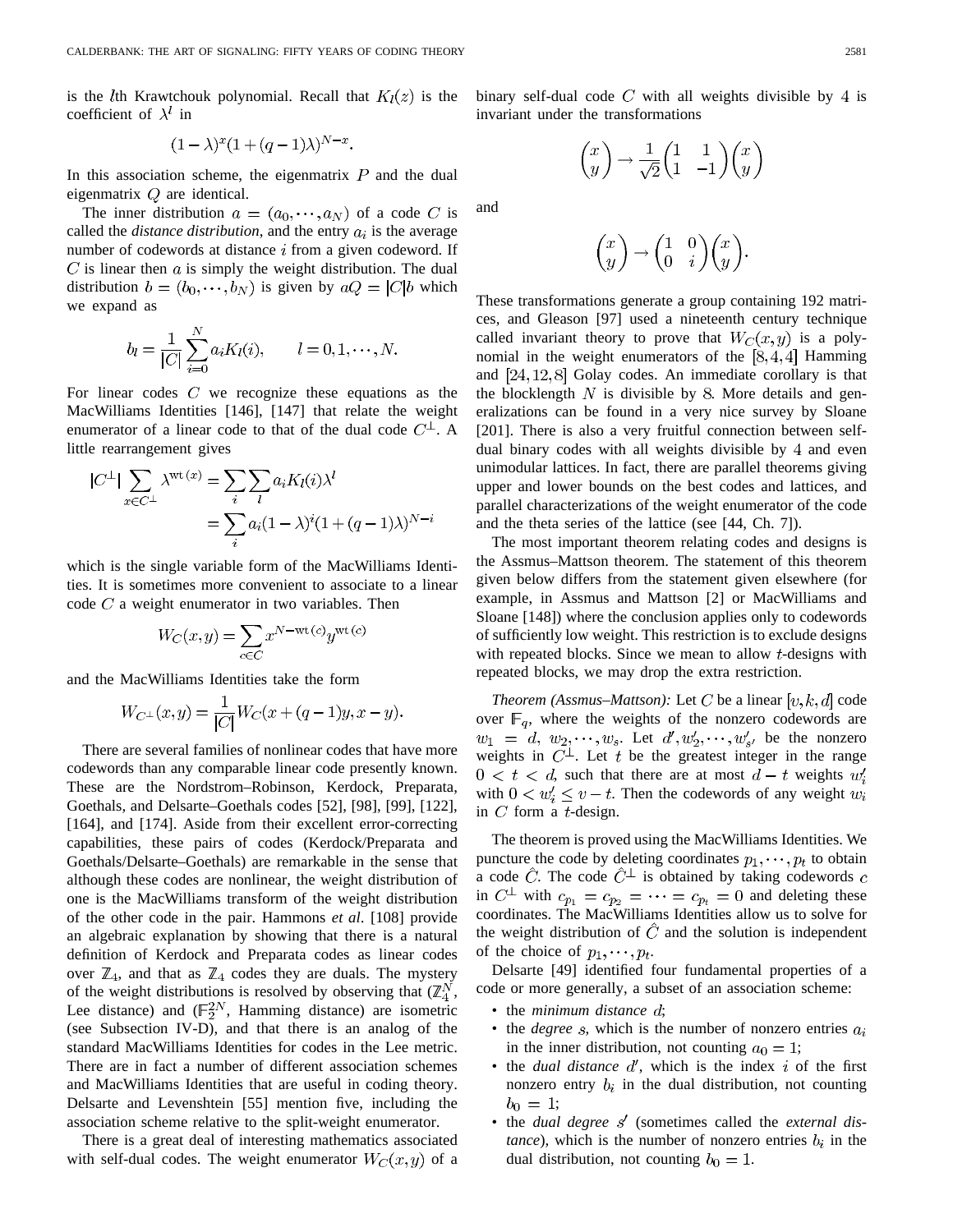There is also the *(maximum) strength* t which is  $d' - 1$ . In the Johnson scheme, a subset of strength  $t$  is a  $t$ -design.

The combinatorial significance of the external distance  $s'$ is understood through the characteristic polynomial of a code  $C$ , which is given by

$$
\alpha(\xi) = \frac{q^N}{|C|} \prod_{\stackrel{1 \leq i \leq N}{b_i \neq 0}} \bigg(1 - \frac{\xi}{i}\bigg).
$$

We expand the shifted polynomials  $\xi^m \alpha(\xi)$  in terms of Krawtchouk polynomials

$$
\xi^m \alpha(\xi) = \sum_{i=0}^{s'+m} \alpha_i^m K_i(\xi).
$$

Now, given a vector  $z \in \mathbb{F}_q^N$ , let  $\beta_i(z)$  be the number of codewords  $c \in C$  for which  $D(c, z) = i$ . Delsarte [48] proved

$$
\sum_{i=0}^{s'+m} \alpha_i^m \beta_i(z) = \begin{cases} 1, & \text{if } m = 0\\ 0, & \text{otherwise.} \end{cases}
$$

Taking  $m = 0$ , we see that the covering radius of C is bounded above by the external distance.

If the minimum distance  $d$  is greater than the external distance s', then the coefficients  $\alpha_0^0 = \alpha_1^0 = \cdots = \alpha_{d-s'-1}^0 = 1$ . For  $i < d - s'$ , this is proved by choosing  $x \in \mathbb{F} - q^N$  at distance i from some  $c \in C$ . Then by the triangle inequality, every other  $c' \in C$  is at distance greater than s' from x. Since  $\mathfrak{B}_i(x) = 1$ , and  $\mathfrak{B}_i(x) = 0$  for  $j \leq s'$ ,  $j \neq i$  we have  $\alpha_i = 1$ . This leads to the famous characterization of perfect codes mentioned in Section II.

*Theorem:* Let  $C$  be a code with minimum distance  $d$  and external distance s', and let  $e = \lfloor (d-1)/2 \rfloor$ . Then

$$
\sum_{i=0}^{e} \binom{N}{i} (q-1)^i \le \frac{q^N}{|C|} \le \sum_{i=0}^{s'} \binom{N}{i} (q-1)^i
$$

If one of the bounds is attained, then so is the other, the code is perfect, and its characteristic polynomial is

$$
\psi_e(z) = \sum_{l=0}^e K_l(z).
$$

This result is named for Lloyd who obtained the theorem for  $q = 2$  by analytic methods prior to the discovery of the MacWilliams Identities. For comparison, the characteristic polynomial of a uniformly packed code is

$$
\sum_{l=0}^{e-1} K_l(z) + (1 - \lambda/\mu) K_e(z) + 1/\mu K_{e+1}(z).
$$

The problem of finding good upper bounds on the size of a code with minimum distance  $d$  can be expressed as a linear program. We treat the entries  $a_i$  of the inner distribution as real variables, and we look to maximize the sum  $\sum_{i=0}^{N} a_i$  under the linear constraints

$$
a_0 = 1, a_i = 0, \qquad \text{for } i = 1, \dots, d - 1
$$
  

$$
a_i \ge 0, \qquad \text{for } i = d, \dots, N
$$

$$
\sum_{i=0}^{N} a_i K_l(i) \ge 0, \quad \text{for } l = 1, \dots, N.
$$

It has in fact proved more convenient to attack the dual minimization problem. Here we look for a polynomial  $F(z)$  of degree at most N, where the coefficient  $f_k$  in the Krawtchouk expansion

$$
F(z) = \sum_{l=0}^{N} f_l K_l(z)
$$

are nonnegative, where  $f_0 > 0$ , and where  $F(i) \leq 0$ for  $i = d, \dots, N$ . The size of any code with minimum distance d is bounded above by  $F(0)/f_0$ . The McEliece, Rodemich, Rumsey, Welch (MMRW) bound [156] results from polynomials

$$
F(z) = \frac{1}{c - z}(K_t(c)K_{t+1}(z) - K_{t+1}(c)K_t(z))^2
$$

where  $1 \le t \le |(N-1)/2|$ , and c is an appropriately chosen real number. For binary codes the rate  $R$  satisfies

$$
R \leq H_2 \left( 1/2 - \sqrt{\left[ \frac{d}{N} \left( 1 - \frac{d}{N} \right) \right]} \right) (1 + o(N)).
$$

Strengthening the dual problem by requiring  $F(x) \leq 0$  for  $d \leq x \leq N$  gives a new problem where the minimizing polynomial can be found explicitly [136], [194]. However, the asymptotics of the solution coincide with the MRRW bound.

A second application of linear programming is to bounding zero-error capacity of a discrete memoryless channel, a concept introduced by Shannon [188] in 1956. Here the input alphabet becomes the vertex set of a graph, and two vertices are joined if the action of noise cannot result in the corresponding symbols being confused at the output of the channel. The problem of determining the zero-error capacity of the pentagon remained unsolved for some 20 years until the linear programming solution by Lovász [144].

The combinatorial significance of the dual distance  $d'$  is understood in terms of variation in the inner distribution of translates of  $C$ . For example, a code  $C$  is said to be *distanceinvariant* if the number of codewords at distance  $i$  from a given codeword depends only on  $i$  and not on the codeword chosen. Linear codes are distance-invariant, as are the binary images of linear codes over  $\mathbb{Z}_4$  after applying the Gray map (for example, the Kerdock and Preparata codes). Delsarte [48] proved that a sufficient condition for distance invariance is that the degree s is at most the dual distance  $d'$ . The argument rests on degrees of freedom in the MacWilliams transform. If  $t \geq s$  then there is no variance in the distance distribution of translates  $C + x$  where  $D(x, C) \le d' - s$  is constant (for details see [55] or [38]).

We have seen how the dual degree  $s'$  and the minimum distance  $d$  can be used to provide upper bounds on the size of codes. We now describe how the degree  $s$  and the dual distance  $d'$  can be used to provide lower bounds on the size of designs. Given a subset  $\tilde{Y}$  of  $\mathbb{F}_q^N$ , we form the array where the rows are the words in  $Y$ . The subset  $Y$  is an *orthogonal array of strength t and index*  $\lambda$  if, in each *t*-tuple of distinct columns of the array, all t-tuples of symbols appear exactly  $\lambda$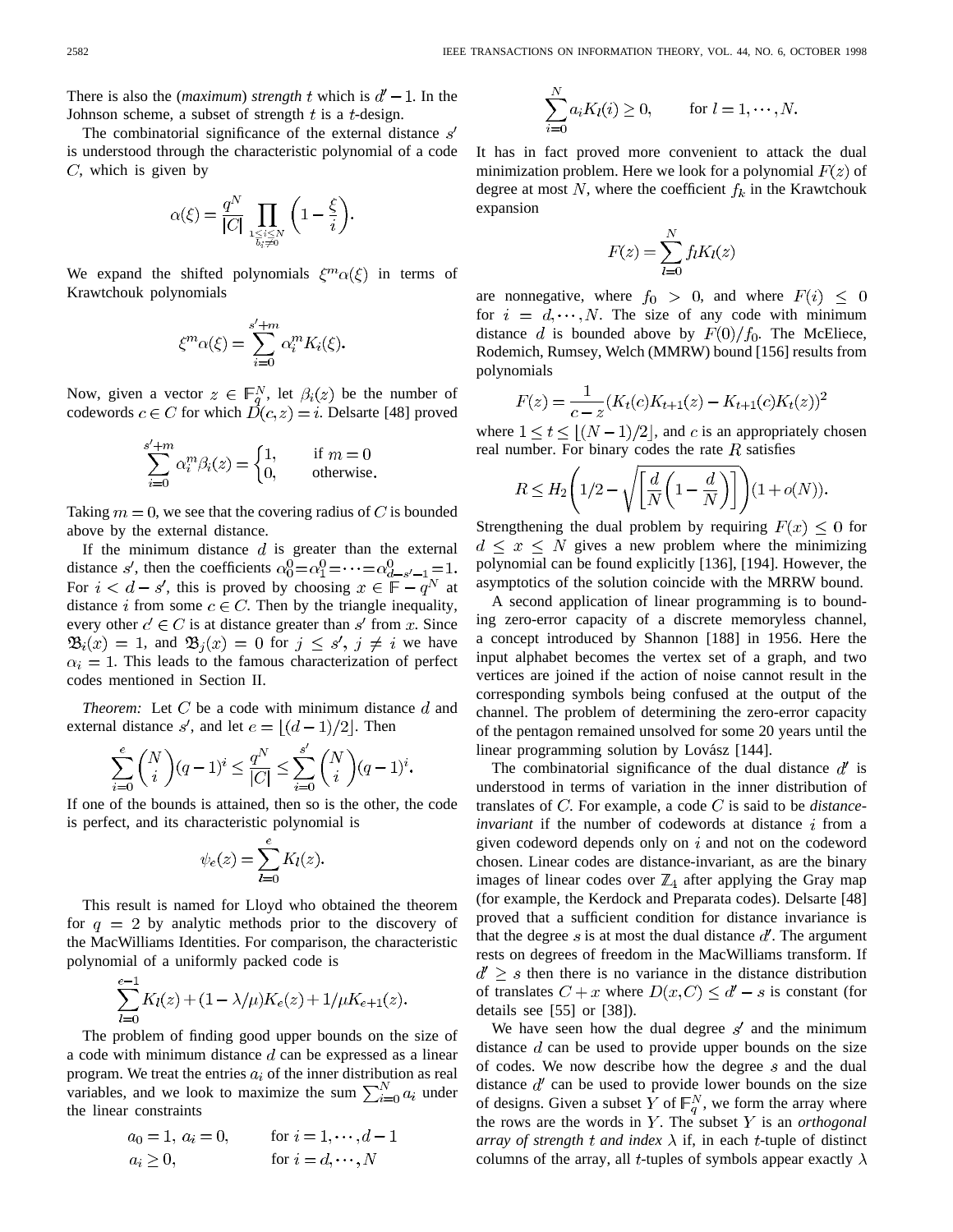times. Clearly,  $|Y| = \lambda q^t$ . This what it means to be a design in the Hamming scheme. The two notions of strength coincide, and this is evident when  $Y$  is linear.

The counterpart to the characteristic polynomial is the *annihilator polynomial* given by

$$
\gamma(\xi) = |Y| \prod_{\substack{1 \le i \le N \\ a_i \neq 0}} \left(1 - \frac{\xi}{i}\right)
$$

which we expand in terms of Krawtchouk polynomials

$$
\gamma(\xi) = \sum_{l=0}^{s} \gamma_l K_l(\xi).
$$

If the maximum strength  $t$  is at least the degree  $s$ , then the coefficients  $\gamma_0 = \cdots = \gamma_{t-s} = 1$ . The counterpart of the previous theorem is the following.

*Theorem:* Let  $Y$  be a design with degree  $s$  and maximum strength t, and let  $f = \lfloor t/2 \rfloor$ . Then

$$
\sum_{i=0}^{J} {N \choose i} (q-1)^{i} \le |Y| \le \sum_{i=0}^{s} {N \choose i} (q-1)^{i}
$$

If one of the bounds is attained, then so is the other, the design is called *tight* and the annihilator polynomial is

$$
\psi_f(z) = \sum_{l=0}^f K_l(z)
$$

This is the Rao bound [176] for orthogonal arrays of strength . The corresponding theorem in the Johnson scheme is the Ray–Chaudhuri/Wilson bound for tight designs  $[178]$  (2sdesigns with s different block intersection sizes). For  $s > 1$  the only known example is the set of minimum-weight codewords in the perfect binary Golay code.

### *C. Spherical Codes and Spherical Designs*

We begin in real Euclidean space with a mathematical criterion that measures how well a sphere is approximated by a finite point set. Let  $\Omega = \{P_1, \dots, P_M\}$  be a set of M points on the unit sphere

$$
S^{N-1} = \{x = (x_1, \cdots, x_N) \in \mathbb{R}^N \mid x \cdot x = 1\}.
$$

Then  $\Omega$  is a *spherical t-design* if the identity

$$
\int_{\Omega_d} f(x) d\mu(x) = \frac{1}{M} \sum_{i=1}^N f(P_i)
$$

(where  $\mu$  is uniform measure on  $S^{N-1}$  normalized to have total measure 1) holds for all polynomials f of degree  $\leq t$ .

For example, a soccer ball is a truncated icosahedron rather than a perfect sphere, and the 60 vertices of the soccer ball form a spherical 5-design. Goethals and Seidel [100] improved upon the standard soccer ball by slightly perturbing the vertices so as to produce a spherical 9-design. This is a very particular spherical design. Seymour and Zaslavsky [186] proved that for any positive integers  $N$  and  $t$ , and for all sufficiently large  $M$ , there exist spherical *t*-designs of size M in  $\mathbb{R}^N$ . This result is a remarkable generalization of the mean value theorem and is not constructive.

There are strong structural similarities between the Euclidean sphere  $S^{N-1}$  and the Hamming and Johnson schemes. All are *distance-transitive* in the sense that given points  $x, y$ ,  $x', y'$  the distances  $D(x, y), D(x', y')$  are equal if and only if there is an isometry g for which  $x^g = x'$  and  $y^g = y'$ . For the Euclidean sphere, isometries are simply orthogonal transformations. Delsarte, Goethals, and Seidel [54] showed that the earlier method of deriving lower bounds on designs remains valid, though the particular orthogonal polynomials are different. Also see [55] for more details.

Delsarte, Goethals, and Seidel [53] also derived upper bounds on the cardinality of sets of lines having prescribed angles both in  $\mathbb{R}^N$  and  $\mathbb{C}^N$ . The inner products between unit vectors in the different lines determine the inner distribution of these spherical codes. Given a spherical code  $\Omega$  let  $A =$  $\{ |(a,b)|^2 \mid a \neq b \in \Omega \}$ . For  $s \in \{0,1\}$  and integers  $k \geq 0$ , the Jacobi polynomial  $Q_{k,s}(x)$  in the real variable x is defined by a three-term recursion that depends on the choice of field.

*Theorem [53]:* For any  $\epsilon > 0$ , let  $F(x)$  be a polynomial satisfying  $\alpha^s F(\alpha) \leq 0$  for all  $\alpha \in A$ ,  $f_{k,\epsilon} \geq 0$  for all  $k \geq 1$ , and  $f_{0,\epsilon} > 0$ , where  $f_{k,s}$  is the coefficient of  $Q_{k,s}$  in the Jacobi expansion of  $F(x)$ . Then

$$
|\Omega| \leq F(1)/f_{0,\epsilon}.
$$

This theorem provides upper bounds on the size of families of sequences with favorable correlation properties that are used in spread-spectrum communication. For instance, there is an interesting example involving Kerdock codes. Cameron and Seidel [37] used quadratic forms on  $\mathbb{Z}_2^{m+1}$  to construct a family of lines through the origin of  $\mathbb{R}^N$ , where  $N = 2^{m+1}$ , such that any two lines are perpendicular or at an angle  $\theta$ where  $\cos \theta = 1/\sqrt{N}$ . These line sets are the union of  $N/2$ frames corresponding to cosets of the first-order Reed–Muller code in the Kerdock code. König [126] and Levenshtein [135] observed that adding the standard coordinate frame did not increase the set of prescribed angles, and that the augmented system of lines met an upper bound derived from the above theorem. The  $\mathbb{Z}_4$ -linear Kerdock code determines an extremal system of lines in complex space (see [23]).

## *D. From Cyclic Codes to Algebraic-Geometry Codes*

We take the perspective of frequency-domain techniques particular to finite fields. The notions of time and frequency domain for codes defined over finite fields, and the idea of using constraints in the frequency domain to separate codewords in the time domain are of fundamental importance. This is the foundation for the Reed–Solomon codes that are found everywhere today, from computer disk drives to CD players.

The early theory of cyclic codes was greatly influenced by a series of reports written mostly by Assmus, Mattson, and Turyn in the 1960's and early 1970's. They were much quoted and used extensively by van Lint [139] in his first book on coding theory. These reports were much influenced by the monthly meetings on coding theory held first at Hanscom Field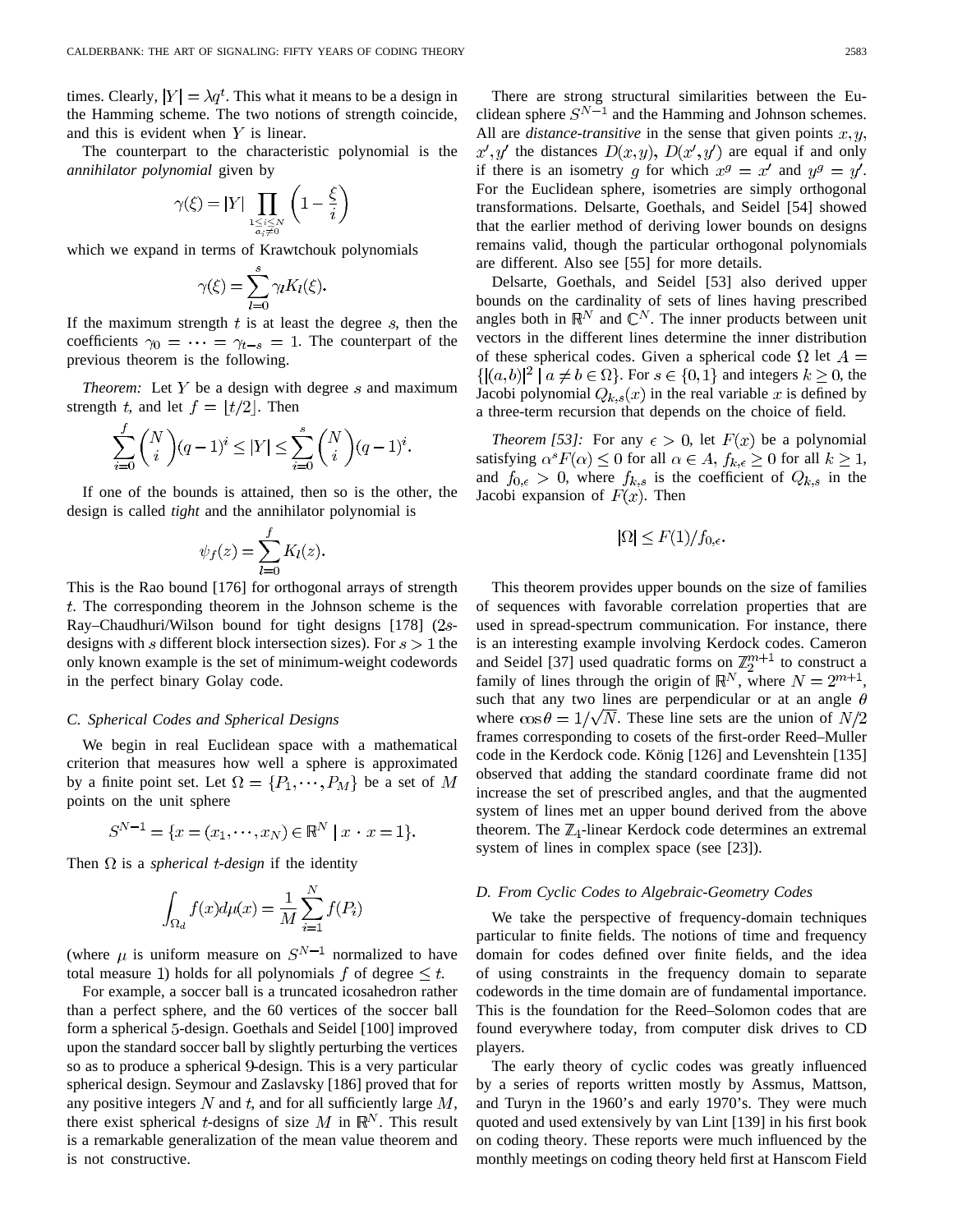then at Sylvania involving Assmus, Gleason, Mattson, Pierce, Pless, Prange, Turyn, and the occasional distinguished visitor.

We begin by observing that the binary  $[2^m-1, 2^m-m-1, 3]$ Hamming code may be defined as the collection of binary vectors  $(a_0, a_1, \dots, a_{2^m-2})$  that satisfy

$$
\sum_{i=0}^{2^m-2} a_i \alpha^i = 0
$$

where  $\alpha$  is a primitive  $(2^m - 1)$ th root of unity in the extension field  $\mathbb{F}_{2^m}$ . (Recall that the Hamming code is the unique binary  $[2^m - 1, 2^m - m - 1, 3]$  code, and the new definition certainly determines a code with these parameters.) We may think of the matrix

$$
\left[1, \alpha, \alpha^2, \cdots, \alpha^{2^m-2}\right]
$$

as a parity-check matrix for this Hamming code and increase minimum distance by adding a second spectral constraint:

$$
\begin{bmatrix} 1, & \alpha, & \alpha^2, & \cdots, & \alpha^{2^m-2} \\ 1, & \alpha^3, & \alpha^6, & \cdots, & \alpha^{3(2^m-2)} \end{bmatrix}.
$$

This is the parity-check matrix for the two-error-correcting BCH code. More generally we may define a *BCH code with designed distance d* by means of the parity-check matrix

$$
H = \begin{bmatrix} 1 & \alpha & \alpha^2 & \cdots & \alpha^{2^m-2} \\ 1 & \alpha^2 & \alpha^4 & \cdots & \alpha^{2(2^m-2)} \\ 1 & \alpha^3 & \alpha^6 & \cdots & \alpha^{3(2^m-2)} \\ \vdots & \vdots & \vdots & & \vdots \\ 1 & \alpha^{d-2} & \alpha^{2(d-2)} & \cdots & \alpha^{(d-2)(2^m-2)} \end{bmatrix}.
$$

Note that the rows of  $H$  are not linearly independent: some spectral constraints are inferred by others: for example, implies  $\sum_{i=0}^{\infty} a_i \alpha^{2i} = 0$ . The assertion that the minimum distance is at least  $d$  amounts to proving that every set of  $d-1$  columns is linearly independent. This is a Vandermonde argument.

The Hamming code and the BCH codes with designed distance  $d$  are examples of cyclic codes. These codes play an important role in coding practice, and are good in the sense that there are cyclic codes that meet the Gilbert–Varshamov bound. A linear code is *cyclic* if the set of codewords is fixed by a cyclic shift of the coordinates: if  $(c_0, \dots, c_{N-1})$  is a codeword, then so is  $(c_{N-1}, c_0, \dots, c_{N-2})$ . To verify that the above codes are indeed cyclic, we apply the identity

$$
\alpha^{\ell}\sum_{i=0}^{2^m-2}a_i\alpha^{\ell i}=\sum_{i=0}^{2^m-2}a_{i+1}\alpha^{\ell i}
$$

where subscripts are read modulo  $2^m - 1$ . The theory of cyclic codes identifies the sequence  $(a_0, a_1, \dots, a_{N-1})$  with the polynomial  $a_0 + a_1 x + \cdots + a_{N-1} x^{N-1}$ . Cyclic codes then correspond to ideals in the residue class ring  $\mathbb{F}_2[x]/(x^N-1)$ . and the structure theory of principal ideal rings can be brought to bear. It is also possible to approach cyclic codes through a discrete analog of the Fourier transform called the *Mattson–Solomon polynomial* [154]. The vector

$$
a(x) = a_0 + a_1 x + \dots + a_{N-1} x^{N-1}
$$

is represented by the polynomial 
$$
A(x) = \sum_{j=1}^{N} A_j X^N
$$
 where

$$
A_j = a(\alpha^j) = \sum_{i=0}^{N-1} a_i \alpha^{ij}.
$$

The BCH code with designed distance  $d = 2\delta$  is then the set of all vectors a for which  $A_1 = A_2 = \cdots = A_{\delta-1} = 0$ . VLSI implementation of Reed–Solomon decoding has inspired a great deal of creativity regarding effective computation in finite fields, for example Berlekamp's bit-serial multiplication circuits. For an introduction to this area see McEliece [155], and note the dedication to Solomon.

*1) Cyclic Codes Obtained by Hensel Lifting:* A binary cyclic code C is generated by a divisor  $g_2(x)$  of  $x^N - 1$  in  $\mathbb{F}_2[x]$ . Hensel's Lemma allows us to refine a factorization  $x^N - 1 = g_2(x)h_x(x)$  modulo 2, to a factorization  $x^N - 1 =$  $g_{2^a}(x)h_{2^a}(x)$  modulo  $2^a$ , and to a factorization  $x^N-1=$  $g(x)h(x)$  over the 2-adic integers. The polynomial  $g_{2<sup>a</sup>}(x)$ generates a cyclic code  $C_{2^a}$  over the ring of integers  $\mathbb{Z}_{2^a}$ , and the polynomial  $g(x)$  generates a cyclic code  $C_{\infty}$  over the 2-adic integers. The codes over  $\mathbb{Z}_{2^a}$  can also be described in terms of parity checks involving Galois rings, and this is completely analogous to the construction of binary cyclic codes through parity checks involving finite fields.

A very striking theorem of McEliece (generalized to Abelian codes in [56]) characterizes the possible Hamming weights that can appear in a binary cyclic code  $C$  in terms of  $l$ , the smallest number such that *l* nonzeros of *C* (roots of  $h_2(x)$ ) have product 1. The characterization is that all Hamming weights are divisible by  $2^{l-1}$ , and there is a weight not divisible by  $2<sup>l</sup>$ . Though this theorem has been generalized to cyclic codes obtained by Hensel lifting [28] there remains the possibility of using the codes  $C_{2^a}$ ,  $C_{\infty}$  to infer additional properties of . We might, for example, hope to resolve the deceptively innocent question of given two  $m$ -sequences, whether or not  $-1$  must appear as a crosscorrelation value.

A special case of particular interest is cyclic codes over  $\mathbb{Z}_4$ that are obtained from binary cyclic codes by means of a single Hensel lift. It will be of interest to characterize the possible Lee weights that can appear in this cyclic code. Recall the the Lee weights of the elements  $0, 1, 2, 3$  of  $\mathbb{Z}_4$  are, respectively,  $0, 1, 2, 1$  and that the Lee weight of a vector in  $\mathbb{Z}_4^N$  is just the rational sum of the Lee weights of its components. This weight function defines the *Lee metric* on  $\mathbb{Z}_4^N$ . If we imagine  $0, 1, 2, 3$  as labeling (clockwise) four equally spaced points on a circle, then Lee distance is distance around this circle. The Lee metric is important because there is a natural isometry from  $(\mathbb{Z}_4^N)$ , Lee Metric) to  $(\mathbb{F}_2^{2N})$ , Hamming Metric) called the Gray map. This map  $\phi$  is defined from  $\mathbb{Z}_4$  to  $\mathbb{Z}_2$  by

$$
\phi(0) = (00) \quad \phi(1) = (01) \quad \phi(2) = (11) \quad \phi(3) = (10)
$$

and is extended in the obvious way to a map  $\phi$  from  $\mathbb{Z}_4^N$  to  $\mathbb{F}_2^{2N}$ . It is evidently distance preserving. Hammons *et al.* [108] proved that the Gray image of the Hensel lift of the first-order Reed–Muller code RM  $(1, m)$  is the Kerdock code [122]. The Gray image of the Hensel lift of the extended Hamming code differs slightly from the standard Preparata code [174], but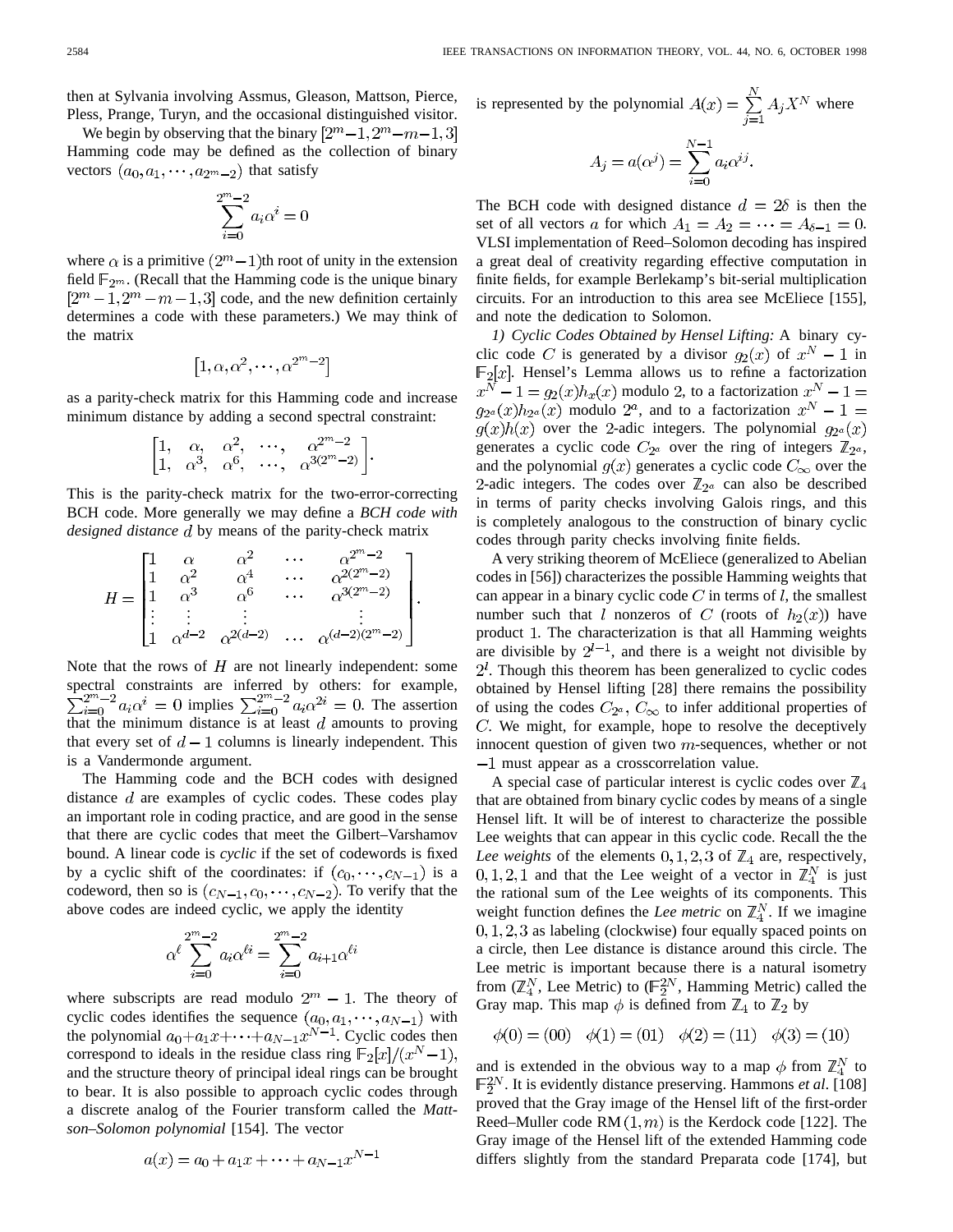shares the same distance structure. The Kerdock, Preparata, and Delsarte–Goethals codes are nonlinear binary codes, defined via quadratic forms, that contain more codewords than any linear code presently known. What remains mysterious is how to construct efficient linear codes over  $\mathbb{Z}_4$  that correct more than three errors by specifying parity checks involving Galois rings. We do not have any counterpart to the BCH, Hartmann–Tzeng, and Roos bounds for classical cyclic codes (for a unified approach to these bounds see [140]).

*2) Algebraic-Geometry Codes:* The last 20 years have seen the construction of algebraic-geometry codes that can be encoded and decoded in time polynomial in the blocklength N, and with performance that matches or exceeds the Gilbert–Varshamov bound. This was proved by Tsfasman, Vlăduț, and Zink [211] for finite fields  $\mathbb{F}_q$ , where q is a square and  $q \ge 49$ , but this numerical restriction on q may not be essential. It was and is a spectacular result, so spectacular that it motivated many mathematicians to learn some coding theory, and many engineers to learn some algebraic geometry. The consequence has been a fascinating combination of abstract geometry and efficient computational methods that has been described in a number of excellent surveys and introductory articles, for example, [110], [204], and [16].

We begin by describing the codes proposed by Reed and Solomon [179], that are now found everywhere from computer disk drives to CD players. Even these codes did not go into use immediately because fast digital electronics did not exist in 1960. Consider the vector space

$$
L_r = \{ f(z) \in \mathbb{F}_q[z] \mid \text{deg } f \le r \}
$$

of polynomials with coefficients in the field  $\mathbb{F}_q$  and degree at most r. Let  $\alpha_1, \dots, \alpha_N$  be distinct elements of  $\mathbb{F}_q$ , and define the evaluation map

$$
\operatorname{ev}(f)=(f(\alpha_1),\cdots,f(\alpha_N)).
$$

The evaluation map is linear, and if  $r < N$  it is  $1 - 1$ . The image of  $L<sub>r</sub>$  is a Reed–Solomon code with dimension  $r+1$  and minimum distance  $d = N - r$ . Reed–Solomon codes are optimal in the sense that they meet the Singleton bound  $d \leq n - k + 1$ . The only drawback is that the length N is constrained by the size of the field  $\mathbb{F}_q$ , though this constraint can be removed by passing to general BCH codes.

The construction of Reed–Solomon codes can be generalized by allowing polynomials  $f(z_1, \dots, z_m)$  in several variables, and by evaluating these polynomials on a subset of the affine space  $A^m$ . In general, the result will be a code with a poor tradeoff between  $k/N$  and  $d/N$ . However, the Russian mathematician Goppa [103] made the inspired suggestion of choosing the subset of  $A<sup>m</sup>$  to be points on a curve. Tsfasman, Vlăduț and Zink recognized that existence of asymptotically good codes required curves over finite fields with many rational points, hence the entrance of modular curves. Table IV juxtaposes developments in algebraic geometry codes with the corresponding theory for BCH codes.

## V. THE NEXT FIFTY YEARS

We have chosen to highlight two very different challenges, the creation of a quantum information theory, and the development of coding techniques for data networks in general, and wireless networks in particular.

In 1948 the main thread connecting information theory and physics was understanding the new perspective on entropy and its relation to the laws of thermodynamics. Today the main thread is quantum mechanics, as methods in information theory and computing have been extended to treat the transmission and processing of intact quantum states, and the interaction of such "quantum information" with classical information. According to Bennett and Shor [10]

It has become clear that an information theory based on quantum principles extends and completes classical information theory, somewhat as complex numbers extend and complete the reals. The new theory includes quantum generalizations of classical notions such as sources, channels and codes, and two complementary, quantifiable kinds of information—classical information and quantum entanglement.

In this perspective we focus on the development of quantum error-correcting codes.

We then turn to 21st century communication. Fifty years from now it will be disappointing if the focus of coding theory is point-to-point communication in the presence of noise. Telecommunications will likely be dominated by packet data/voice transmitted over wide-area networks like the Internet where network management is distributed. The reliability and even the nature of individual links will be of secondary importance, and the challenge will be to understand the network as a whole and to guarantee end-to-end quality of service.

# *A. Quantum Error-Correcting Codes*

Classical bits take the values  $0$  or  $1$  at all times, but quantum bits or qubits occupy a superposition of the  $\theta$  and  $\theta$  states. This is not to say that the qubit has some intermediate value between  $0$  and  $1$ . Rather, the qubit is in both the  $0$  state and the 1 state at the same time to varying extents. Mathematically, a qubit is a two-dimensional Hilbert space, and a quantum state is a vector

$$
\alpha|0\rangle + \beta|1\rangle
$$
, where  $|\alpha|^2 + |\beta|^2 = 1$ .

A collection of  $N$  different two-state memory cells is then expressed as the tensor product of the individual two-dimensional Hilbert spaces, so we are led to vectors

$$
\sum_{v \in V} \alpha_v |v\rangle, \quad \text{where } V = \mathbb{Z}_2^N \text{ and } \sum_{v \in V} |\alpha_v|^2 = 1.
$$

When the qubit  $\alpha|0\rangle + \beta|1\rangle$  is measured with respect to the basis  $|0\rangle$ ,  $|1\rangle$  the probability that the qubit is found in a particular state is the square of the absolute value of the corresponding amplitude. The evolution of an isolated quantum system conserves superposition and distinguishability, and is described by a unitary transformation that is linear and preserves inner products. This is the analog in Hilbert space of rigid rotation in Euclidean space.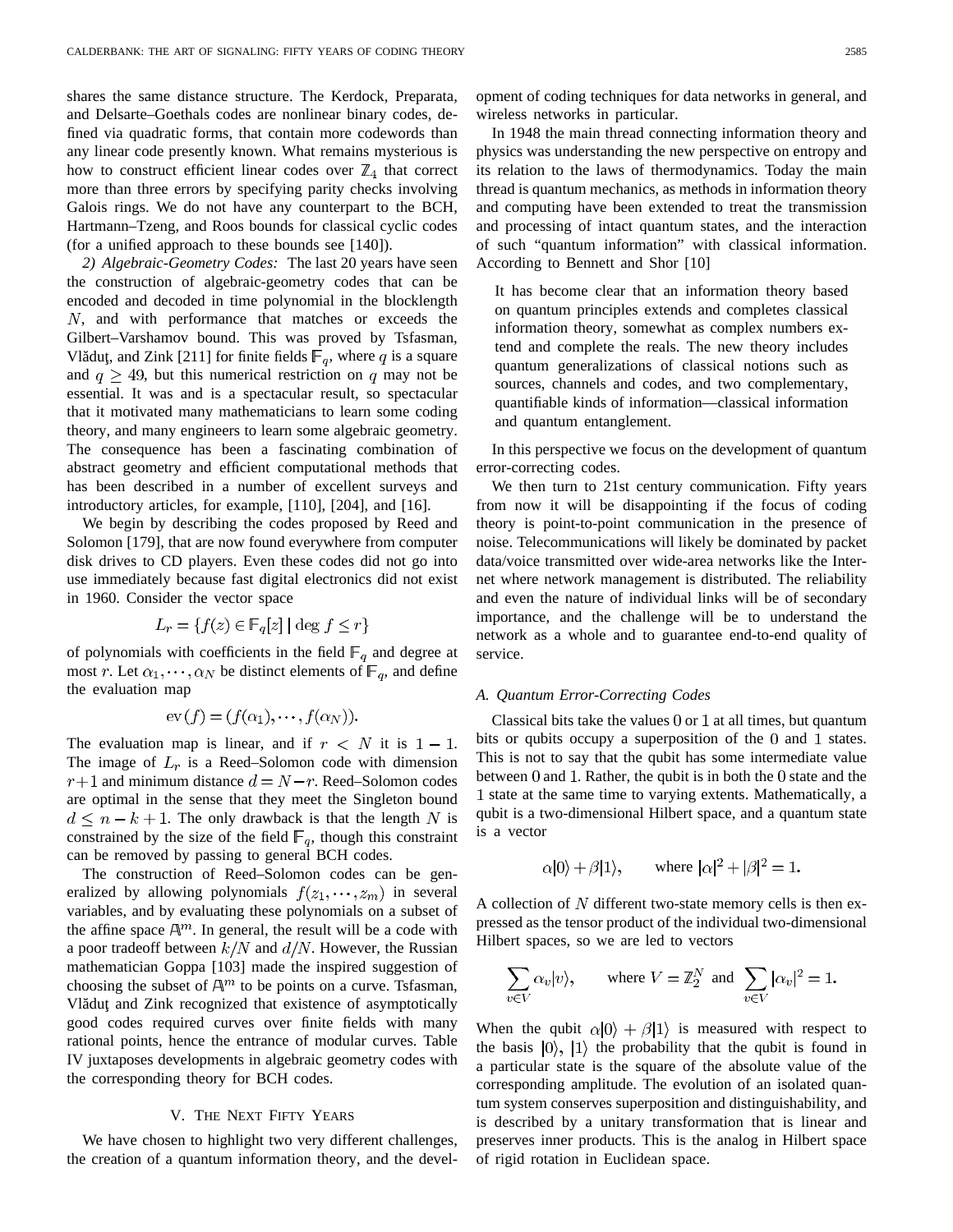| <b>BCH</b> Codes                                                                                                           | <b>Algebraic Geometry Codes</b>                                                                                                                            |  |  |  |
|----------------------------------------------------------------------------------------------------------------------------|------------------------------------------------------------------------------------------------------------------------------------------------------------|--|--|--|
| Flexibility in choice of code (block length $N$<br>not constrained by field size as with RS codes)                         | Flexibility regarding block length requires<br>curves with many rational points                                                                            |  |  |  |
|                                                                                                                            | Block length of codes from plane curves (e.g.<br>Hermitian curves) bounded by $q^2 + q + 1$                                                                |  |  |  |
| [137] Performance degrades with large block<br>length (cannot bound both $d/N$ and $k/N$<br>away from zero asymptotically) | [211] Existence of codes from modular curves<br>with polynomial complexity that exceed the<br>GV bound for alphabets of size $q \ge 49$                    |  |  |  |
|                                                                                                                            | [93] Explicit curves (from here to codes is still<br>a lot of work)                                                                                        |  |  |  |
| Gorenstein-Peterson-Zierler Algorithm: Com-<br>plexity $O(N^3)$                                                            | Basic Algorithm [119]: Complexity $O(N^3)$ ,<br>restricted to plane curves                                                                                 |  |  |  |
|                                                                                                                            | Modified Algorithm [195]: Arbitrary curves                                                                                                                 |  |  |  |
|                                                                                                                            | Porter's Algorithm [171], [172]: generaliza-<br>tion of Euclidean algorithm for decoding clas-<br>equivalent to modified<br>sical Goppa codes<br>algorithm |  |  |  |
| $[60]$ , $[169]$ Error locating pairs of vector spaces<br>codes up to and beyond the BCII bound, and the Basic Algorithm   | common framework for decoding cyclic                                                                                                                       |  |  |  |
| [70] Decoding beyond the BCH designed dis-<br>tance                                                                        | [69], [59] Decoding up to the Goppa designed<br>distance, using majority voting to find addi-<br>tional syndromes for the error vector                     |  |  |  |
|                                                                                                                            | [61] gives a different solution                                                                                                                            |  |  |  |
|                                                                                                                            | [123], [229] Decoding Hermitian codes up to<br>the actual distance using special properties of<br>the affine ring of the curve                             |  |  |  |
| 1-dimensional Berlekamp-Massey Algorithm:<br>Complexity $O(N^2)$                                                           | [180], [181] Multidimensional generalization of<br>the Berlekamp-Massey Algorithm with com-<br>plexity $O(N^{3-2/m+1})$ for curves in $\mathbb{A}^m$       |  |  |  |
|                                                                                                                            | [182] Incorporates majority voting                                                                                                                         |  |  |  |
| [205] List decoding of Reed-Solomon codes                                                                                  | [189] List decoding of algebraic geometry<br>codes                                                                                                         |  |  |  |

TABLE IV PARALLEL DEVELOPMENTS IN THE THEORY OF BCH AND ALGEBRAIC-GEOMETRY CODES

The first work connecting information theory and quantum mechanics was that of Landauer and Bennett who were looking to understand the implications of Moore's Law; every two years for the past 50 years, computers have become twice as fast while components have become twice as small. As the components of computer circuits become very small, their description must be given by quantum mechanics. Over time there developed a curiosity about the power of quantum computation, until in 1994 Shor [190] found a way of exploiting quantum superposition to provide a polynomial time algorithm for factoring integers. This was the first example of an important problem that a quantum computer could solve more efficiently than a classical computer. The design of quantum algorithms for different classes of problem, for instance finding short vectors in lattices, is currently an active area of research.

The effectiveness of quantum computing is founded on coherent quantum superposition or entanglement, which allows exponentially many instances to be processed simultaneously. However, no quantum system can be perfectly isolated from the rest of the world and this interaction with the environment causes decoherence. This error process is expressed mathematically in terms of Pauli matrices. A bit error in an individual qubit corresponds to applying the Pauli matrix  $\sigma_x = \begin{pmatrix} 0 & 1 \\ 1 & 0 \end{pmatrix}$  to that qubit, and a phase error to the Pauli matrix  $\sigma_z = (\begin{smallmatrix} 1 & 0 \\ 0 & -1 \end{smallmatrix})$ . The third Pauli matrix,  $\sigma_y = \begin{pmatrix} 0 & -i \\ i & 0 \end{pmatrix} = i\sigma_x \sigma_z$ , corresponds to a combination of bit and phase errors. The group  $E$  of tensor products  $\pm w_1 \otimes \cdots \otimes w_N$  and  $\pm iw_1 \otimes \cdots \otimes w_N$ , where each  $w_j$  is one of  $I, \sigma_x, \sigma_y, \sigma_z$ , describes the possible errors in N qubits. The *Error Group*  $E$  is a subgroup of the unitary group  $U(2^N)$ . In general, there is a continuum of possible errors in qubits, and there are errors in sets of qubits which cannot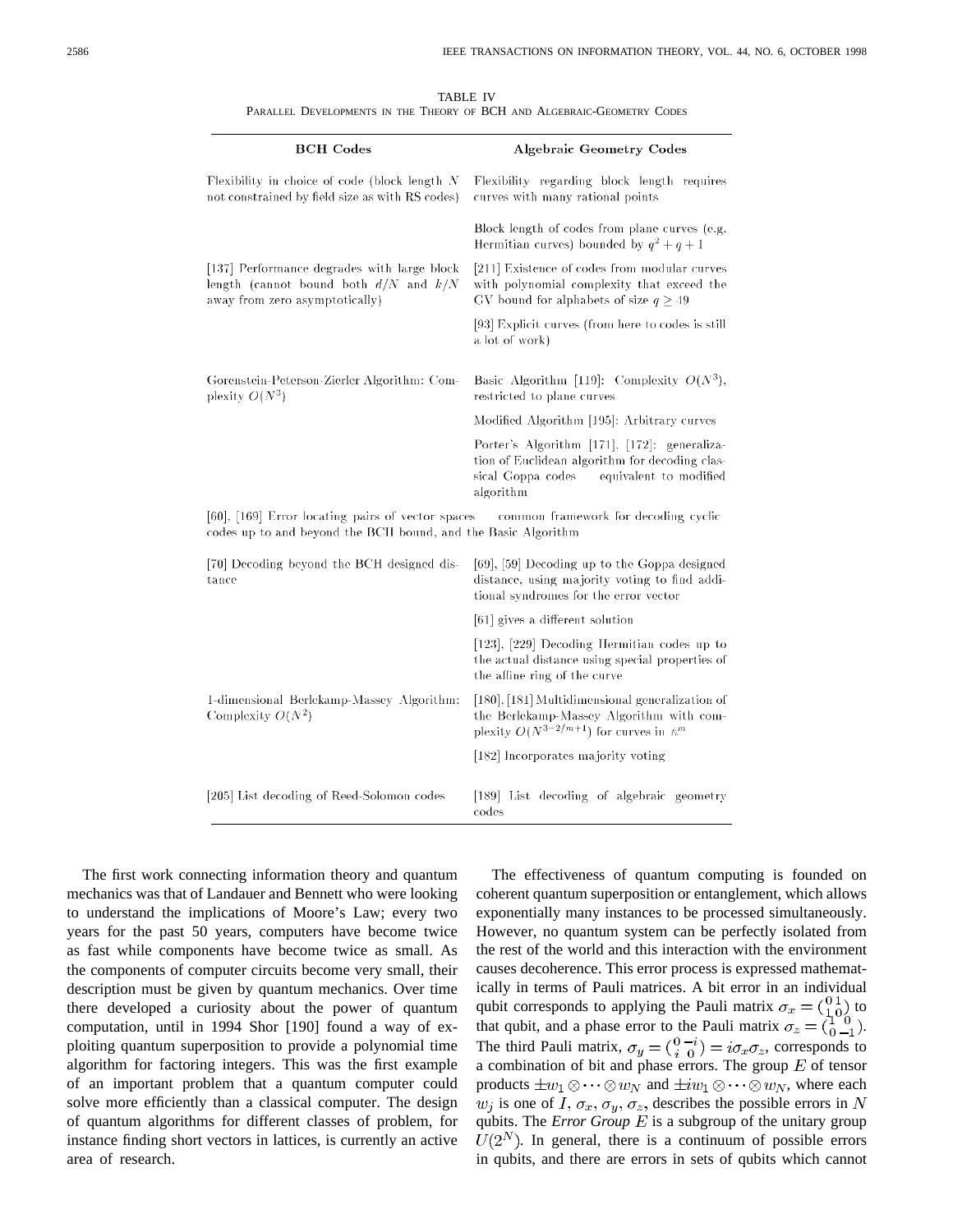be described by a product of errors in individual qubits. For the purposes of quantum error correction, however, we need consider only the three types of errors  $\sigma_x$ ,  $\sigma_y$ , and  $\sigma_z$ , since any error-correcting code which connects  $t$  of these errors will be able to correct arbitrary errors in  $t$  qubits [62], [9]. We do not go into the details of this result, but essentially it follows from the fact that the matrices  $I, \sigma_x, \sigma_y$ , and  $\sigma_z$  form a basis for the space of all  $2\times 2$  matrices, and so the tensor products of t of these errors form a basis for the space of  $2^t \times 2^t$  matrices.

In classical computing one can assemble computers that are much more reliable than any of their individual components by exploiting error-correcting codes. In quantum computing this was initially thought to be precluded by the Heisenberg Uncertainty Principle (HUP) which states that observations of a quantum system, no matter how delicately performed, cannot yield complete information on the system's state before observation. For example, we cannot learn more about a single photon's polarization by amplifying it into a clone of many photons—the HUP introduces just enough randomness into the polarizations of the daughter photons to nullify any advantage gained by having more photons to measure. At first, error correction was thought to be impossible in the quantum world because the HUP prevents duplication of quantum states. This is not so—only repetition codes are eliminated. The trick is to take quantum superposition  $+$  decoherence, to measure the decoherence in a way that gives no information about the original superposition, and then to correct the measured decoherence. The first codes were discovered quite recently  $[191]$ ,  $[203]$ ,  $[8]$ ,  $[35]$  but there is now a beautiful grouptheoretic framework for code construction [32], [105], [33].

Commutative subgroups of the error group  $E$  play a special role. The quantum error-correcting code is the subspace fixed by the commutative subgroup—hence the name *stabilizer codes*. Errors move the fixed subspace to a different eigenspace of the original commutative subgroup. This eigenspace is identified by a process similar to that of calculating a syndrome in the classical world. Note that syndrome decoding identifies the coset of a linear code containing the received vector, and not an error pattern. However, given the coset, there is a coset leader that gives the most probable error pattern. Likewise, in the quantum world there is an error that is most probable given the eigenspace that has been identified.

The error group in classical theory is the subgroup  $B$  of bit errors. It is possible to describe classical linear codes as the fixed spaces of commutative subgroups of  $B$ , so the new framework is a graceful extension of the classical theory. Recent developments in quantum coding theory include a quantum analog of the MacWilliams Identities in classical coding theory [192].

### *B. The Changing Nature of Data Network Traffic*

Today we lack fundamental understanding of network data traffic, and we need to replace network engineering methods developed for voice traffic. Information theory and coding may have an important role to play, but the first step must be to develop channel models through active and passive network measurement, that capture the interaction of applications, protocols, and end-to-end congestion control mechanisms.

A. K. Erlang (1878–1929) was the first person to study call blocking in telephone networks. By taking measurements in a small village telephone exchange he worked out a formula, now known as Erlang's formula, that expresses the fraction of callers that must wait because all lines are in use. Ever since Erlang, the nature of voice telephone traffic—exponentially distributed interarrival and holding times—has remained unchanged. However, Erlang did not anticipate fax, nor could he imagine the emergence of data networks where computers talk rather than humans. For voice networks the only statistic that matters is the mean traffic rate. By contrast, data traffic is extremely bursty and looks the same when viewed over a range of different time scales. More precisely, aggregate packet-level network traffic exhibits fractal-like scaling behavior over time scales on the order of a few hundred milliseconds and larger, if and only if the durations (in second) or sizes (in bytes) of the individual sessions or connections that generate the aggregate traffic have a heavy-tailed distribution with infinite variance. The self-similar nature of data network traffic was an empirical discovery made by Leland, Taqqu, Willinger, and Wilson [133] from extensive measurements on different local-area networks. The fact that heavy tails are found everywhere from sizes of files in a file system to bursts and idle periods of individual Ethernet connections, leads to self-similarity at the packet level across local- and wide-area networks (see [224] or [223] for a popular article). Above a certain time scale there are no surprises in voice traffic since everything reduces to the longterm arrival rate. For data traffic, significant variation on quite coarse time scales means that routers require large buffers, that safe operating points have to be set very conservatively, and that overall network performance is no longer a guarantee of individual quality of service. Absent new insights from coding and information theory, these variations are likely to be magnified on wireless channels by the rapidly changing nature of fading and interference.

The flow of packets at the different layers in the TCP/IP hierarchy is determined by Internet protocols and end-to-end congestion control mechanisms. The impact of the network on traffic shows up on small time scales, from a few hundred milliseconds and downwards. Feldmann, Gilbert, and Willinger [68] have proposed cascades (or multiplicative processes) as an explanation for the more complex (multifractal rather than monofractal) scaling behavior exhibited by measured TCP/IP and ATM wide-area network traffic. The thought is that cascades allow refinement of self-similarity (monofractal scaling) to account for local irregularities in WAN traffic that might be associated with networking mechanisms such as TCP flow control that operate on small time scales. Fig. 10 is taken from [68] and it compares local scaling behavior of exactly self-similar traffic with that of measured WAN traffic. This author would suggest that particularly on wireless channels, we need to change the metrics we use to evaluate systems, de-emphasizing long-term average packet loss statistics, and augmenting throughput with appropriate measures of delay.

#### *C. It is Dangerous to Put Limits on Wireless*

The heading is a quotation of Marconi from 1932. Fig. 11 superimposes research issues in wireless communication on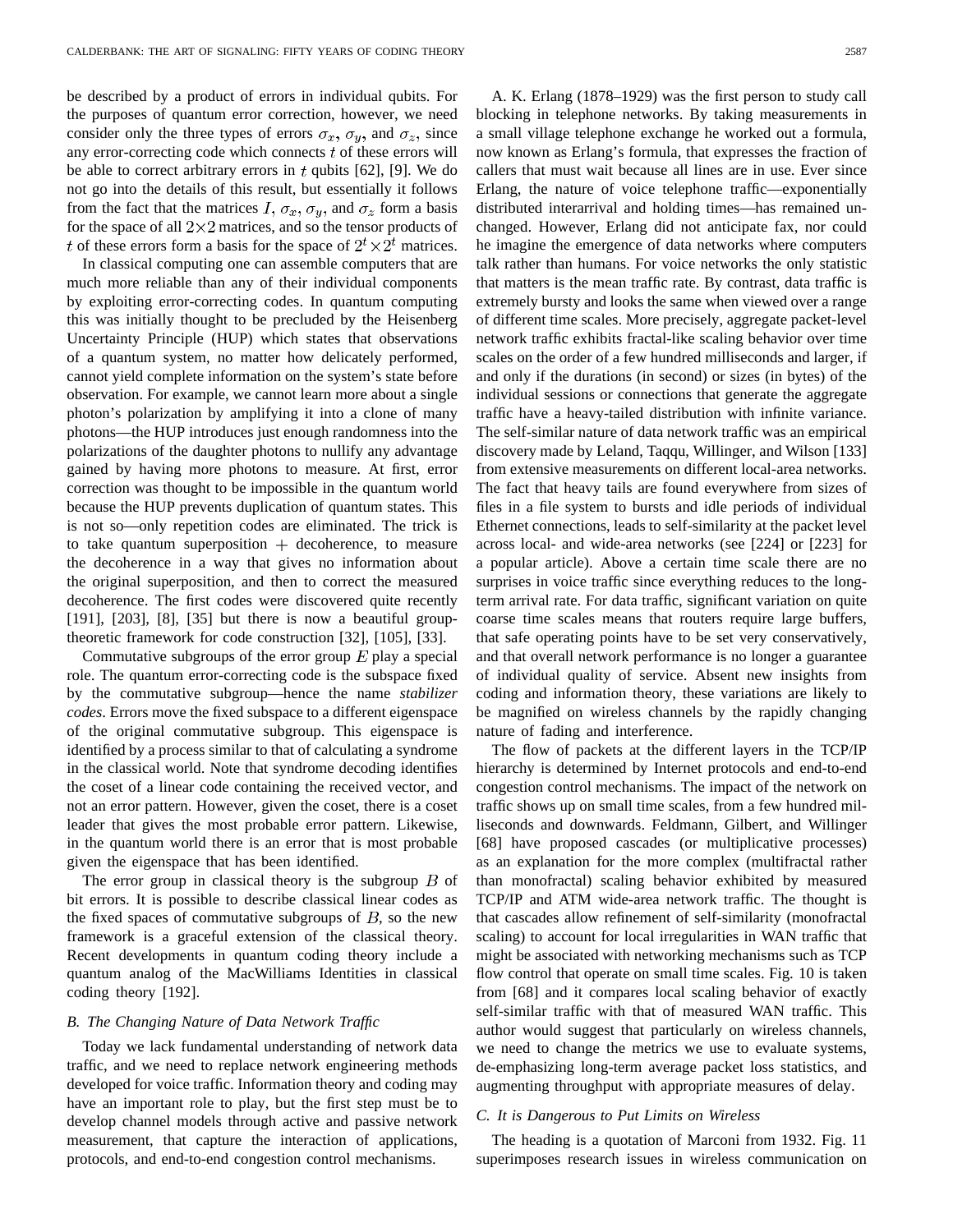

Fig. 10. Local scaling analysis of packet-level data traffic; different shades of gray indicate different magnitudes of the local scaling exponents at the different point in the traffic trace (black for small scaling exponents or "bursty" instants, light for large scaling exponents or "lull" periods). From top to bottom: (exactly) self-similar traffic, and WAN trace at the 1-ms time scale.The latter trace was gathered from an FDDI ring (with typical utilization levels of 5–10%) that connects about 420 modems to the Internet. It was collected between 22:00 and 23:00, July 22, 1997 and contains modem user as well as nonmodem user traffic totalling 8 910 014 packets.

a plot that displays the increasing size of the U.S. cellular market. Unlike the Gaussian channel, the wireless channel suffers from attenuation due to destructive addition of multipaths in the propagation media and due to interference from other users. Severe attenuation makes it impossible to determine the transmitted signal unless some less-attenuated replica of the transmitted signal is provided to the receiver. This resource is called *diversity* and it is the single most important contributor to reliable wireless communications. Examples of diversity techniques are (but are not restricted to) as follows.

- *Temporal Diversity:* Channel coding in connection with time interleaving is used. Thus replicas of the transmitted signal are provided to the receiver in the form of redundancy in temporal domain.
- *Frequency Diversity:* The fact that waves transmitted on different frequencies induce different multipath structure in the propagation media is exploited. Thus replicas of the transmitted signal are provided to the receiver in the form of redundancy in the frequency domain.
- *Antenna Diversity:* Spatially separated or differently polarized antennas are used. Replicas of the transmitted signal are provided to the receiver in the form of redundancy in spatial domain. This can be provided with no penalty in bandwidth efficiency.

When possible, cellular systems should be designed to encompass all forms of diversity to ensure adequate performance. For instance, cellular systems typically use channel coding in combination with time interleaving to obtain some form of temporal diversity [206]. In TDMA systems, frequency diversity is obtained using a nonlinear equalizer [4] when multipath delays are a significant fraction of symbol interval. In DS-CDMA, RAKE receivers are used to obtain frequency diversity, and more general two-dimensional RAKE structures have been proposed [159] that exploit temporal and spatial structure in the received multipath signal. Antenna diversity is typically used in the uplink (mobile-to-base) direction to provide link margin and cochannel interference suppression. This is necessary to compensate for the low-power transmission from mobiles [96]. The focus here will be narrowband 30-kHz TDMA (IS-136) channels, specifically the design of channel codes for improving the data rate and/or the reliability of communications over fading channels using multiple transmit and receive antennas. Information-theoretic aspects of transmit diversity were addressed by Telatar [210] and by Foschini and Gans [88]. They derived the outage capacity curves shown in Fig. 12 under the assumption that fading is quasistatic, that is constant over a long period of time and then changing in an independent manner. Recall that 10% outage capacity is the transmission rate that can be achieved 90% of the time. With only two antennas at both the base station and the mobile there is the potential to increase the achievable data rate by a factor of 6.

Transmit diversity schemes use linear processing at the transmitter to spread the information across the antennas. At the receiver, the demodulator computes a decision statistic based on the received signals arriving at each receive antenna  $1 \leq j \leq m$ . The signal  $d_t^j$  received by antenna j at time t is given by

$$
d_t^j = \sum_{i=1}^n \alpha_{i,j} c_t^i \sqrt{E_s} + \eta_t^j
$$

where the noise  $\eta_t^j$  at time t is modeled as independent samples of a zero-mean complex Gaussian random variable with variance  $N_0/2$  per dimension. The coefficient  $\alpha_{i,j}$  is the path gain from transmit antenna  $i$  to receive antenna  $j$ . It is assumed that these path gains are constant during a frame and vary from one frame to another (quasistatic flat fading). Feedforward information (the path gains  $\alpha_{ij}$ ) is required to estimate the channel from the transmitter to the receiver. The first scheme of this type was proposed by Wittneben [226] and it includes the delay diversity schemes of Seshadri and Winters [185] as a special case. In delay diversity there are two transmit antennas, and a signal is transmitted from the first antenna, then delayed one time slot, and transmitted from the second antenna  $(c_t^2 = c_{t-1}^1)$ . It has been shown by Wittneben that delay diversity schemes are optimal in providing diversity in the sense that the diversity advantage experienced by an optimal receiver is equal to the number of transmit antennas. There is, however, no "coding gain." For wireless systems employing small numbers of antennas, the space–time codes constructed by Tarokh, Seshadri, and Calderbank [209] provide both coding gain and diversity, and using only a 64-state decoder come within 2–3 dB of outage capacity. The general problem of combined coding and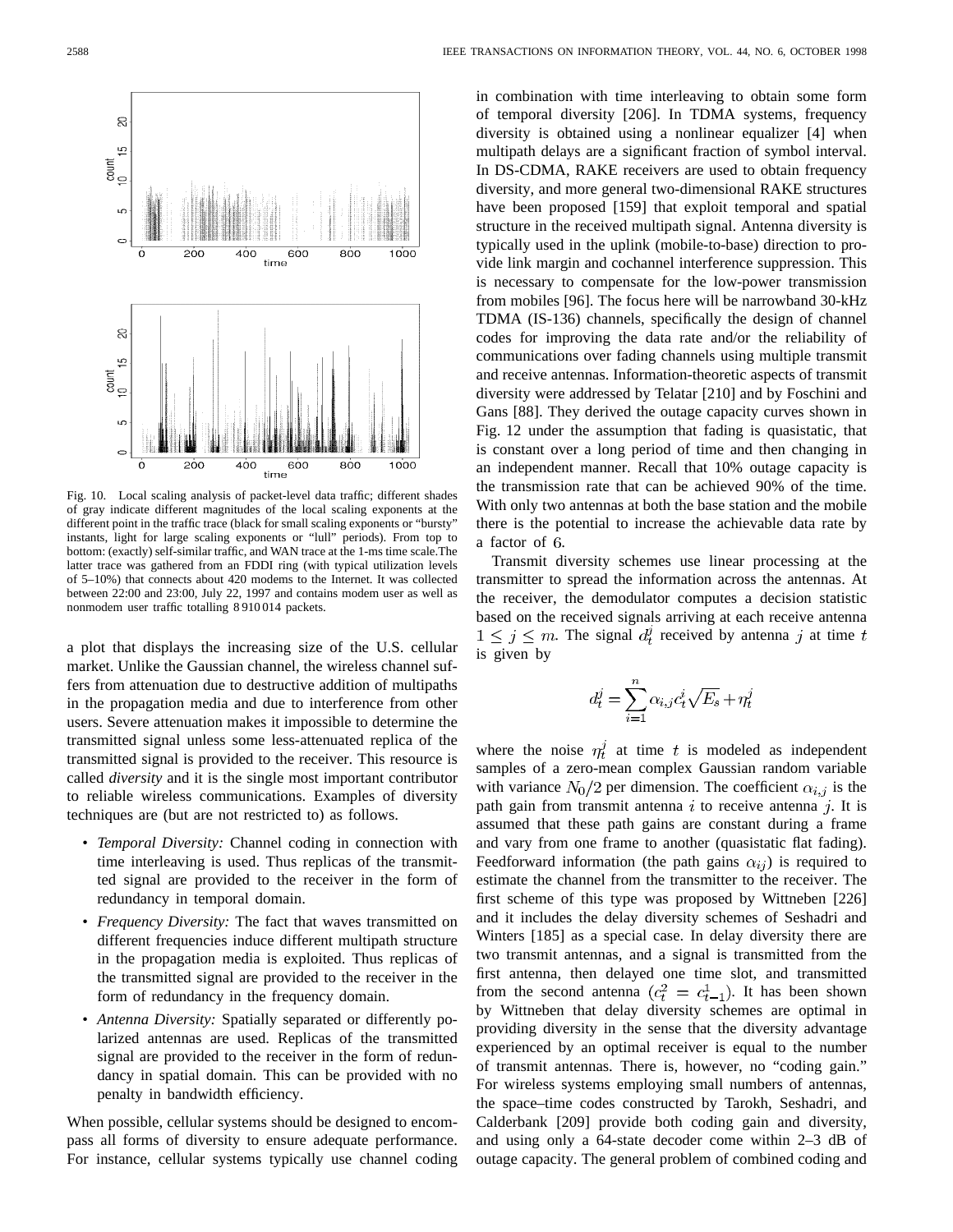

Fig. 11. Progress in wireless communications.



Fig. 12. Achievable data rates with multiple antennas at 10% outage capacity.

modulation for multi-input (multiple transmit antennas) multioutput (multiple receive antennas) fading channels is a new research area with great potential.

# *D. Interference Suppression*

The challenge in designing cellular radio networks is to satisfy large demand with limited bandwidth. Limits on the available radio spectrum means that cochannel interference is inevitable when a cellular radio network is operating near capacity. The standard solution is to treat cochannel interference as Gaussian noise, and to employ powerful channel codes to mitigate its effect. This solution is far from optimal, since the decoder is using a mismatched metric. Interference is often due to a few dominant cochannel users, and this cannot be described as additive white Gaussian noise.

A second method of providing interference suppression is adaptive antenna array processing at the receiver. Here a substantial body of work by Winters and colleagues (see [96]) has shown that a receiver using  $N$ -branch spatial diversity can completely eliminate  $N-1$  interferers using optimal linear combining.

The challenge for coding theory is to provide immunity to multiple channel impairments, in this case fading and cochannel interference. This author advocates a divide-andconquer strategy, specifically the development of concatenated coding schemes where an inner component code might enable interference suppression, and an appropriate outer code might provide additional immunity to fading. For narrowband 30 kHz TDMA channels it is possible to design very simple space–time block codes that provide diversity gain using only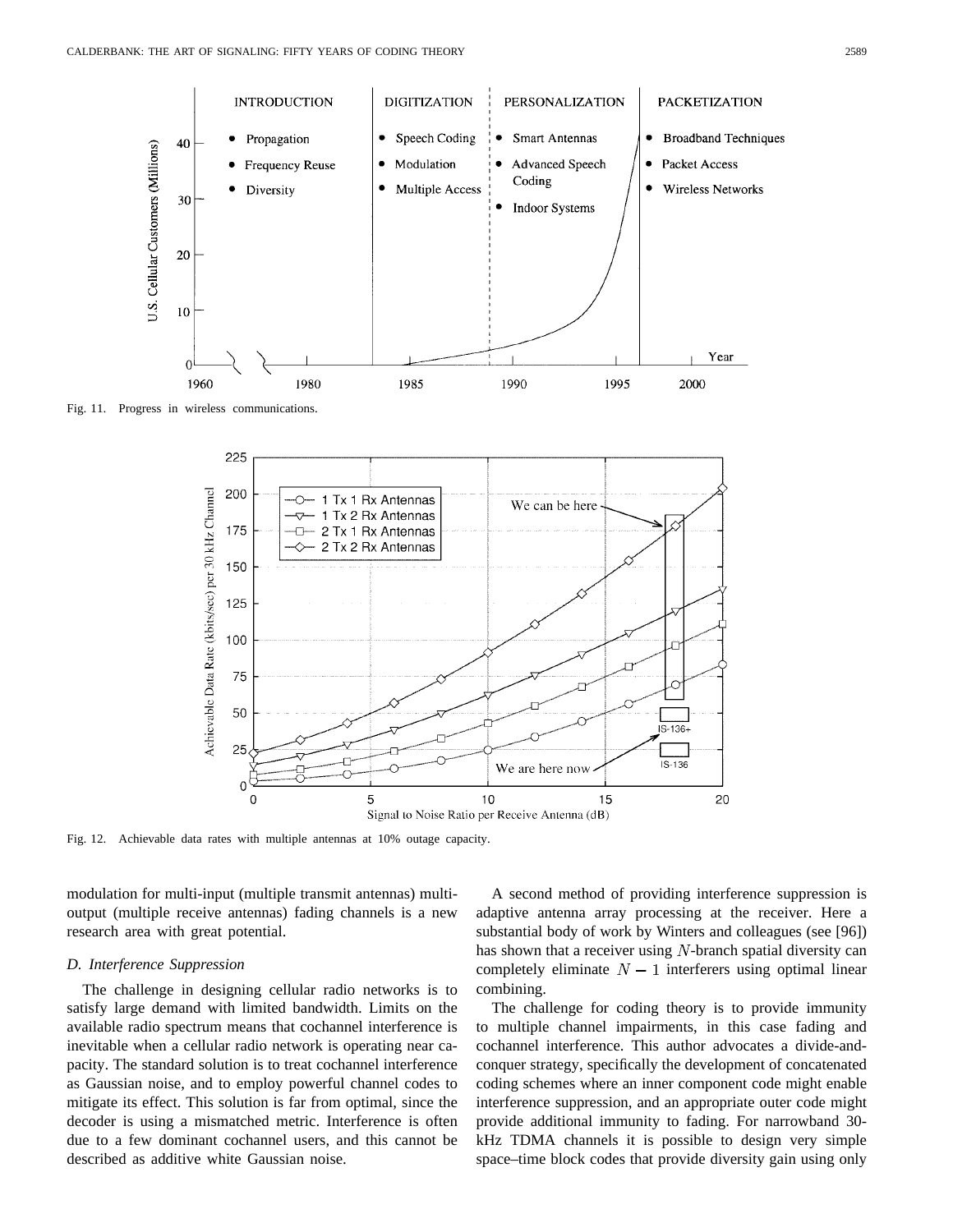

Fig. 13. Frame error rate performance of 8-PSK modulation with a space–time block code and interference suppression.



Fig. 14. Throughput of an incremental redundancy radio link protocol on a narrowband 30-kHz IS-136 channel.

transmit antennas. For example, Alamouti [1] presents the code

$$
[c_1, c_2] \rightarrow \begin{bmatrix} c_1 & -c_2^* \\ c_2 & c_1^* \end{bmatrix}
$$

where the signals  $r_1, r_2$  received over two consecutive symbol periods are given by

$$
\begin{pmatrix} r_1 \\ r_2^* \end{pmatrix} = \begin{pmatrix} h_1 & h_2 \\ h_2^* & -h_1^* \end{pmatrix} \begin{pmatrix} c_1 \\ c_2 \end{pmatrix} + \begin{pmatrix} n_1 \\ n_2 \end{pmatrix}.
$$

Assuming that channel state information is known to the receiver, we may form

$$
\begin{pmatrix} h_1^* & h_2 \\ h_2^* & -h_1 \end{pmatrix} \begin{pmatrix} r_1 \\ r_2^* \end{pmatrix} = (|h_1|^2 + |h_2|^2) \begin{pmatrix} c_1 \\ c_2 \end{pmatrix} + \begin{pmatrix} n_1' \\ n_2' \end{pmatrix}
$$

where the noise vector  $(n'_1, n'_2)$  has zero mean and covariance  $(|h_1|^2 + |h_2|^2)I_2$ , and take the vector that results to a slicer. This code provides diversity gain (but no coding gain) and decoding is remarkably simple. The  $2 \times 2$  matrix that describes transmission is a particularly simple example of an orthogonal design [94] and this rather arcane mathematical theory provides generalizations to more antennas.

If two antennas are available at the receiver, then Naguib and Seshadri [160] have shown that it is possible to suppress interference from a second space–time user by exploiting the special structure of the inner space–time block code. Fig. 13 shows the performance of their scheme with 8-PSK modulation. When the signal power of the interferer is equal to that of the desired signal, performance is the same as that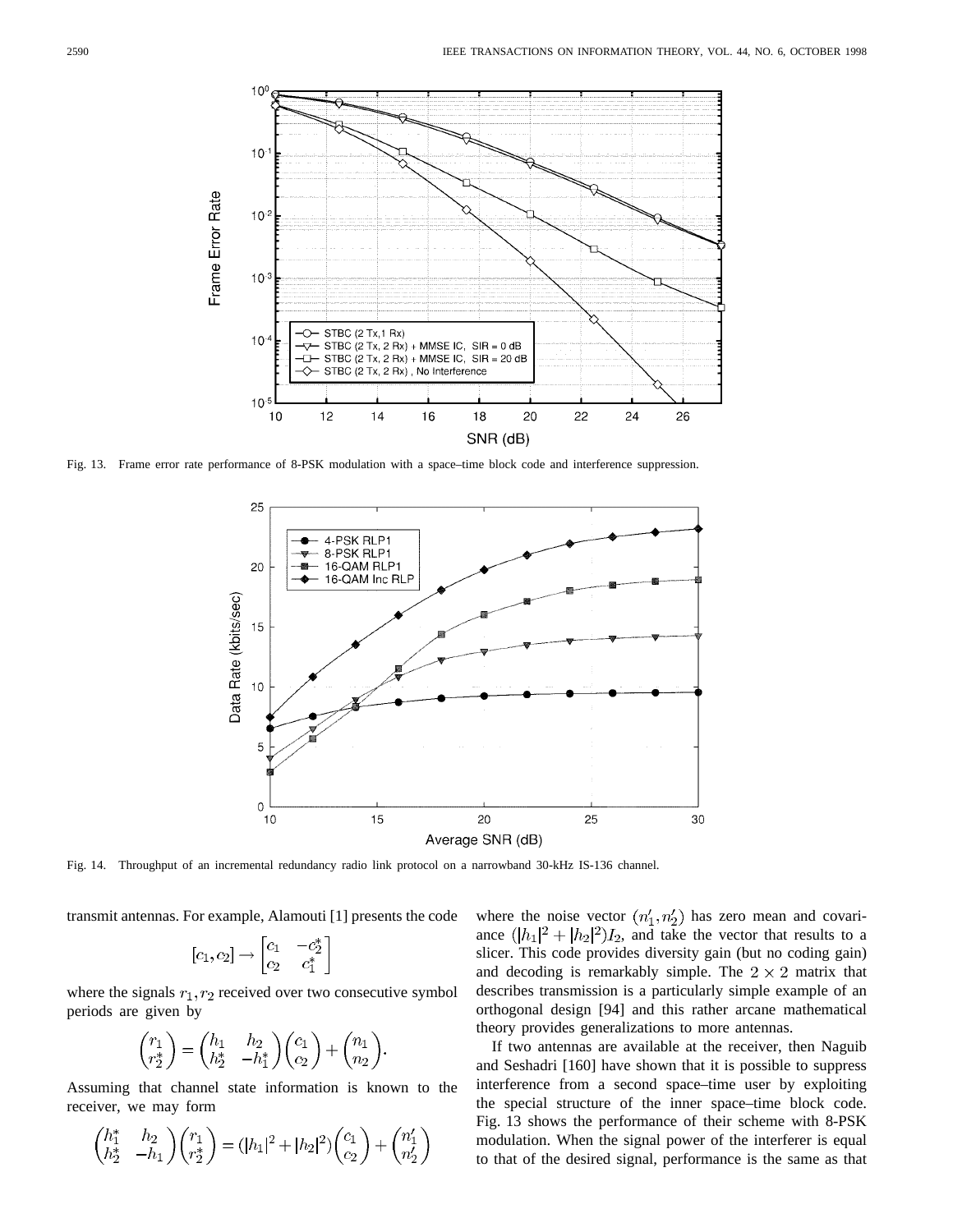of a system employing two transmit and one receive antenna. When there is no interference, the second antenna provides additional immunity to fading. The decoder does not require any information about the interference, and simply adapts automatically.

#### *E. Radio Link Protocols*

In wireless communication, coding theory is associated with the physical layer which lies at the bottom of the protocol stack. The next layer is radio link protocols which are designed to deliver error-free packets to the higher networking layers. The gains that come from joint optimization of the physical and radio link layers are substantial, and may well be essential to the engineering of attractive wireless data services.

A very interesting idea with great potential is that of incremental redundancy. Packets received in error are stored at the receiver, and additional parity packets are transmitted until the original packet is decoded successfully. The type of hybrid radio link protocol is extremely flexible and can be tuned to different delay/throughput characteristics by adjusting the coding strategy and packet size (see [163]). Fig. 14 shows the throughput that can be achieved on narrowband 30-kHz channels. An alternative method of increasing throughput is to measure the signal-to-noise ratio (SNR) at the receiver and adapt coding and modulation to the measured SNR. It is difficult to do this accurately (within 1 dB) in the presence of rapid fading, and changing interference. Furthermore, the SNR values that trigger changes in coding and modulation vary with mobile speed so that collection of second-order statistics is necessary. The incremental redundancy radio link protocol implicitly adapts to SNR and provides superior performance. The rise of the Internet shows the power of distributed control in communications systems, and lightweight engineering is another reason to prefer implicit adaptation to SNR over explicit measurement and adaptation to SNR. The radio link protocol described by van Nobelen [163] has been accepted as a standard for the IS-136 high-speed packet state mode, and has similar potential to improve the proposed GSM EDGE standard.

#### ACKNOWLEDGMENT

The author is grateful to Peter Cameron for information on Fisher and the Hamming codes, to Jim Reeds for historical detail on telegraph codebooks, to Alexander Vardy for the statistics in Table I on soft-decision decoding, and to Walter Willinger for education on data network traffic. He would also like to thank Alexander Barg, Ian Blake, Iwan Duursma, G. David Forney Jr., Jon Hall, Ayman Naguib, Colin Mallows, Nambi Seshadri, Emira Soljanin, and Vahid Tarokh for their advice on earlier drafts of the manuscript. The author takes full responsibility for the faults that remain.

#### **REFERENCES**

- [1] S. Alamouti, "Space block coding: A simple transmitter diversity scheme for wireless communications," submitted to *IEEE J. Select. Areas Commun.*, 1997.
- [2] E. F. Assmus Jr. and H. F. Mattson Jr., "New 5-designs," *J. Combin. Theory*, vol. 6, pp. 122–151, 1969.
- [3] L. R. Bahl, J. Cocke, F. Jelinek, and J. Raviv, "Optimal decoding of linear codes for minimizing symbol error rate," *IEEE Trans. Inform. Theory*, vol. IT-20, pp. 284–287, 1974.
- [4] N. Balaban and J. Salz, "Dual diversity combining and equalization in digital cellular mobile radio," *IEEE Trans. Veh. Tech.nol*, vol. 40, pp. 342–354, 1991.
- [5] A. Barg, "At the dawn of the theory of codes," *Math. Intelligencer*, vol. 15, pp. 20–26, 1993.
- [6] L. E. Baum and T. Petrie, "Statistical inference for probabilistic functions of finite-state Markov chains," *Ann. Math. Statist.*, vol. 37, pp. 1554–1563, 1966.
- [7] S. Benedetto and G. Montorsi, "Unveiling turbo codes: Some results on parallel concatenated coding schemes," *IEEE Trans. Inform. Theory*, vol. 42, pp. 409–428, 1996.
- [8] C. H. Bennett, G. Brassard, S. Popescu, B. Schumacher, J. A. Smolin, and W. K. Wootters, "Purification of noisy entanglement and faithful teleportation via noisy channels," *Phys. Rev. Lett.*, vol. 76, pp. 722–725, 1996; also LANL eprint quant-ph/9511027.
- [9] C. H. Bennett, D. DiVincenzo, J. A. Smolin, and W. K. Wootters, "Mixed state entanglement and quantum error correction," *Phys. Rev. A*, vol. 54, pp. 3824–3851, 1996; also LANL eprint quant-ph/9604024.
- [10] C. H. Bennett and P. W. Shor, "Quantum information theory," this issue, pp. 2724–2742.
- [11] E. R. Berlekamp, *Algebraic Coding Theory*. New York: McGraw-Hill, 1968.
- [12] C. Berrou, A. Glavieux, and P. Thitmajshima, "Near Shannon limit error correcting coding and decoding: Turbo codes," in *Proc. Int. Conf. Communications*, 1993, pp. 1063–1070.
- [13] W. Betts, A. R. Calderbank, and R. Laroia, "Performance of nonuniform constellations on the Gaussian channel," *IEEE Trans. Inform. Theory*, vol. 40, pp. 1633–1638, 1994.
- [14] R. E. Blahut, *Algebraic Methods for Signal Processing and Communications Codes*. New York: Springer-Verlag, 1991.
- [15] I. F. Blake, *Algebraic Coding Theory; History and Development*. Stroudsburg, PA: Dowden, Hutchinson and Ross, 1973.
- [16] I. Blake, C. Heegard, T. Høholdt, and V. K. Wei, "Algebraic-geometry codes," this issue, pp. 2596–2618.
- [17] W. G. Bliss, "Circuitry for performing error correction calculations on baseband encoded data to eliminate error propagation," *IBM Tech. Discl. Bull.*, vol. 23, pp. 4633–4634, 1981.
- [18] A. Blokhuis and A. R. Calderbank, "Quasisymmetric designs and the smith normal form," *Des., Codes Cryptogr.*, vol. 2, pp. 189–206, 1992.
- [19] A. Bonnecaze, A. R. Calderbank, and P. Solé, "Quaternary quadratic residue codes and unimodular lattices," *IEEE Trans. Inform. Theory*, vol. 41, pp. 366–377, 1995.
- [20] R. C. Bose and D. M. Mesner, "On linear associative algebras corresponding to association schemes of partially balanced designs," *Ann. Math. Statist.*, vol. 30, pp. 21–38, 1959.
- [21] A. E. Brouwer, A. M. Cohen, and A. Neumaier, *Distance Regular Graphs*. Berlin, Germany: Springer-Verlag, 1989.
- [22] A. R. Calderbank, "Multilevel codes and multistage decoding," *IEEE Trans Commun.*, vol. 37, pp. 222–229, 1989.
- [23] A. R. Calderbank, P. J. Cameron, W. M. Kantor, and J. J. Seidel, "Z<sub>4</sub>-Kerdock codes, orthogonal spreads and extremal euclidean line sets," in *Proc. London Math. Soc.*, vol. 75, pp. 436–480, 1997.
- [24] A. R. Calderbank and P. Delsarte, "Extending the t-design concept," *Trans. Amer. Math. Soc.*, vol. 338, pp. 941–962, 1993.
- [25] A. R. Calderbank, P. Delsarte, and N. J. A. Sloane, "Strengthening of the Assmus–Mattson theorem," *IEEE Trans. Inform. Theory*, vol. 37, pp. 1261–1268, 1991.
- [26] A. R. Calderbank, G. D. Forney, Jr., and A. Vardy, "Minimal tail-biting representations of the golay code and others," *IEEE Trans. Inform. Theory*, to be published.
- [27] A. R. Calderbank, R. Laroia, and S. W. McLaughlin, "Partial response codes for electron trapping optical memories," *IEEE Trans. Commun.*, vol. 46, pp. 1011–1019, 1998.
- [28] A. R. Calderbank, W.-C. W. Li, and B. Poonen, "A 2-adic approach to the analysis of cyclic codes," *IEEE Trans. Inform. Theory*, vol. 43, pp. 977–986, 1997.
- [29] A. R. Calderbank, G. McGuire, P. V. Kumar, and T. Helleseth, "Cyclic codes over  $\mathbb{Z}_4$ , locator polynomials and Newton's identities," *IEEE Trans. Inform. Theory*, vol. 43, pp. 217–226, 1996.
- [30] A. R. Calderbank and J. E. Mazo, "Baseband line codes via spectral factorization," *IEEE J. Select. Areas Commun.*, vol. 7, pp. 914–928, 1989.
- [31] A. R. Calderbank and L. H. Ozarow, "Nonequiprobable signaling on the Gaussian channel," *IEEE Trans. Inform. Theory*, vol. 33, pp. 726–740, 1990.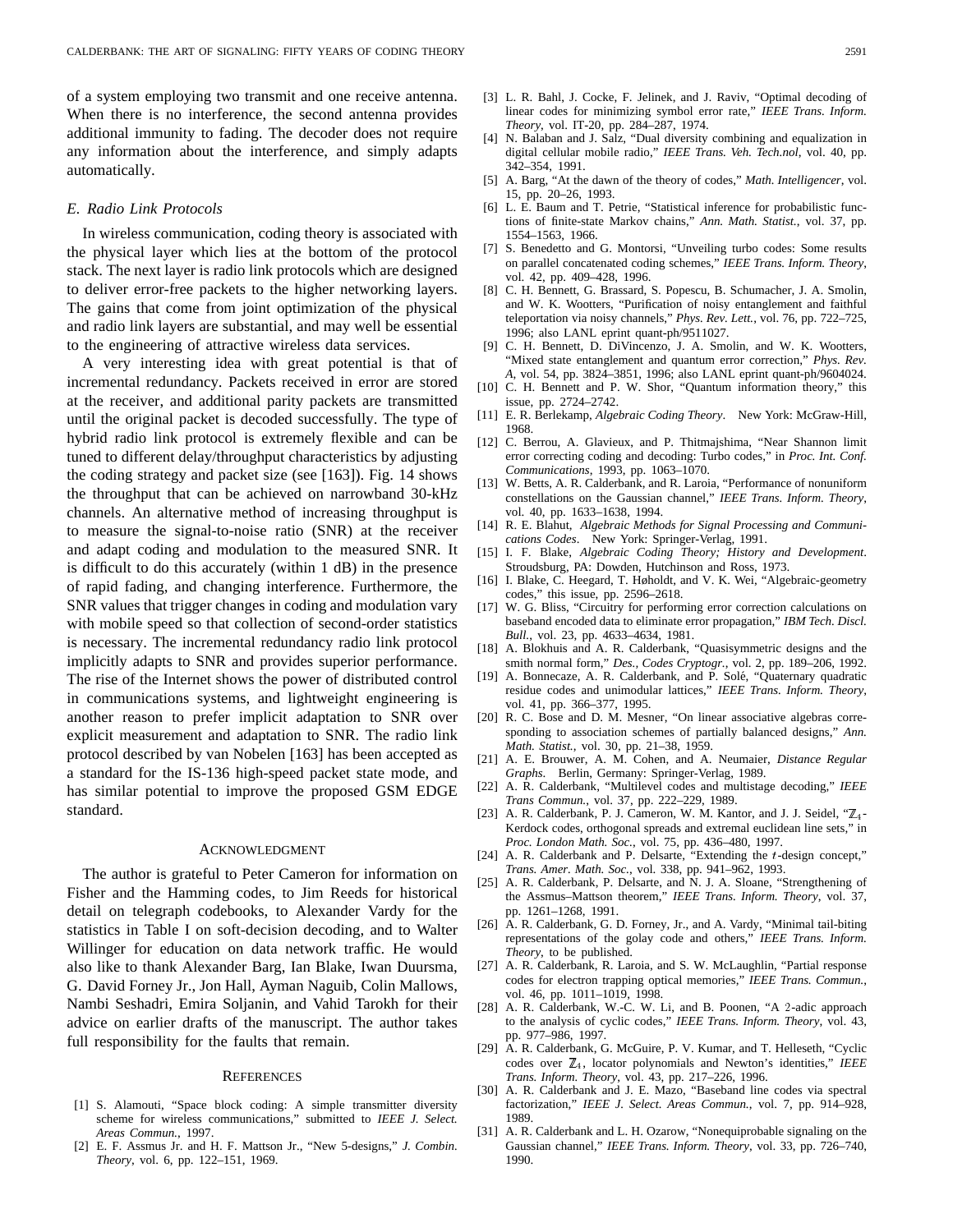- [32] A. R. Calderbank, E. M. Rains, P. W. Shor, and N. J. A. Sloane, "Quantum error correction and orthogonal geometry," *Phys. Rev. Lett.*, vol. 78, pp. 405–409, 1997; also LANL eprint quant-ph/9605005.
- [33] A. R. Calderbank, E. M. Rains, P. W. Shor, and N. J. A. Sloane, "Quantum error correction via codes over GF (4)," *IEEE Trans. Inform. Theory*, vol. 44, pp. 1369–1387, July 1998.
- [34] A. R. Calderbank and N. Seshadri, "Multilevel codes for unequal error protection," *IEEE Trans. Inform. Theory*, vol. 39, pp. 1234–1248, 1993.
- [35] A. R. Calderbank and P. W. Shor, "Good quantum error-correcting codes exist," *Phys. Rev. A*, vol. 54, pp. 1098–1105, 1996; also LANL eprint quant-ph/9512032.
- [36] A. R. Calderbank and N. J. A. Sloane, "New trellis codes based on lattices and cosets," *IEEE Trans. Inform. Theory*, vol. 33, pp. 177–195, 1987.
- [37] P. J. Cameron and J. J. Seidel, "Quadratic forms over GF(2)," *Indag. Math.*, vol. 35, pp. 1–8, 1973.
- [38] P. Camion, "Codes and association schemes," in *Handbook of Coding Theory*, R. A. Brualdi, W. C. Huffman, and V. Pless, Eds. Amsterdam, The Netherlands: Elsevier, to be published.
- [39] H. Chen, "On minimum Lee weights of Hensel lifts of some binary BCH codes," *IEEE Trans. Inform. Theory*, submitted for publication.
- [40] R. T. Chien, "Cyclic decoding procedure for the Bose–Chaudhuri–Hocquengham codes," *IEEE Trans. Inform. Theory*, vol. IT-10, pp. 357–363, 1964.
- [41] O. M. Collins, "The subtleties and intricacies of building a constraint length 15 convolutional decoder," *IEEE Trans. Commun.*, vol. 40, pp. 1810–1819, 1992.
- [42] J. H. Conway and N. J. A. Sloane, "A fast encoding method for lattice codes and quantizers," *IEEE Trans. Inform. Theory*, vol. IT-29, pp. 820–824, 1983.
- [43] \_\_\_\_\_, "Soft decoding techniques for codes and lattices including the Golay code and the Leech lattice," *IEEE Trans. Inform. Theory*, vol. IT-32, pp. 41–50, 1986.
- [44] , *Sphere Packings, Lattices and Groups*. New York: Springer-Verlag, 1988.
- [45] D. J. Costello, Jr., J. Hagenauer, H. Imai, and S. B. Wicker, "Applications of error control coding," this issue, pp. 2531–2560.
- [46] T. M. Cover, "Broadcast channels," *IEEE Trans. Inform. Theory*, vol. IT-18, pp. 2–14, 1972.
- [47] R. V.  $\overline{Cox}$ , J. Hagenauer, N. Seshadri, and C.-E. Sundberg, "Variable rate sub-band speech coding and matched convolutional channel coding for mobile radio channels," *IEEE Trans. Signal Processing*, vol. 39, pp. 1717–1731, 1991.
- [48] P. Delsarte, "An algebraic approach to the association schemes of coding theory," *Philips Res. Rep. Suppl.*, no. 10, 1973.
- [49] \_\_\_\_\_, "Four fundamental parameters of a code and their combinatorial significance," *Inform. Contr.*, vol. 23, pp. 407–438, 1973.
- [50]  $\_\_\_\$ , "Hahn polynomials, discrete harmonics and t-designs," *SIAM J. Appl. Math.*, vol. 34, pp. 157–166, 1978.
- [51] \_\_\_\_\_, "Application and generalization of the MacWilliams transform in coding theory," in *Proc. 15th Symp. Information Theory in the Benelux* (Louvain-la-Neuve, Belgium, 1989), pp. 9–44.
- [52] P. Delsarte and J.-M. Goethals, "Alternating bilinear forms over GF(q)," *J. Comb. Theory (A)*, vol. 19, pp. 26–50, 1975.
- [53] P. Delsarte, J.-M. Goethals, and J. J. Seidel, "Bounds for systems of lines and Jacobi polynomials," *Philips Res. Rep.*, vol. 30, pp. 91–105, 1975.
- [54]  $\_\_\_\$ , "Spherical codes and designs," *Geom. Dedicata*, vol. 6, pp. 363–388, 1977.
- [55] P. Delsarte and V. I. Levenshtein, "Association schemes and coding theory," this issue, pp. 2477–2504.
- [56] P. Delsarte and R. J. McEliece, "Zeros of functions in finite abelian group algebras," *Amer. J. Math.*, vol. 98, pp. 197–224, 1976.
- [57] P. Delsarte and J. J. Seidel, "Fisher type inequalities for euclidean t-designs," *Lin. Alg. Appl.*, vols. 114/115, pp. 213–230, 1989.
- [58] M. R. de Prony, "Essai expérimentalle et analytique," *J. École Polytech. Paris*, vol. 1, pp. 24–76, 1795.
- [59] I. Duursma, "Majority coset decoding," *IEEE Trans. Inform. Theory*, vol. 39, pp. 1067–1071, 1993.
- [60] I. Duursma and R. Kötter, "Error-locating pairs for cyclic codes," *IEEE Trans. Inform. Theory*, vol. 40, pp. 1108–1121, 1994.
- [61] D. Ehrhard, "Achieving the designed error capacity in decoding algebraic-geometric codes," *IEEE Trans. Inform. Theory*, vol. 39, pp. 743–751, 1993.
- [62] A. Ekert and C. Macchiavello, "Error correction in quantum communication," *Phys. Rev. Lett.*, vol. 77, pp. 2585–2588, 1996; also LANL eprint quant-phi/9602022.
- [63] E. Eleftheriou and R. Cideciyan, "On codes satisfying Mth order running digital sum constraints," *IEEE Trans. Inform. Theory*, vol. 37,

pp. 1294–1313, 1991.

- [64] A. A. El Gamal and T. M. Cover, "Achievable rates for multiple descriptions," *IEEE Trans. Inform. Theory*, vol. IT-28, pp. 851–857, 1982.
- [65] W. H. R. Equitz and T. M. Cover, "Successive refinement of information," *IEEE Trans. Inform. Theory*, vol. 37, pp. 269–275, 1991.
- [66] P. Erdős, C. Ko, and R. Rado, "Intersection theorems for systems of finite sets," *Quart. J. Math. Oxford*, vol. 12, pp. 313–320, 1961.
- I. Feigenbaum, "The use of coding theory in computational complexity," in *Different Aspects of Coding Theory, Proc. Symp. in Appl. Math.*, vol. 50. Providence, RI: Amer. Math. Soci., 1995, pp. 207–233.
- [68] A. Feldmann, A. C. Gilbert, and W. Willinger, "Data networks as cascades: Investigating the multifractal nature of internet WAN traffic," to be published in *Proc. ACM/SIGCOMM'98*.
- [69] G.-L. Feng and T. R. N. Rao, "Decoding of algebraic geometric codes up to the designed minimum distance," *IEEE Trans. Inform. Theory*, vol. 39, pp. 37–45, 1993.
- [70] G.-L. Feng and K. K. Tzeng, "A new procedure for decoding cyclic and BCH codes up to the actual minimum distance," *IEEE Trans. Inform. Theory*, vol. 40, pp. 1364–1374, 1994.
- [71] R. A. Fisher, "The theory of confounding in factorial experiments in relation to the theory of groups," *Ann. Eugenics*, vol. 11, pp. 341–353, 1942.
- [72] R. A. Fisher, "A system of confounding for factors with more than two alternatives, giving completely orthogonal cubes and higher powers," *Ann. Eugenics*, vol. 12, pp. 2283–2290, 1945.
- [73] G. D. Forney, Jr., "On decoding BCH codes," *IEEE Trans. Inform. Theory*, vol. IT-11, pp. 549–557, 1965.
- [74] , *Concatenated Codes*. Cambridge, MA: MIT Press, 1966.
- [75] , "Convolutional codes I: Algebraic structure," *IEEE Trans. Inform. Theory*, vol. IT-16, pp. 720–738, 1970; correction in vol. IT-17, p. 360, 1971.
- [76]  $\frac{1}{\sqrt{2\pi}}$ , "Maximum likelihood sequence estimation in the presence of intersymbol interference," *IEEE Trans. Inform. Theory*, vol. IT-18, pp. 363–378, 1972.
- [77] , "The Viterbi algorithm," *Proc. IEEE*, vol. 61, pp. 267–278, 1973.
- [78]  $\_\_\_\$ , "Minimal bases of rational vector spaces wtih applications to multivariable linear systems," *SIAM J. Contr.*, vol. 13, pp. 439–520, 1975.
- [79] , "Coset codes—Part I: Introduction and geometrical classification," *IEEE Trans. Inform. Theory*, vol. 34, pp. 1123–1151, 1988.
- [80] , "Coset codes—Part II: Binary lattices and related codes," *IEEE Trans. Inform. Theory*, vol. 34, pp. 1152–1187, 1988.
- [81] , "Geometrically uniform codes," *IEEE Trans. Inform. Theory*, vol. 37, pp. 1241–1260, 1991.
- [82] \_\_\_\_\_, "Trellis shaping," IEEE Trans. Inform. Theory, vol. 38, pp. 281–300, 1992.
- [83] G. D. Forney, Jr., L. Brown, M. V. Eyuboglu, and J. L. Moran III, "The V.34 high-speed modem standard," *IEEE Commun. Mag.*, vol. 34, pp. 28–33, Dec. 1996.
- [84] G. D. Forney, Jr. and A. R. Calderbank, "Coset codes for partial response channels; or coset codes with spectral nulls," *IEEE Trans. Inform. Theory*, vol. 35, pp. 925–943, 1989.
- [85] G. D. Forney, Jr. and M. Trott, "The dynamics of group codes: State spaces, trellis diagrams and canonical encoders," *IEEE Trans. Inform. Theory*, vol. 39, pp. 1491–1513, 1993.
- [86] G. D. Forney, Jr. and G. Ungerboeck, "Modulation and coding for linear Gaussian channels," this issue, pp. 2384–2415.
- [87] G. D. Forney, Jr. and A. Vardy, "Generalized minimum distance decoding of euclidean-space codes and lattices," *IEEE Trans. Inform. Theory*, vol. 42, pp. 1992–2026, 1996.
- [88] G. J. Foschini, Jr. and M. J. Gans, "On limits of wireless communication in a fading environment when using multiple antennas," *Wireless Personal Commun.*, to be published.
- [89] P. Frankl, "The Erdős-Ko-Rado theorem is true for  $n = ckt$ ," in *Combinatorics, Proc. 5th Hungarian Colloq. Combinatorics, Keszthely*. Amsterdam, The Netherlands: North-Holland, 1976, pp. 365–375.
- [90] B. J. Frey and F. R. Kschischang, "Probability propagation and iterative decoding," in *Proc. 34th Allerton Conf. Communication, Control, and Computing*, 1996, pp. 482–493.
- [91] R. G. Gallager, "Low-density parity-check codes," *IEEE Trans. Inform. Theory*, vol. IT-8, pp. 21–28, 1962.
- [92] R. G. Gallager, *Low-Density Parity-Check Codes*. Cambridge MA: MIT Press, 1963.
- [93] A. Garcia and H. Stichtenoth, "A tower of Artin-Schreier extensions of function fields attaining the Drinfeld-Vlăduț bound," Invent. Math., vol. 121, pp. 211–222, 1995.
- [94] A. V. Geramita and J. Seberry, "Orthogonal designs, quadratic forms and Hadamard matrices," in *Lecture Notes in Pure and Applied Mathematics*,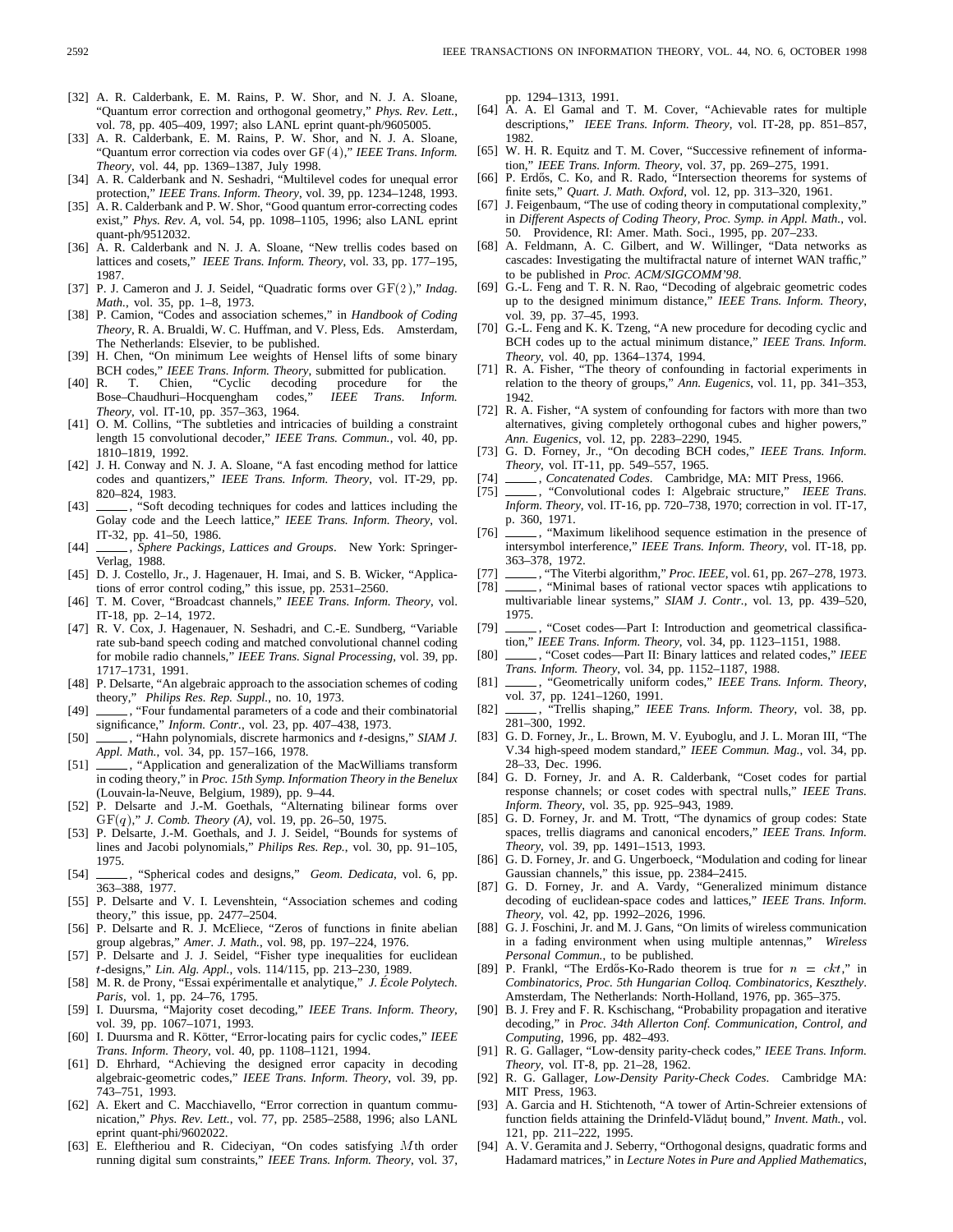vol. 43. New York and Basel: Marcel Decker, 1979.

- [95] E. N. Gilbert, "A comparison of signalling alphabets," *Bell Syst. Tech. J.*, vol. 31, pp. 504–522, 1952.
- [96] R. D. Gitlin, J. Salz, and J. H. Winters, "The capacity of wireless communications systems can be substantially increased by the use of antenna diversity," *IEEE J. Select. Areas Commun.*, to be published.
- [97] A. M. Gleason, "Weight polynomials of self-dual codes and the MacWilliams identities," in *Actes Congrés Int. de Math.*, vol. 3, pp. 211–215, 1970.
- [98] J.-M. Goethals, "Two dual families of nonlinear binary codes," *Electron. Lett.*, vol. 10, pp. 471–472, 1974.
- [99]  $\_\_\_\_\$ , "Nonlinear codes defined by quadratic forms over  $GF(2)$ ," *Inform. Contr.*, vol. 31, pp. 43–74, 1976.
- [100] J.-M. Goethals and J. J. Seidel, "The football," *Nieuw. Arch. Wiskunde*, vol. 29, pp. 50–58, 1981.
- [101] J.-M. Goethals and H. C. A. van Tilborg, "Uniformly packed codes," *Philips Res. Rep.*, vol. 30, pp. 9–36, 1975.
- [102] M. J. E. Golay, "Notes on digital coding," *Proc. IEEE*, vol. 37, p. 657, 1949.
- [103] V. D. Goppa, "Codes on algebraic curves," *Sov. Math.–Dokl.*, vol. 24, pp. 170–172, 1981. Translation from *Dokl. Akad. Nauk S.S.S.R.*, vol. 259, pp. 1289–1290, 1981.
- [104] D. C. Gorenstein and N. Zierler, "A class of error correcting codes in  $p^m$  symbols," *SIAM J.*, vol. 9, pp. 207–214, 1971.
- [105] D. Gottesman, "A class of quantum error-correcting codes saturating the quantum Hamming bound," *Phys. Rev. A*, vol. 54, pp. 1862–1868, 1996; also LANL eprint quant-ph/9604038.
- [106] J. Hagenauer and P. Hoeher, "A Viterbi algorithm with soft-decision outputs and its applications," in *IEEE Globecom'89*, 1989, pp. 1680–1685.
- [107] J. Hagenauer, E. Offer, and L. Papke, "Matching Viterbi decoders and Reed–Solomon decoders in concatenated systems," in *Reed–Solomon Codes and Their Applications*, S. B. Wicker and V. K. Bhargava, Eds. Piscataway, NJ: IEEE Press, 1994, pp. 242–271.
- [108] A. R. Hammons, Jr., P. V. Kumar, A. R. Calderbank, N. J. A. Sloane, and P. Solé, "The  $\mathbb{Z}_4$ -linearity of Kerdock, Preparata, Goethals and related codes," *IEEE Trans. Inform. Theory*, vol. 40, pp. 301–319, 1994.
- [109] R. H. Hardin and N. J. A. Sloane, "Codes (spherical) and designs (experimental)," in *Different Aspects of Coding Theory, Proc. Symp. Applied Mathematics*, vol. 50. Providence RI: Amer. Math. Soc., 1995, pp. 179–206.
- [110] T. Høholdt and R. Pellikaan, "On the decoding of algebraic-geometric codes," *IEEE Trans. Inform. Theory*, vol. 41, pp. 1589–1614, 1995.
- [111] A. S. Householder, *Principles of Numerical Analysis*. New York: McGraw-Hill, 1953.
- [112] H. Imai and S. Hirakawa, "A new multi-level coding method using error correcting codes," *IEEE Trans. Inform. Theory*, vol. IT-23, pp. 371–377, 1977.
- [113] K. A. S. Immink, "RS codes and the compact disk," in *Reed–Solomon Codes and Their Applications*, S. B. Wicker and V. K. Bhargava, Eds. Piscataway, NJ: IEEE Press, 1994, pp. 41–59.
- [114] \_\_\_\_\_, "A practical method for approaching the channel capacity of constrained channels," *IEEE Trans. Inform. Theory*, vol. 43, pp. 1389–1399, 1997.
- [115] K. A. S. Immink and G. Beenker, "Binary transmission codes with higher order spectral nulls at zero frequency," *IEEE Trans. Inform. Theory*, vol. IT-33, pp. 452–454, 1987.
- [116] International Telecommunication Union, ITU-T Recommendation V.34, "A modem operating at data signaling rates of up to 28,800 bits/s for use on the general switched telephone network and on leased point-to-point 2-wire telephone-type circuits," Sept. 1994.
- [117] J. Justesen, "A class of constructive asymptotically good algebraic codes," *IEEE Trans. Inform. Theory*, vol. IT-18, pp. 652–656, 1972.
- [118] , "Information rates and power spectra of digital codes," *IEEE Trans. Inform. Theory*, vol. IT-28, pp. 457–472, 1982.
- [119] J. Justesen, K. J. Larsen, H. E. Jensen, A. Havemose, and T. Høholdt, "Construction and decoding of a class of algebraic geometry codes," *IEEE Trans. Inform. Theory*, vol. 35, pp. 811–821, 1989.
- [120] D. Kahn, *The Codebreakers, The Story of Secret Writing*. New York: MacMillan, 1967.
- [121] R. Karabed and P. H. Siegel, "Matched spectral null codes for partial response channels," *IEEE Trans. Inform. Theory*, vol. 37, pp. 818–855, 1991.
- [122] A. M. Kerdock, "A class of low-rate nonlinear binary codes," *Inform. Contr.*, vol. 20, pp. 182–187, 1972.
- [123] C. Kirfel and R. Pellikaan, "The minimum distance of codes in an array coming from telescopic subgroups," *IEEE Trans. Inform. Theory*, vol. 41, pp. 1720–1731, 1995.
- [124] H. Kobayashi, "Correlative level coding and maximum likelihood decoding," *IEEE Trans. Inform. Theory*, vol. IT-17, pp. 586–594, 1971.
- [125] H. Kobayashi and D. T. Tang, "Applications of partial response channel coding to magnetic recording systems," *IBM J. Res. Develop.*, vol. 14, pp. 368–375, 1970.
- [126] H. König, *Isometric Embeddings of Euclidean Spaces into Finite-Dimensional lp-Spaces* (Banach Center Publications, vol. 34.). Warsaw, Poland: PWN, 1995, pp. 79–87.
- V. Koshélev, "Estimation of mean error for a discrete successive approximation scheme," *Probl. Inform. Transm.*, vol. 17, pp. 20–33, 1981.
- [128] E. S. Lander, *Symmetric Designs: An Algebraic Approach* (London Math. Soc. Lecture Notes, vol. 74). London/New York: Cambridge Univ. Press, 1983.
- [129] R. Laroia, "Coding for intersymbol interference channels—Combined coding and precoding," *IEEE Trans. Inform. Theory*, vol. 42, pp. 1053–1061, 1996.
- [130] R. Laroia, N. Farvardin, and S. Tretter, "On optimal shaping of multidimensional constellations," *IEEE Trans. Inform. Theory*, vol. 40, pp. 1044–1056, 1994.
- [131] J. Leech, "Notes on sphere packings," *Canadian J. Math.*, vol. 19, pp. 251–267, 1967.
- [132] J. Leech and N. J. A. Sloane, "Sphere packings and error-correcting codes," *Canadian J. Math.*, vol. 23, pp. 718–745, 1971.
- [133] W. E. Leland, M. S. Taqqu, W. Willinger, and D. V. Wilson, "On the self-similar nature of ethernet traffic (extended version)," *IEEE/ACM Trans. Networking*, vol. 2, pp. 1–15, 1994.
- [134] V. I. Levenshtein, "On bounds for packings in  $n$ -dimensional euclidean space," *Sov. Math.–Dokl.*, vol. 20, no. 2, pp. 417–421, 1979.
- [135] \_\_\_\_\_, "Bounds on the maximum cardinality of a code with bounded modulus of the inner product," *Sov. Math.–Dokl.*, vol. 25, pp. 526–531, 1982.
- [136] , "Designs as maximum codes in polynomial metric spaces," *Acta Applic. Math.*, vol. 29, pp. 1–82, 1992.
- [137] S. Lin and E. J. Weldon, Jr., "Long BCH codes are bad," *Inform. Contr.*, vol. 11, pp. 452–495, 1967.
- [138] J. H. van Lint, "Nonexistence theorems for perfect error correcting codes," in *Computers in Algebraic Number Theory, SIAM-AMS Proc.*, vol. IV, 1971.
- [139] , "Coding theory," in *Springer Lecture Notes*, vol. 201. Berlin-Heidelberg-New York: Springer, 1971.
- [140] J. H. van Lint and R. M. Wilson, "On the minimum distance of cyclic codes," *IEEE Trans. Inform. Theory*, vol. IT-32, pp. 23–40, 1986.
- [141] S. P. Lloyd, "Binary block coding," *Bell Syst. Tech. J.*, vol. 36, pp. 517–535, 1957.
- [142] H.-A. Loeliger, "Averaging bounds for lattices and linear codes," *IEEE Trans. Inform. Theory*, vol. 43, pp. 1767–1773, 1997.
- [143] T. D. Lookabaugh and R. M. Gray, "High-resolution quantization theory and the vector quantizer advantage," *IEEE Trans. Inform. Theory*, vol. 35, pp. 1020–1033, 1989.
- [144] L. Lovász, "On the Shannon capacity of a graph," *IEEE Trans. Inform. Theory*, vol. IT-25, pp. 1–7, 1979.
- [145] D. J. C. MacKay and R. M. Neil, "Near Shannon limit performance of low density parity check codes," *Electron. Lett.*, vol. 32, pp. 1645–1646, 1996 (reprinted vol. 33, pp. 457–458, 1997).
- [146] F. J. MacWilliams, "Combinatorial properties of elementary abelian groups," Ph.D. dissertation, Harvard Univ., Cambridge, MA, 1962.
- [147]  $\_\_\_\$ , "A theorem on the distribution of weights in a systematic code," *Bell Syst. Tech. J.*, vol. 42, pp. 79–94, 1963.
- [148] F. J. MacWilliams and N. J. A. Sloane," *The Theory of Error-Correcting Codes*. Amsterdam, The Netherlands: North Holland, 1977.
- [149] F. J. MacWilliams, N. J. A. Sloane, and J. G. Thompson, "Good self-dual codes exist," *Discr. Math.*, vol. 3, pp. 153–162, 1972.
- [150] M. W. Marcellin and T. R. Fischer, "Trellis-coded quantization of memoryless and Gauss-Markov sources," *IEEE Trans. Commun.*, vol. 38, pp. 82–93, 1993.
- [151] B. Marcus, "Symbolic dynamics and connections to coding theory automata theory and system theory," in *Different Aspects of Coding Theory, Proc. Symp. Applied Mathematics*, vol. 50. Providence, RI: Amer. Math. Soc., 1995, pp. 95–108.
- [152] B. H. Marcus, P. H. Siegel, and J. K. Wolf, "Finite-state modulation codes for data storage," *IEEE J. Select. Areas Commun.*, vol. 10, pp. 5–37, 1992.
- [153] J. L. Massey, "Shift register synthesis and BCH decoding," *IEEE Trans. Inform. Theory*, vol. IT-15, pp. 122–127, 1969.
- [154] H. F. Mattson, Jr. and G. Solomon, "A new treatment of Bose-Chaudhuri codes," *SIAM J.*, vol. 9, pp. 654–669, 1961.
- [155] R. J. McEliece, *Finite Fields for Computer Scientists and Engineers*. Boston-Dordrecht-Lancaster: Kluwer, 1987.
- [156] R. J. McEliece, E. R. Rodemich, H. Rumsey, Jr., and L. R. Welch, "New upper bounds on the rate of a code via the Delsarte-MacWilliams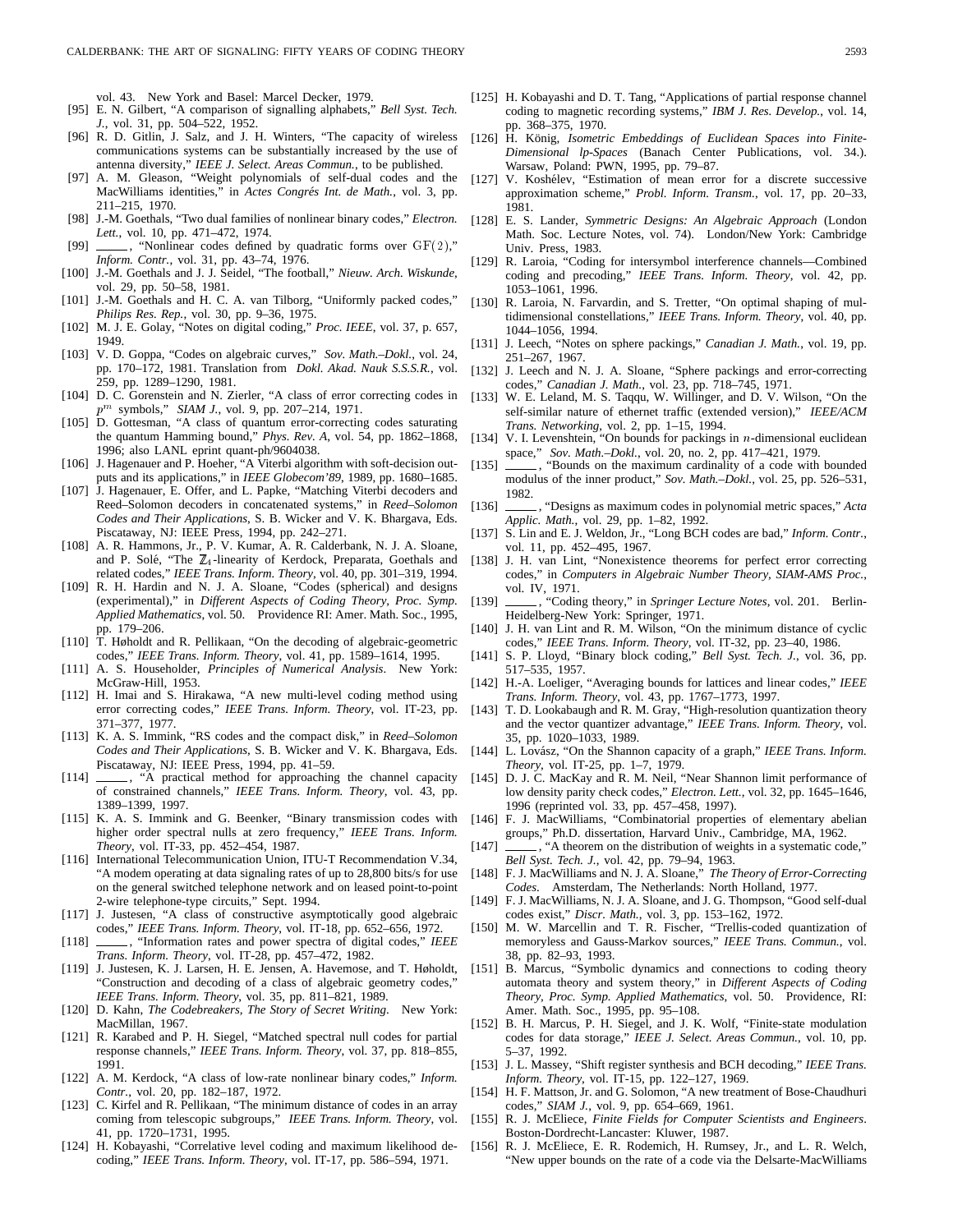inequalities," *IEEE Trans. Inform. Theory*, vol. IT-23, pp. 157–166, 1977.

- [157] H. Miyakawa and H. Harashima, "Capacity of channels with matched transmission technique for peak transmitting power limitation," in *Nat. Conv. Rec. IECE Japan*, 1969, pp. 1268–1264.
- [158] D. J. Muder, "Minimal trellises for block codes," *IEEE Trans. Inform. Theory*, vol. 34, pp. 1049–1053, 1988.
- [159] A. Naguib, "Adaptive antennas for CDMA wireless networks," Ph.D. dissertation, Stanford Univ., Stanford, CA, 1996.
- [160] A. F. Naguib and N. Seshadri, "Combined interference cancellation and maximum likelihood decoding of space-time block codes," preprint, 1998.
- [161] K. Nakamura, "A class of error correcting codes for DPSK channels," in *Proc. Int. Conf. Communication*, 1979, pp. 45.4.1–45.4.5.
- [162] Y. Nakamura, Y. Saito, and S. Aikawa, "256-QAM modem for multicarrier 400 Mb/s digital radio," *IEEE J. Select. Areas. Commun.*, vol. JSAC-5, pp. 329–335, 1987.
- [163] R. van Nobelen, "Toward higher data rates for IS-36," in *Proc. IEEE Vehicular Technology Conf.*, 1998, pp. 2403–2407.
- [164] A. W. Nordstrom and J. P. Robinson, "An optimum nonlinear code," *Inform. Contr.*, vol. 11, pp. 613–616, 1967.
- [165] A. M. Odlyzko and N. J. A. Sloane, "New bounds on the number of spheres that can touch a unit sphere in n-dimensions," *J. Combin. Theory*, vol. (A)26, pp. 210–214, 1979.
- [166] L. H. Ozarow, "On a source coding problem with two channels and three receivers," *Bell Syst. Tech. J.*, vol. 59, pp. 1909–1921, 1980.
- [167] J. Pearl, *Probabilistic Reasoning in Intelligent Systems: Networks of Plausible Inference*. San Francisco, CA: Morgan-Kaufmann, 1988.
- [168] J. B. H. Peek, "Communications aspects of the compact disk digital audio system," *IEEE Commun. Mag.*, vol. 23, pp. 7–15, Feb. 1985.
- [169] R. Pellikaan, "On the decoding by error location and the number of dependent error positions," *Discr. Math.*, vols. 106/107, pp. 369–381, 1992.
- [170] W. W. Peterson, "Encoding and error correction procedures for the Bose-Chaudhuri codes," *IEEE Trans. Inform. Theory*, vol. 6, pp. 459–470, 1960.
- [171] S. C. Porter, "Decoding codes arising from Goppa's construction on algebraic curves," Ph.D. dissertation, Yale Univ., New Haven, CT, 1988.
- [172] S. C. Porter, B.-Z. Shen, and R. Pellikaan, "On decoding geometric Goppa codes using an extra place," *IEEE Trans. Inform. Theory*, vol. 38, pp. 1663–1676, 1992.
- [173] G. J. Pottie and D. P. Taylor, "Multilevel codes based on partitioning," *IEEE Trans. Inform. Theory*, vol. 35, pp. 87–98, 1989.
- [174] F. P. Preparata, "A class of optimum nonlinear double error correcting codes," *Inform. Contr.*, vol. 13, pp. 378–400, 1968.
- [175] K. Ramchandran, A. Ortega, K. M. Uz, and M. Vetterli, "Multiresolution broadcast for digital HDTV using joint source/channel coding," *IEEE J. Select. Areas Commun.*, vol. 11, pp. 6–23, 1993.
- [176] C. R. Rao, "Factorial experiments derivable from combinatorial arrangements of arrays," *J. Roy. Statist. Soc.*, vol. 9, pp. 128–139, 1947.
- [177] D. K. Ray-Chaudhuri and N. M. Singhi, "On existence of t-designs with large v and  $\lambda$ ," *SIAM J. Discr. Math.*, vol. 1, pp. 98–104, 1988.
- [178] D. K. Ray-Chaudhuri and R. M. Wilson, "On t-designs," *Osaka J. Math.*, vol. 12, pp. 737–744, 1975.
- [179] I. S. Reed and G. Solomon, "Polynomial codes over certain finite fields," *SIAM J.*, vol. 8, pp. 300–304, 1960.
- [180] S. Sakata, "Finding a minimal set of linear recurring relations capable of generating a given finite two-dimensional array," *J. Symbolic Comput.*, vol. 5, pp. 321–337, 1988.
- [181] S. Sakata, "Extension of the Berlekamp-Massey algorithm to N dimensions," *Inform. Comput.*, vol. 84, pp. 207–239, 1990.
- [182] S. Sakata, J. Justesen, Y. Madelung, H. E. Jensen, and T. Høholdt, "Fast decoding of algebraic geometric codes up to the designed minimum distance," *IEEE Trans. Inform. Theory*, vol. 41, pp. 1672–1677, 1995.
- [183] N. V. Semakov, V. A. Zinoviev, and G. V. Zaitzev, "Uniformly packed codes," *Probl. Pered. Inform.*, vol. 7, pp. 38–50, 1971 (in Russian).
- [184] N. Seshadri and C.-E. Sundberg, "Generalized Viterbi detection with convolutional codes," in *IEEE Globecom'89*, 1989, pp. 1534–1538.
- [185] N. Seshadri and J. H. Winters, "Two signaling schemes for improving the error performance of frequency-division-duplex (FDD) transmission systems using transmitter antenna diversity," *Int. J. Wireless Inform. Networks*, vol. 1, pp. 49–60, 1994.
- [186] P. D. Seymour and T. Zaslavsky, "Averaging sets," *Adv. Math.*, vol. 52, pp. 213–240, 1984.
- [187] C. E. Shannon, "A mathematical theory of communication I, II," *Bell Syst. Tech. J.*, vol. 27, pp. 379–423; 623–656, 1948; Reprinted in C. E. Shannon and W. Weaver, *A Mathematical Theory of Communication*. Urbana, IL: Univ. Illinois Press, 1949.
- [188] , "The zero-error capacity of a noisy channel," *IRE Trans. Inform. Theory*, vol. IT-2, pp. 8–19, 1956.
- [189] M. A. Shokorollahi and H. Wassermann, "Decoding algebraic-geometric codes beyond the error-correction bound," preprint, 1997.
- [190] P. W. Shor, "Algorithms for quantum computation: Discrete logarithm and factoring," in *Proc. 35th Annu. Symp. Foundations of Computer Science*, 1994, pp. 124–134.
- [191] , "Scheme for reducing deroherence in quantum computer memory," *Phys. Rev. A.*, vol. 52, pp. 2493–2496, 1995.
- [192] P. W. Shor and R. Laflamme, "Quantum analog of the MacWilliams identities in classical coding theory," *Phys. Rev. Lett.*, vol. 78, pp. 1600–1602, 1997; also LANL eprint quant-ph/9610040.
- [193] V. M. Sidel'nikov, "Extremal polynomials used in bounds of code volume," *Probl. Pered. Inform.*, vol. 16, pp. 17–39, 1980 (in Russian). English translation in *Probl. Inform. Transm.*, vol. 16, pp. 174–186, 1980.
- [194] M. Sipser and D. A. Spielman, "Expander codes," *IEEE Trans. Inform. Theory*, vol. 42, pp. 1710–1722, 1996.
- [195] A. N. Skorobogatov and S. G. Vlăduț, "On the decoding of algebraic geometric codes," *IEEE Trans. Inform. Theory*, vol. 36, pp. 1461–1463, 1990.
- [196] D. Slepian, "A class of binary signaling alphabets," *Bell Syst. Tech. J.*, vol. 35, pp. 203–234, 1956.
- $\Box$ , "A note on two binary signaling alphabets," *IRE Trans. Inform. Theory*, vol. IT-2, pp. 84–86, 1956.
- [198]  $\_\_\_\$ , "Some further theory of group codes," *Bell Syst. Tech. J.*, vol. 39, pp. 1219–1252, 1960.
- [199]  $\_\_$ , "Group codes for the Gaussian channel," *Bell Syst. Tech. J.*, vol. 47, pp. 575–602, 1968.
- [200] D. Slepian and J. K. Wolf, "Noiseless coding of correlated information," *IEEE Trans. Inform. Theory*, vol. IT-19, pp. 471–480, 1973.
- [201] N. J. A. Sloane, "Error-correcting codes and invariant theory: New applications of a nineteenth century technique," *Amer. Math. Monthly*, vol. 84, pp. 82–107, 1977.
- [202] G. Solomon and H. C. A. van Tilborg, "A connection between block and convolutional codes," *SIAM J. Appl. Math.*, vol. 37, pp. 358–369, 1979.
- [203] A. M. Steane, "Error correcting codes in quantum theory," *Phys. Rev. Lett.*, vol. 77, pp. 793–797, 1996.
- [204] H. Stichtenoth, "Algebraic geometric codes," in *Different Aspects of Coding Theory, Proc. Symp. App. Math.*, vol. 50. Providence, RI: Amer. Math. Soc., 1995,
- [205] M. Sudan, "Decoding of Reed–Solomon codes beyond the errorcorrection bound," *J. Complexity*, vol. 13, pp. 180–193, 1997.
- [206] C.-E. Sundberg and N. Seshadri, "Digital cellular systems for North America," in *IEEE Globecom'90*, 1990, pp. 533–537.
- [207] R. M. Tanner, "A recursive approach to low complexity codes," *IEEE Trans. Inform. Theory*, vol. IT-27, pp. 533–547, 1981.
- [208] V. Tarokh and I. F. Blake, "Trellis complexity versus the coding gain of lattices, parts I and II," *IEEE Trans. Inform. Theory*, vol. 42, pp. 1796–1807 and 1808–1816, 1996.
- [209] V. Tarokh, N. Seshadri, and A. R. Calderbank, "Space-time codes for high data rate wireless communication: Performance criterion and code construction," *IEEE Trans. Inform. Theory*, vol. 44, pp. 744–765, 1998.
- [210] E. Telatar, "Capacity of multi-antenna Gaussian channels," AT&T Bell Labs. Internal Tech. Memo, June 1995.
- [211] M. A. Tsfasman, S. G. Vlăduț, and T. Zink, "On Goppa codes which are better than the Varshamov-Gilbert bound," *Math. Nach.*, vol. 109, pp. 21–28, 1982.
- [212] A. Tietãváinen, "On the nonexistence of perfect codes over finite fields," *SIAM J. Appl. Math.*, vol. 24, pp. 88–96, 1973.
- [213] M. Tomlinson, "New automatic equalizer employing modulo arithmetic," *Electron. Lett.*, vol. 7, pp. 138–139, 1971.
- [214] V. A. Vaishampayan, "Design of multiple description scalar quantizers," *IEEE Trans. Inform. Theory*, vol. 39, pp. 821–834, 1993.
- [215] G. Ungerboeck, "Channel coding with multilevel/phase signals," *IEEE Trans. Inform. Theory*, vol. IT-28, pp. 55–67, 1982.
- [216] A. Vardy and Y. Be'ery, "More efficient soft decoding of the Golay codes," *IEEE Trans. Inform. Theory*, vol. 37, pp. 667–672, 1991.
- [217] \_\_\_\_\_\_, "Maximum-likelihood decoding of the Leech lattice," *IEEE Trans. Inform. Theory*, vol. 39, pp. 1435–1444, 1993.
- [218] R. R. Varshamov, "Estimate of the number of signals in error correcting codes," *Dokl. Akad. Nauk. SSSR*, vol. 117, pp. 739–741, 1957.
- [219] A. J. Viterbi, "Error bounds for convolutional codes and an asymptotically optimal decoding algorithm," *IEEE Trans. Inform. Theory*, vol. IT-13, pp. 260–269, 1967.
- [220] U. Wachsmann and J. Huber, "Power and bandwidth efficient digital communication using turbo codes in multilevel codes," *Euro. Trans. Telecommun.*, vol. 6, pp. 557–567, 1995.